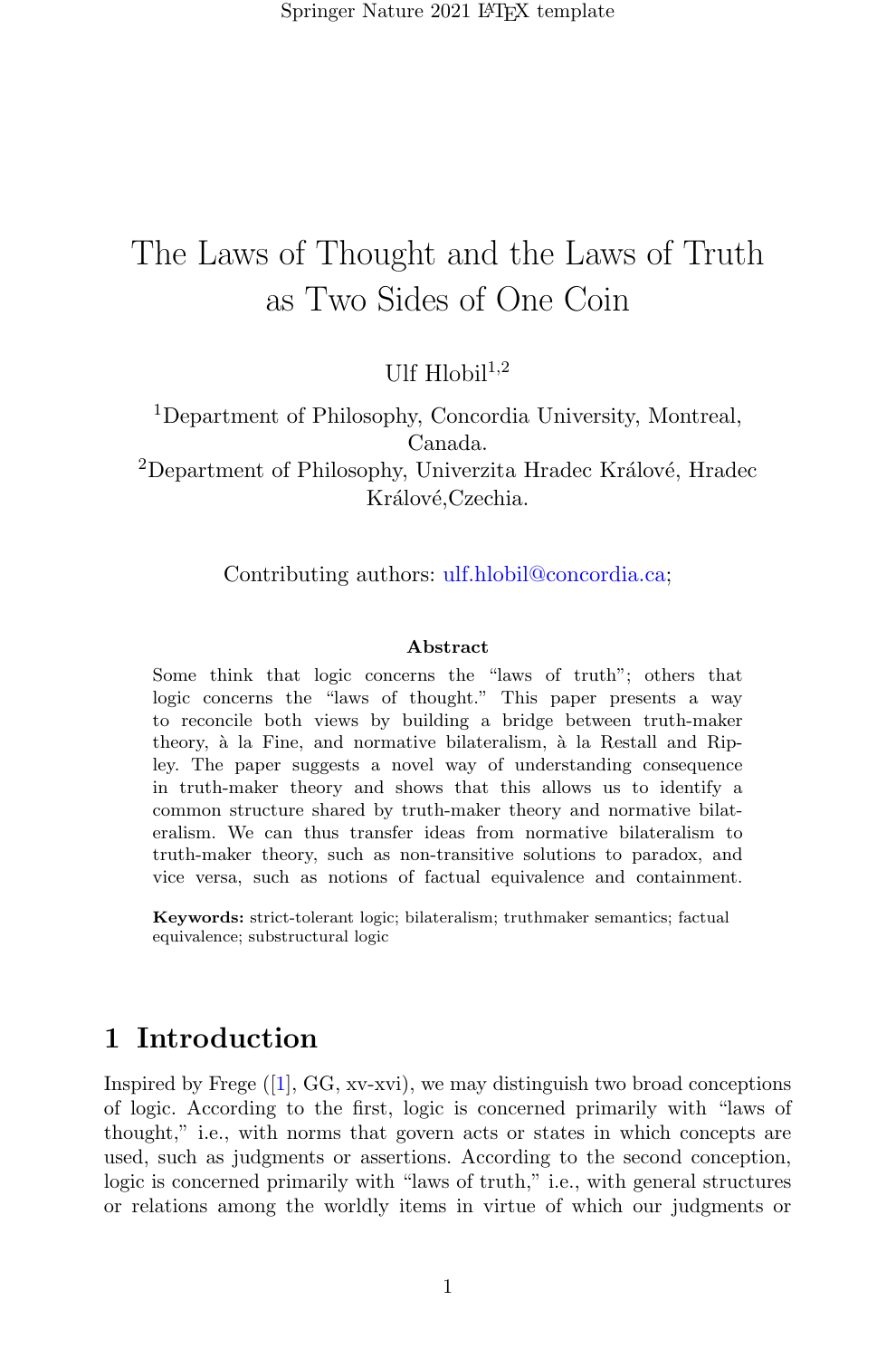assertions are true or false. There are many versions of these conceptions of logic. The aim of this paper is to show that two specific, influential versions of these conceptions, respectively, can be seen as two sides of one coin. The philosophical upshot is that we may not need to choose between them.

A particular, currently influential way to spell out the first conception of logic is normative bilateralism, which says that facts about what follows from what should be understood as facts about the normative status of collections of assertions and denials, so-called "positions"  $[2-7]$  $[2-7]$ <sup>[1](#page-1-0)</sup>. We write  $[\Gamma : \Delta]$ , with  $Γ$  and  $Δ$  being sets of sentences, for the position in which the sentences in Γ are asserted and those in  $\Delta$  are denied. Positions that are ruled impermissible by a coherence norm are called "out-of-bounds." The other positions are "inbounds." The central claim of normative bilateralism is that what it means for  $\Delta$  to follow from  $\Gamma$  is that the position  $[\Gamma : \Delta]$  is out-of-bounds. And for  $\Delta$ to follow *logically* from Γ, written  $\Gamma \models \Delta$ , means that the position  $[\Gamma : \Delta]$  is out-of-bounds in virtue of the logical form of the sentences in  $\Gamma$  and  $\Delta$ .

One particular way to spell out the "laws of truth" conception of logic is truth-maker theory. According to truth-maker theory, there are parts or aspects of reality, called "states," that make some sentences true, i.e. verify them, and make some sentences false, i.e. falsify them  $[8, 9]$  $[8, 9]$ . The verifying states (truth-makers) and falsifying states (falsity-makers) of a sentence are wholly relevant to the sentence. The state of it raining, e.g., is a truth-maker of the sentence "It is raining." But the state of it raining and it being cold is not a truth-maker of "It is raining" because it is not wholly relevant to the truth of the sentence. Consequence is then usually understood in terms of the truthand falsity-makers of the involved sentences, e.g., as the relation that holds iff every truth-maker of (the conjunction of) the premise(s) is a truth-maker of the conclusion  $[8, 640-41]$ .

The central idea of this paper is that an interesting equivalence emerges between truth-maker theory and normative bilateralism if we adopt an alternative conception of consequence in truth-maker theory, namely one that is the "metaphysical analogue" of normative bilateralism. I call it "truth-maker bilateralism." As I will show, this conception suggests a parallel structure between the "laws of truth" and the "laws of thought," as long as we understand these laws according to truth-maker theory and normative bilateralism respectively.<sup>[2](#page-1-1)</sup> A notable strength of this bilateralist conception of consequence is that it enables us to translate philosophical ideas from truth-maker theory to normative bilateralism and vice versa. In the first direction, I show how three common constraints on possible states in truth-maker theory correspond to the traditional structural rules of cut, identity, and weakening in

<span id="page-1-0"></span><sup>&</sup>lt;sup>1</sup>I follow Restall and Ripley in formulating normative bilateralism in terms of speech acts. Some versions of the theory, however, use mental acts of acceptance and rejection instead. Because nothing below hinges on this distinction, I allow myself to use phrases like "laws of thought."

<span id="page-1-1"></span><sup>&</sup>lt;sup>2</sup>The "laws of thought" conception is often pursued in a broadly proof-theoretic way, while the "laws of truth" conception is often pursued in a broadly model-theoretic way. Hence, it might be thought that soundness and completeness results already show that these conceptions are, in some sense, two sides of one coin. While soundness and completeness results will be important for me (see the technical appendix), what I mean by "two sides of one coin" here is that the details of the theories are, in one important sense, equivalent, not just the resulting consequence relations.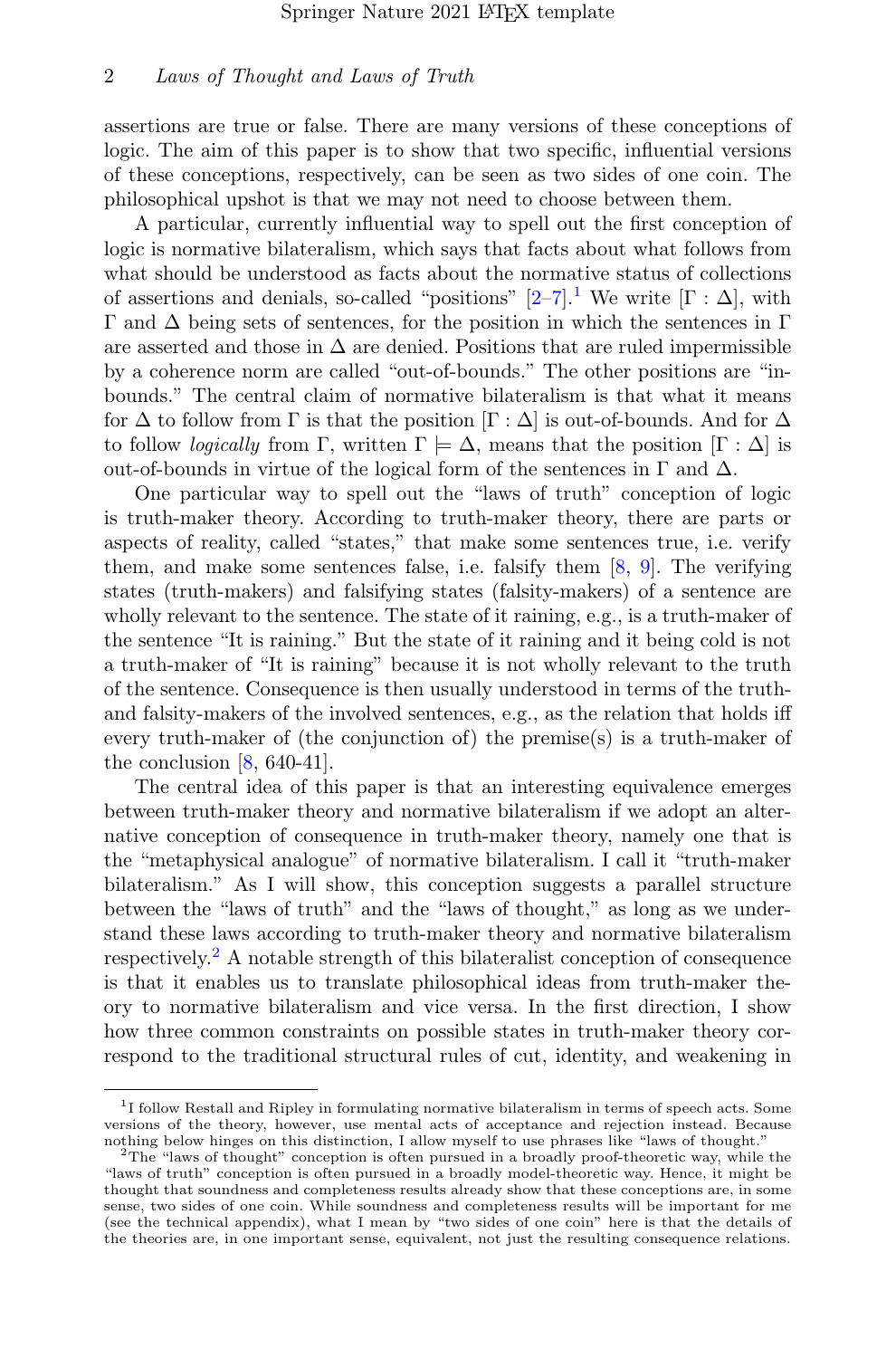a sequent calculus. This yields, inter alia, results that are interesting from a technical perspective, such as a truth-maker semantics for the non-transitive logic ST. In the other direction, I show how versions of the ideas of equivalence, containment, and entailment in truth-maker theory can be given a unified interpretation in normative bilateralism. These results underline the central message of this paper: assuming the ideal case in which our norms of concept use correspond exactly to the modality of states, we can use a single logic to track consequence in both pragmatic and metaphysical terms.

The paper is structured as follows: In Section 2, I will suggest a way to understand consequence in terms of the impossibility of certain states; i.e., "truth-maker bilateralism."[3](#page-2-0) Section 3 illustrates how this account allows us to use ideas developed in normative bilateralism within truth-maker theory; my main example is the non-transitive approach to semantic paradoxes. Section 4 illustrates the possibility of transferring ideas in the other direction; my main example is the notion of factual equivalence. Section 5 concludes.

## 2 Truth-Maker Bilateralism

This section articulates an account of consequence that combines aspects of normative bilateralism and truth-maker theory. I will first describe this idea in a bare-bones fashion. Then I will put some flesh on the bones and show how this yields classical propositional logic. Finally, I will bring out the common structure of truth-maker theory and normative bilateralism.

### 2.1 The Basic Idea

The central idea of this paper is an analogy between the basic elements of truth-maker theory and those of normative bilateralism: making-true is the worldly analogue of asserting, making-false is the worldly analogue of denying, and a state being impossible is the worldly analogue of a discursive position being out-of-bounds. Given this analogy, we can formulate a conception of consequence in truth-maker theory that follows the ideas of normative bilateralism:  $\Delta$  follows from  $\Gamma$  iff every state that is (exactly) a fusion of a verifier for each sentence in  $\Gamma$  and a falsifier for each sentence in  $\Delta$  is impossible. If we want to restrict ourselves to logical consequence, we consider only the states that are impossible in all models (which we define below). I call the resulting notion "truth-maker consequence" or "TM-validity" and denote it by  $\frac{1}{|TM|}$ .

Truth-Maker Bilateralism (informal):  $\Gamma \mid \overline{m} \Delta$  iff, in every model, any fusion of verifiers for each  $\gamma \in \Gamma$  and falsifiers for each  $\delta \in \Delta$  is an impossible state.

TM-validity underwrites many intuitions about consequence. It is, e.g., intuitive to think of consequence as a relation according to which the premises necessitate (the disjunction of) the conclusion(s). TM-validity cashes out this intuition as the claim that there is no possible state that includes exactly a

<span id="page-2-0"></span><sup>3</sup>Fine's version of truth-maker theory already includes bilateral ideas. I will make this bilateral element central, hence the "-ism."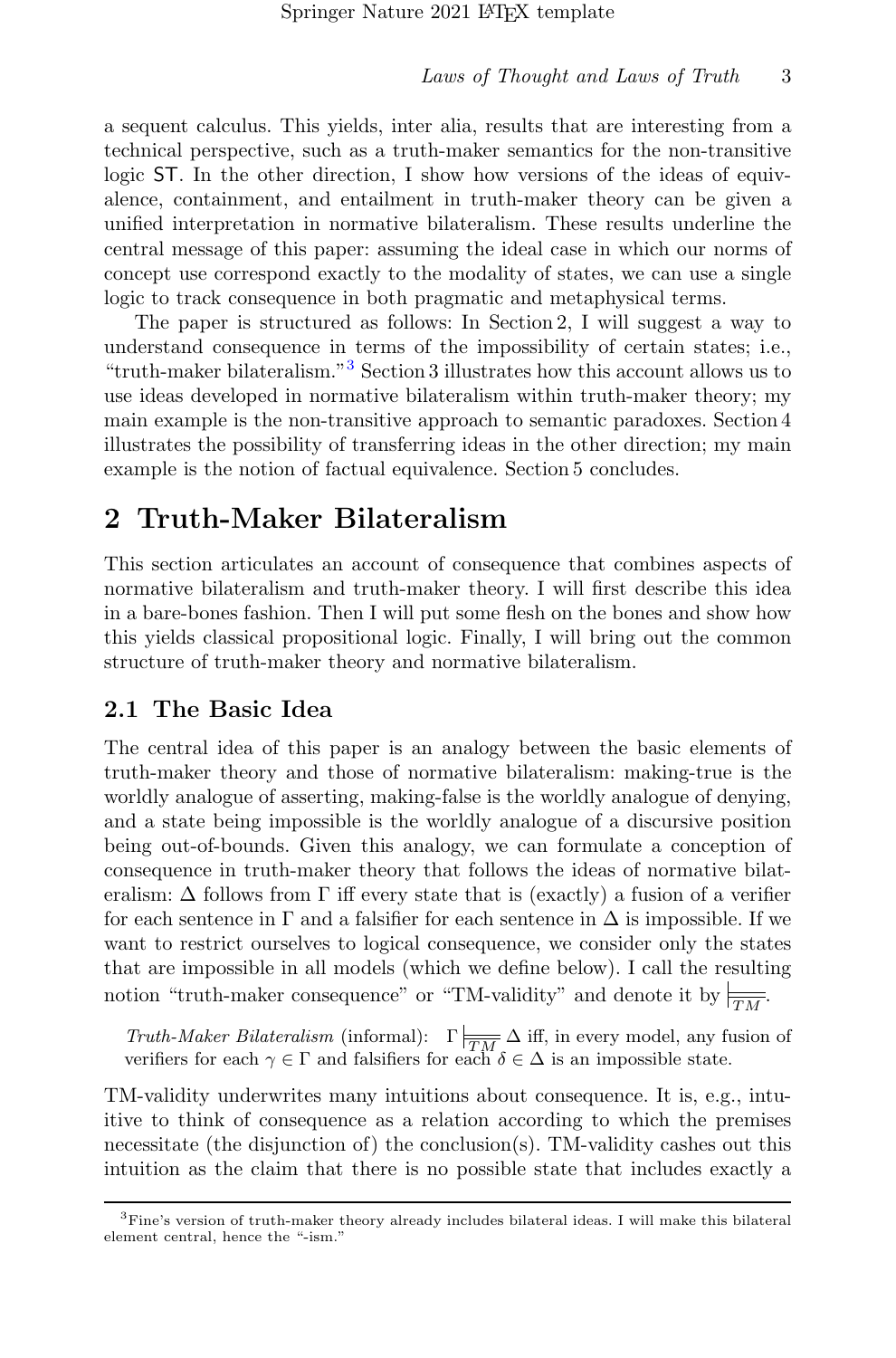truth-maker for each premise and a falsity-maker for each conclusion. This suggests, I think, that truth-maker bilateralism is an interesting candidate for one thing that we can reasonably mean by "consequence"; and I want to show in the rest of this paper that this conception of consequence is fruitful.

One of my background commitments is that philosophical accounts of what consequence is (or at least how it can reasonably be understood) and technical work on particular logics should inform and enrich each other.<sup>[4](#page-3-0)</sup> It seems to me that stipulative, technical definitions of consequence relations are particularly interesting when they capture some plausible philosophical ideas about consequence; and philosophical ideas are more interesting if they can be captured in a framework that allows us to work out their implications in a rigorous way. My project here is located at this intersection, since it brings out the common structure in two stipulative definitions of consequence that aim to capture the "laws of thought" and "laws of truth" conceptions of logic, respectively.

### 2.2 Putting Formal Flesh on the Bones

In order to spell out truth-maker bilateralism, we must specify our models. I will limit myself throughout to propositional logic.<sup>[5](#page-3-1)</sup> As we will see, there are different choices that lead to different consequence relations for TM-validity. Hence,  $\frac{1}{\sqrt{M}}$  is really a family of consequence relations. I will disambiguate where necessary by using appropriate labels. We start with what Fine  $[8, 647]$ calls a "modalized state space" and "fusion":

Definition 1 (Modalized state space) A modalized state space is a triple,  $\langle S, S^\diamond \rangle \subseteq \rangle$ , such that S is a non-empty set of states,  $S^\diamond \subseteq S$  (intuitively: the possible states), and  $\sqsubseteq$  is a partial order on S (intuitively: parthood), such that all subsets of S have a least upper bound.

We use  $\Box$  to denote the least upper bound of the empty set. This "null state" is part of every state.

**Definition 2** (Fusion) The fusion of a set of states  $T = \{t_1, t_2, t_3, ...\}$ , written  $t_1 \sqcup t_2 \sqcup t_3...$  or  $\sqcup T$ , is the least upper bound of T with respect to  $\sqsubseteq [8, 646]$  $\sqsubseteq [8, 646]$  $\sqsubseteq [8, 646]$  $\sqsubseteq [8, 646]$  $\sqsubseteq [8, 646]$ .

<span id="page-3-0"></span><sup>4</sup>See my [\[10\]](#page-31-5) for more details on what I mean by an account of what consequence is, and how it interacts with technical work in logic.

<span id="page-3-1"></span><sup>&</sup>lt;sup>5</sup>I do not foresee any particular problems with the extension of my results to first-order logic. However, there are well-known unresolved questions regarding the truth- and falsity-makers of universal generalizations ([\[11,](#page-32-0) sec I.7]; [\[12,](#page-32-1) chap 5]). I suspect that any plausible treatment of these issues can be reproduced within normative bilateralism.

<span id="page-3-2"></span><sup>&</sup>lt;sup>6</sup>Here we can note a parallel to Girard's phase semantics. Girard  $[13, 18]$  $[13, 18]$  defines a phase space as a commutative monoid together with a distinguished subset of the monoid set. Notice that  $\langle S, \sqcup, \square \rangle$  is a commutative monoid, and  $S^{\lozenge}$  (like  $S \backslash S^{\lozenge}$ ) is a distinguished subset of the monoid set. This is worked out in much more detail in unpublished work by Daniel Kaplan (who is currently collaborating with me as a postdoc).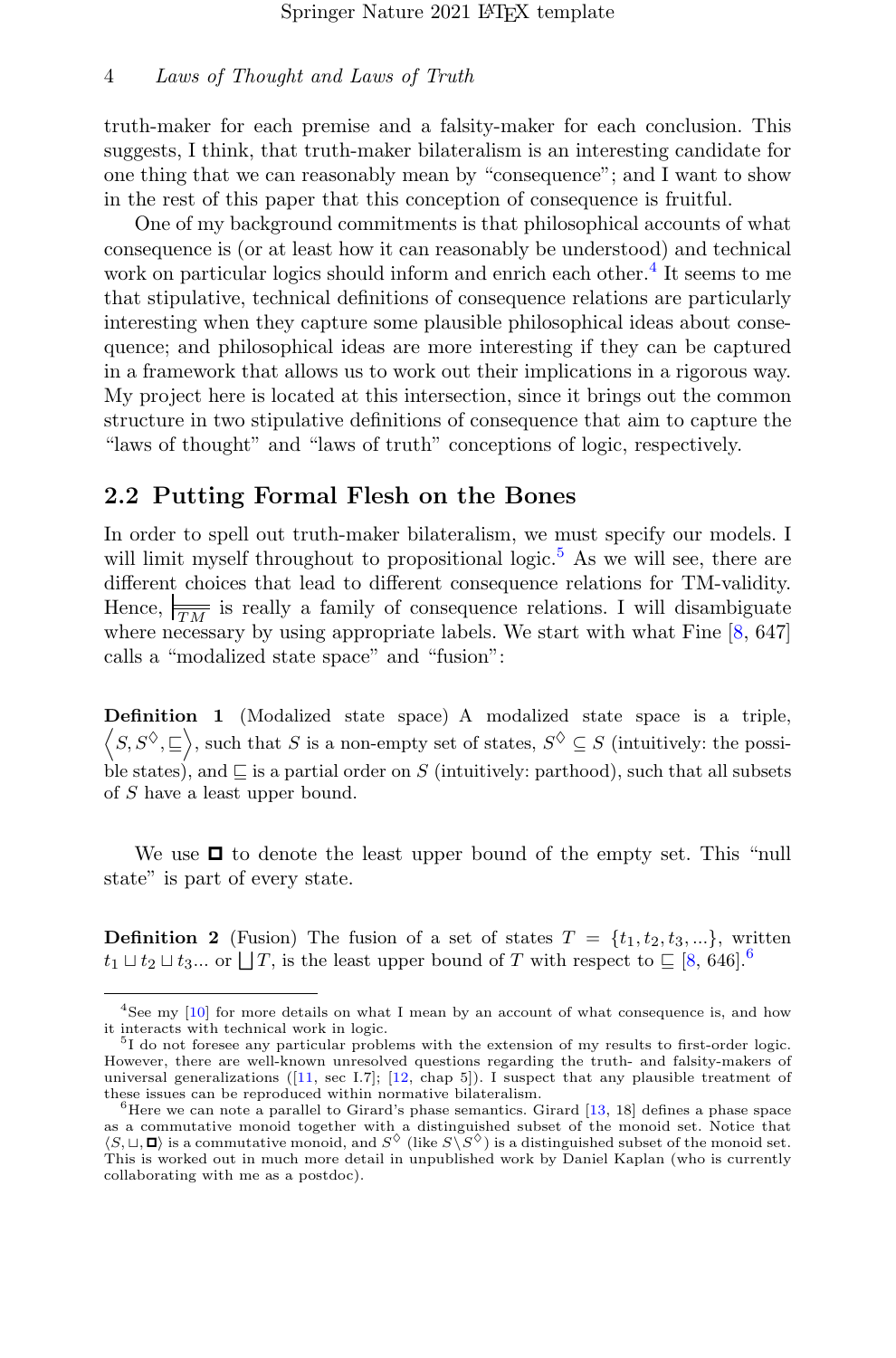Let  $\mathfrak L$  be a language that results from adding  $\neg, \vee$ , and  $\wedge$  to a countable stock of atomic sentences,  $\mathfrak{L}_0$ , in the usual way. Note that we don't include any modal operators in our language; nevertheless the difference between possible and impossible states will be crucial, namely by figuring in the definition of consequence. An interpretation,  $|A|$ , of a sentence  $A$ —a bilateral proposition, in Fine's terms—is the pair consisting of the set of A's verifiers, written  $|A|^+$ , and the set of A's falsifiers, written  $|A|$ <sup>-</sup>.

**Definition 3** (Model) Given a language  $\mathfrak{L}$ , a model,  $\mathcal{M}$ , is a quadruple  $\langle S, S^\Diamond, \sqsubseteq, |\cdot|\rangle$ , where  $\langle S, S^\Diamond, \sqsubseteq \rangle$  is a modalized state space and  $|\cdot|$  is a interpretation function, such that  $|A| = \langle |A|^+, |A|^- \rangle \in \mathcal{P}(S) \times \mathcal{P}(S)$ .

We write  $\mathcal{M}, s \not\parallel A$  if a state s verifies a sentence A in model  $\mathcal{M},$  and if no risk of confusion arises, simply  $s \not\parallel A$ . Similarly, we write  $s \not\parallel A$  to say that s is a falsifier of sentence  $A$  (in model  $M$ ). An interpretation must obey the following semantic clauses:

|          | $(\text{atom+}) \quad s \mid\mid p \text{ iff } s \in  p ^{+}.$                                                                                                           |
|----------|---------------------------------------------------------------------------------------------------------------------------------------------------------------------------|
|          | $(\text{atom}-) \quad s \stackrel{\text{def}}{\rightarrow} p \text{ iff } s \in  p ^{-}.$                                                                                 |
|          | $(\text{neg}+)$ $s \mid -\neg B \text{ iff } s \mid B.$                                                                                                                   |
| $(neg-)$ | $s \rightarrow B$ iff $s \not\rightarrow B$ .                                                                                                                             |
| $(and+)$ | $s \nightharpoonup B \wedge C$ iff $\exists u, t (u \nightharpoonup B \text{ and } t \nightharpoonup C \text{ and } s = u \sqcup t).$                                     |
| $(and-)$ | $s - B \wedge C$ iff<br>$s \longrightarrow B$ or $s \longrightarrow C$ or $\exists u, t (u \longrightarrow B$ and $t \longrightarrow C$ and $s = u \sqcup t$ .            |
| $(or+)$  | $s \rightarrow B \vee C$ iff<br>$s \nightharpoonup B$ or $s \nightharpoonup C$ or $\exists u, t \, (u \nightharpoonup B$ and $t \nightharpoonup C$ and $s = u \sqcup t$ . |
| $(or-)$  | $s \longrightarrow B \lor C$ iff $\exists u, t (u \longrightarrow B \text{ and } t \longrightarrow C \text{ and } s = u \sqcup t).$                                       |

It will prove convenient below to extend the definition of truth-makers and falsity-makers to sets of sentences as follows, where  $\bigwedge \Gamma$  is the conjunction of exactly the members of  $\Gamma$  and  $\bigvee \Delta$  is the disjunction of exactly the members of ∆:

<span id="page-4-1"></span>**Definition 4** (Truth- and falsity-makers of sets)  $u \mid\mid \Gamma$  iff  $u \mid\mid \Lambda \Gamma$ , unless  $\{x : x\}$  $\Lambda \Gamma$  =  $\emptyset$  in which case  $\Box$  and nothing else makes  $\Gamma$  true. And  $t \parallel \Delta$  iff  $t \parallel \bigvee \Delta$ , unless  $\{x : x \in \mathbb{N} \setminus \Delta\} = \emptyset$  in which case  $\Box$  and nothing else makes  $\Delta$  false.<sup>[7](#page-4-0)</sup>

<span id="page-4-0"></span> $7$ This definition has the consequence that the empty set is made true and false by the null state, . This may seem strange but it has technical advantages and is otherwise harmless. So I take this consequence on board.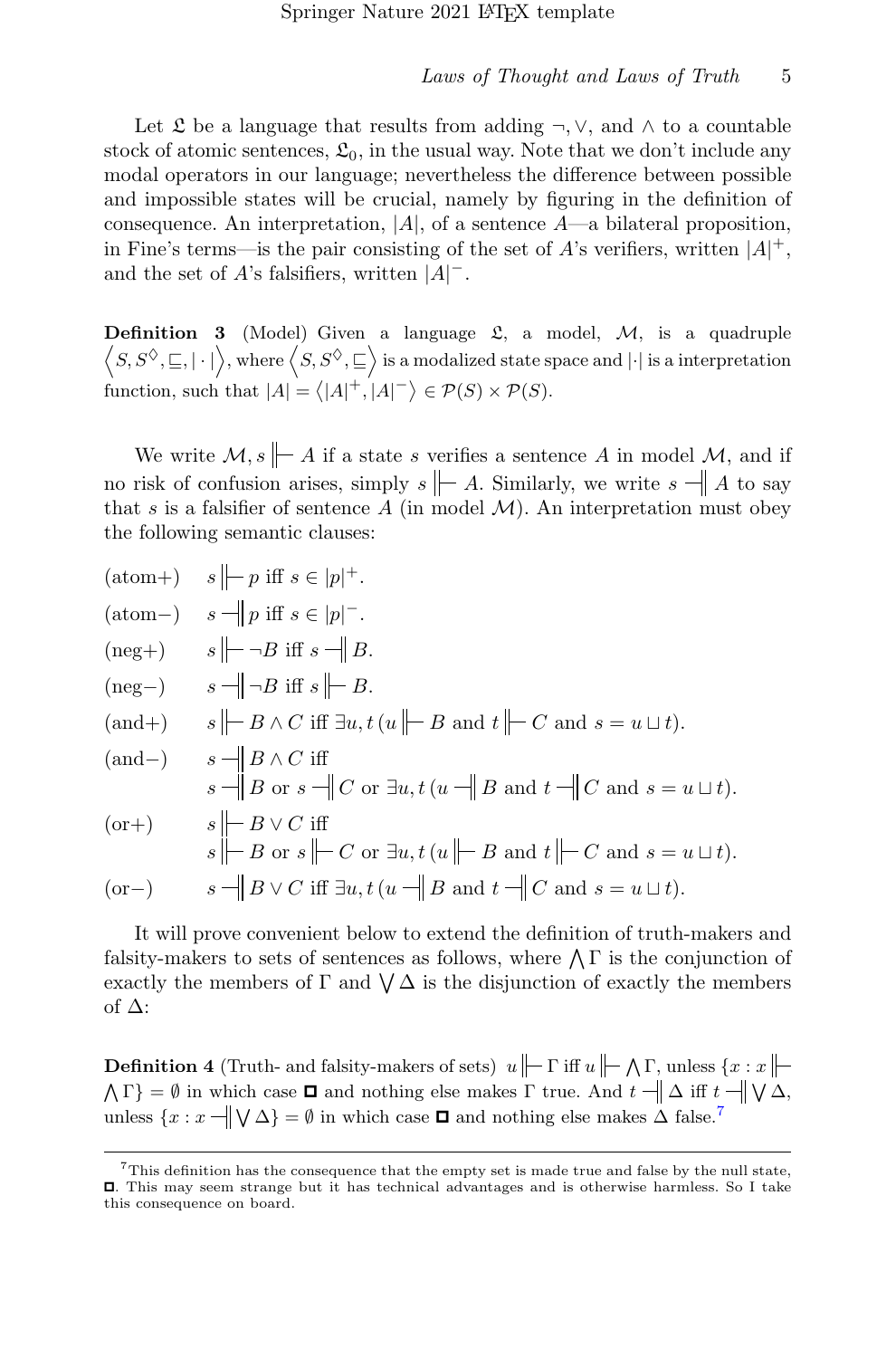Given a countable infinity of states, there will be an uncountable infinity of propositions. Hence, we cannot express all propositions in a language. Since I want to ignore this complication, I will make the following assumption.<sup>[8](#page-5-0)</sup>

<span id="page-5-3"></span>**Assumption 1** (Expressibility of propositions) For any proposition  $\langle V, F \rangle$ , we can add sentences,  $\Gamma \cup \Delta$ , to our language such that every member of V contains exactly one truth-maker for each sentence in  $\Gamma$  and every member of F contains exactly one falsity-maker for each sentence in  $\Delta$ .

So far, we have put no constraints on the possible states. Fine often imposes the following constraints, and they will become important below:

|                     | Downward-Closure: If $s \in S^{\lozenge}$ and $t \sqsubseteq s$ , then $t \in S^{\lozenge}$ .                                                                  |
|---------------------|----------------------------------------------------------------------------------------------------------------------------------------------------------------|
| <i>Exclusivity:</i> | If $s \in  p ^+$ and $t \in  p ^-$ , then $\forall u (s \sqcup t \sqcup u \notin S^{\lozenge})^9$ .                                                            |
| Exhaustivity:       | $\forall u \in S^{\diamondsuit}$ , either $\exists s \in  p ^{+}(u \sqcup s \in S^{\diamondsuit})$ or $\exists t \in  p ^{-}(u \sqcup s \in S^{\diamondsuit})$ |
|                     | $t\in S^{\lozenge}$ ).                                                                                                                                         |

Downward-Closure says that all parts of a possible state are possible. Exclu-sivity says that if you take any atomic<sup>[10](#page-5-2)</sup> sentence, then if you fuse one of its verifiers with one of its falsifiers together with any other state, you always get an impossible state. And Exhaustivity says that if you have a possible state and an atomic sentence, then you can extend it to a possible state either by fusing it with a verifier of the sentence or by fusing it with a falsifier of the sentence. It will be one of the central results below that these three constraints correspond to the structural rules of weakening, identity, and cut, respectively.

So far, I have followed Fine's formulation of truth-maker theory [\[8,](#page-31-3) [9,](#page-31-4) [14–](#page-32-3)[16\]](#page-32-4). However, we can now define truth-maker validity, which is my original contribution, in a formally precise way:

Truth-Maker Bilateralism:  $\Gamma \mid_{\overline{TM}} \Delta$  iff, in every model,  $s \notin S^{\lozenge}$  for all  $s = u \sqcup t$ such that  $u \|\neg \Gamma$  and  $t \|\Delta$ .

Given Definition [4,](#page-4-1) this says that an argument is TM-valid just in case every fusion of truth-makers for sentences in  $\Gamma$  and falsity-makers for the sentences in  $\Delta$  is impossible. For the technical work below, this will serve as a stipulative definition. However, the philosophical interest of it lies in the fact that it captures the philosophical conception of consequence that I introduced in the previous subsection, which is in turn one way to spell out the "laws of truth" conception of logic.

<span id="page-5-0"></span><sup>&</sup>lt;sup>8</sup>A lot of the work of this assumption can be done by using canonical models [see [8,](#page-31-3) 647]. This works, e.g., for completeness proofs. However, the parallels I want to bring out in this paper can be seen more clearly with the assumption in place.<br><sup>9</sup>This formulation differs from Fine's in the quantification over further states u. In the presence

<span id="page-5-1"></span>of Downward-Closure, the two formulations are equivalent.

<span id="page-5-2"></span><sup>10</sup>Stipulating these constraints for atomic sentences suffices (given the semantic clauses) to enforce them for the whole language.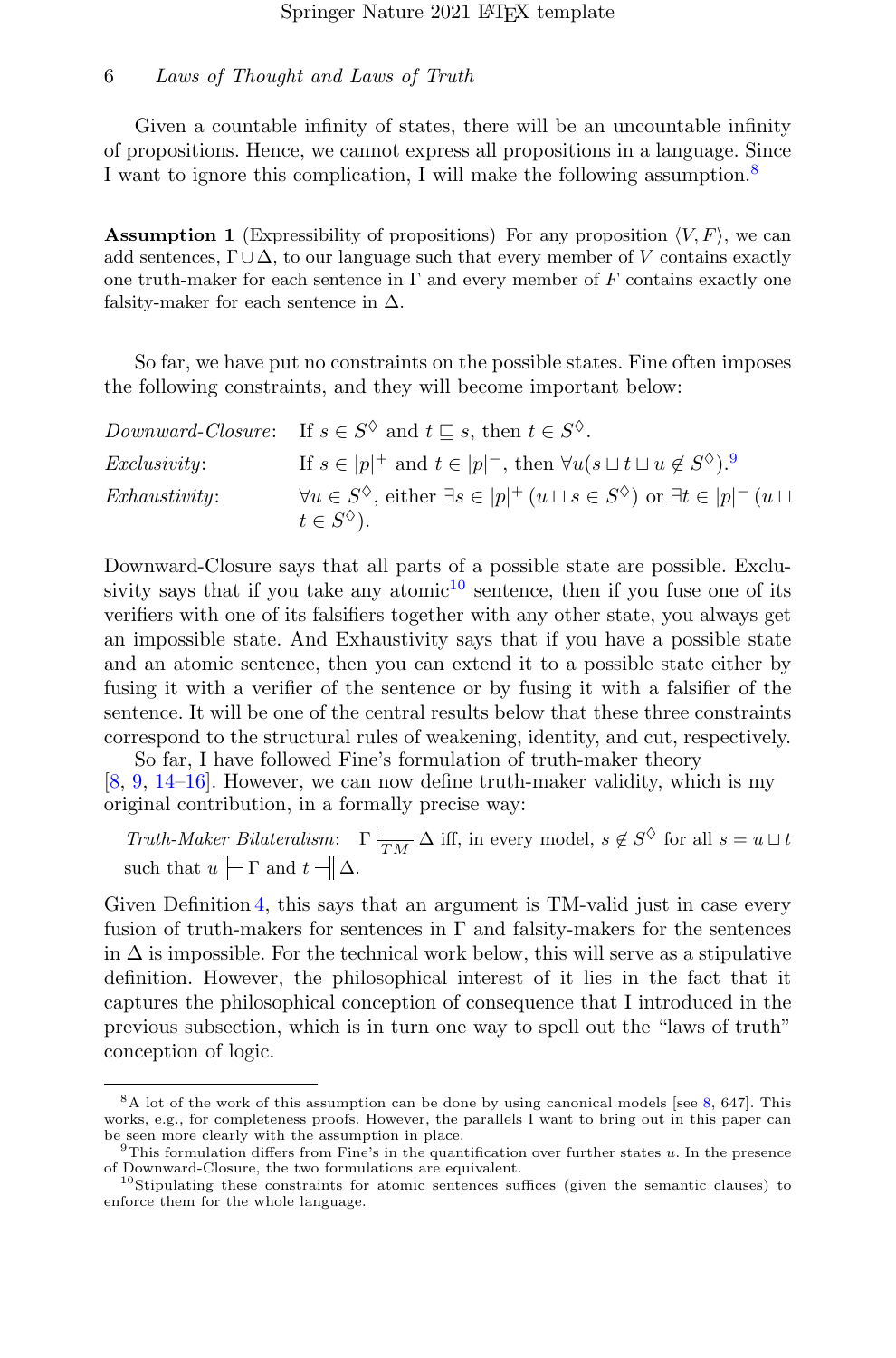The central aim of this paper is to show how ideas can travel freely between truth-maker theory and normative bilateralism once we adopt truth-maker bilateralism. As a useful warm-up, I want to look at classical logic.

### 2.3 Classical Logic

There are known ways to recover classical logic within truth-maker theory [\[8,](#page-31-3) 665-668]. The way in which I will do it may seem complicated at first, but it will pay dividends later on. I will show that a sequent calculus for propositional classical logic is sound and complete with respect to  $\frac{1}{TM}$ , given Downward-Closure, Exclusivity, and Exhaustivity.

Let  $\geq$  be the sequent arrow, flanked by sets on both sides. I use uppercase Latin letters for sentences, lowercase Latin letters for atomic sentences, and uppercase Greek letters for sets of sentences. Double-lines indicate that the rule licenses a move in both directions, i.e., the usual top-to-bottom direction but also the derivation of any of the top sequents from the bottom sequent. Let's call the following sequent calculus "CL".

Structural Rules of CL:

$$
\frac{\Gamma \succ \Delta}{\Gamma, p \succ p, \Delta} \text{ [ID]} \qquad \frac{\Gamma \succ \Delta}{\Theta, \Gamma \succ \Delta, \Sigma} \text{ [weakening]}
$$
\n
$$
\frac{\Gamma \succ \Delta, p \qquad p, \Gamma \succ \Delta}{\Gamma \succ \Delta} \text{ [cut]}
$$

Operational Rules of CL:

$$
\frac{\Gamma, A, B \succ \Delta}{\Gamma, A \land B \succ \Delta} [\text{L}\land] \qquad \frac{\Gamma \succ \Delta, A \qquad \Gamma \succ \Delta, B \qquad \Gamma \succ \Delta, A, B}{\Gamma \succ \Delta, A \land B} [\text{R}\land]
$$

$$
\frac{\Gamma, A \succ \Delta \qquad \Gamma, B \succ \Delta \qquad \Gamma, A, B \succ \Delta}{\Gamma, A \vee B \succ \Delta} \text{ } [\text{LV}] \qquad \frac{\Gamma \succ \Delta, A, B}{\Gamma \succ \Delta, A \vee B} \text{ } [\text{RV}]
$$

$$
\frac{\Gamma \succ \Delta, A}{\Gamma, \neg A \succ \Delta} [\text{L} \neg] \qquad \qquad \frac{\Gamma, A \succ \Delta}{\Gamma \succ \Delta, \neg A} [\text{R} \neg]
$$

A sequent is derivable, written  $\Gamma\left|_{\overline{CL}}\right|$   $\Delta$ , if there is a proof-tree of CL with the sequent as its root. CL is sound and complete with respect to classical propositional logic, denoted by  $\left| \frac{\partial F}{\partial L} \right|$  (appendix: Proposition [20\)](#page-22-0).<sup>[11](#page-6-0)</sup>

<span id="page-6-0"></span> $11$ I relegate as many technical details as possible to the appendix, where I provide proofs of claims in the main text and lemmas. I will note this in the text in the way illustrated here.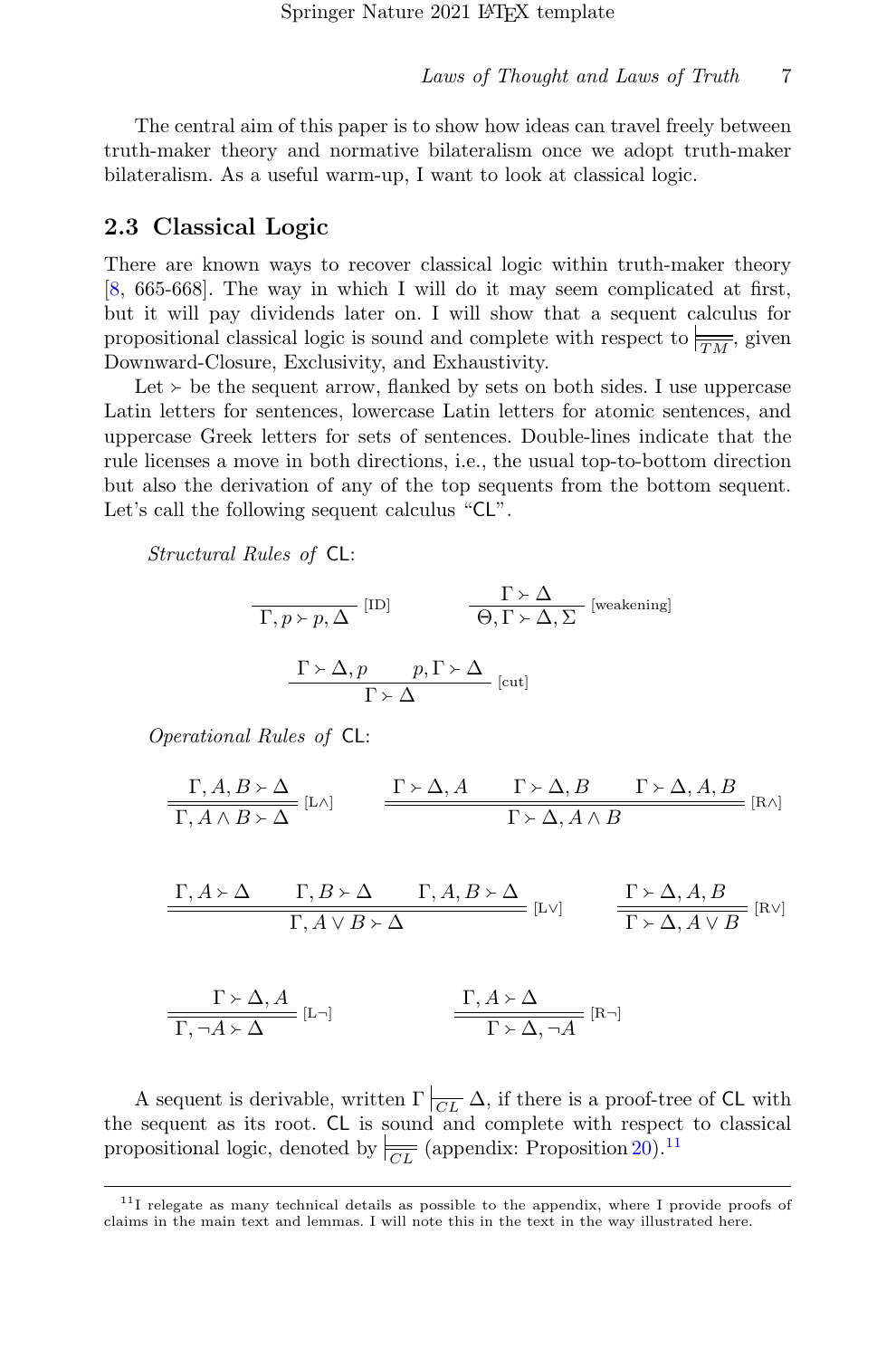Some comments: [weakening], [cut], and the bottom-to-top directions of the double-line rules are redundant (appendix: Propositions [17,](#page-21-0) [19,](#page-22-1) and [18\)](#page-22-2). But they will be illuminating for us. Furthermore, the rules  $[R \wedge]$  and  $[L \vee]$  will be unfamiliar to the reader because they include a third top-sequent in addition to the two standard top-sequents. In the presence of [weakening], however, this third top-sequent is redundant.

The rules of CL correspond in a straightforward way to aspects of our truthmaker theory. Most importantly for the next section, the three structural rules correspond exactly to the three constraints on possible states.

**Proposition 1** The rules [ID], [weakening], and [cut] preserve TM-validity iff possible states obey Exclusivity, Downward-Closure, and Exhaustivity respectively (appendix: Proposition [21\)](#page-22-3).

The operational rules of our sequent calculus correspond to the semantic clauses in our truth-maker theory. The following definition allows me to formulate this succinctly in Lemma [2.](#page-7-0)

**Definition 5** (Deeming impossible) A sequent  $\Gamma \succ \Delta$  deems any state impossible that is a fusion of verifiers for everything in  $\Gamma$  and falsifiers for everything in  $\Delta$ , i.e., any state  $s = u \sqcup t$  such that  $u \not\parallel \neg \Gamma$  and  $t \not\parallel \Delta$ .

<span id="page-7-0"></span>**Lemma 2** For every top-to-bottom application of an operational rule of  $CL$ , the set of states deemed impossible by the bottom-sequent is the union of the sets of states deemed impossible by the top-sequents (appendix: Lemma [22\)](#page-23-0).

The lemma implies that our operational rules cannot lead from TM-valid sequents to TM-invalid sequents, hence, our operational rules of CL are valid for  $\frac{1}{T M}$ . Note that the lemma is independent of any constraints on possible states. The semantic clauses for the connectives suffice to ensure the result. Hence, we can use this result even if we change our constraints on possible states, which we will do in the next section.

Putting these results together suffices to show that  $\frac{1}{TM}$  coincides with classical propositional consequence (see the appendix for details).

Proposition 3 If we impose Exclusivity, Exhaustivity, and Downward-Closure, then  $\Gamma \mid_{\overline{TM}} \Delta \text{ iff } \Gamma \mid_{\overline{CL}} \Delta \text{ iff } \Gamma \mid_{\overline{CL}} \Delta \text{ (appendix: Proposition 25).}$  $\Gamma \mid_{\overline{TM}} \Delta \text{ iff } \Gamma \mid_{\overline{CL}} \Delta \text{ iff } \Gamma \mid_{\overline{CL}} \Delta \text{ (appendix: Proposition 25).}$  $\Gamma \mid_{\overline{TM}} \Delta \text{ iff } \Gamma \mid_{\overline{CL}} \Delta \text{ iff } \Gamma \mid_{\overline{CL}} \Delta \text{ (appendix: Proposition 25).}$ 

We have thus recovered classical logic in truth-maker theory. In order to see the significance of these considerations, it is important to note that the various parts of our truth-maker theory map onto our sequent calculus not just globally, but also in a local, piece-by-piece fashion. I will bring this out in the next subsection.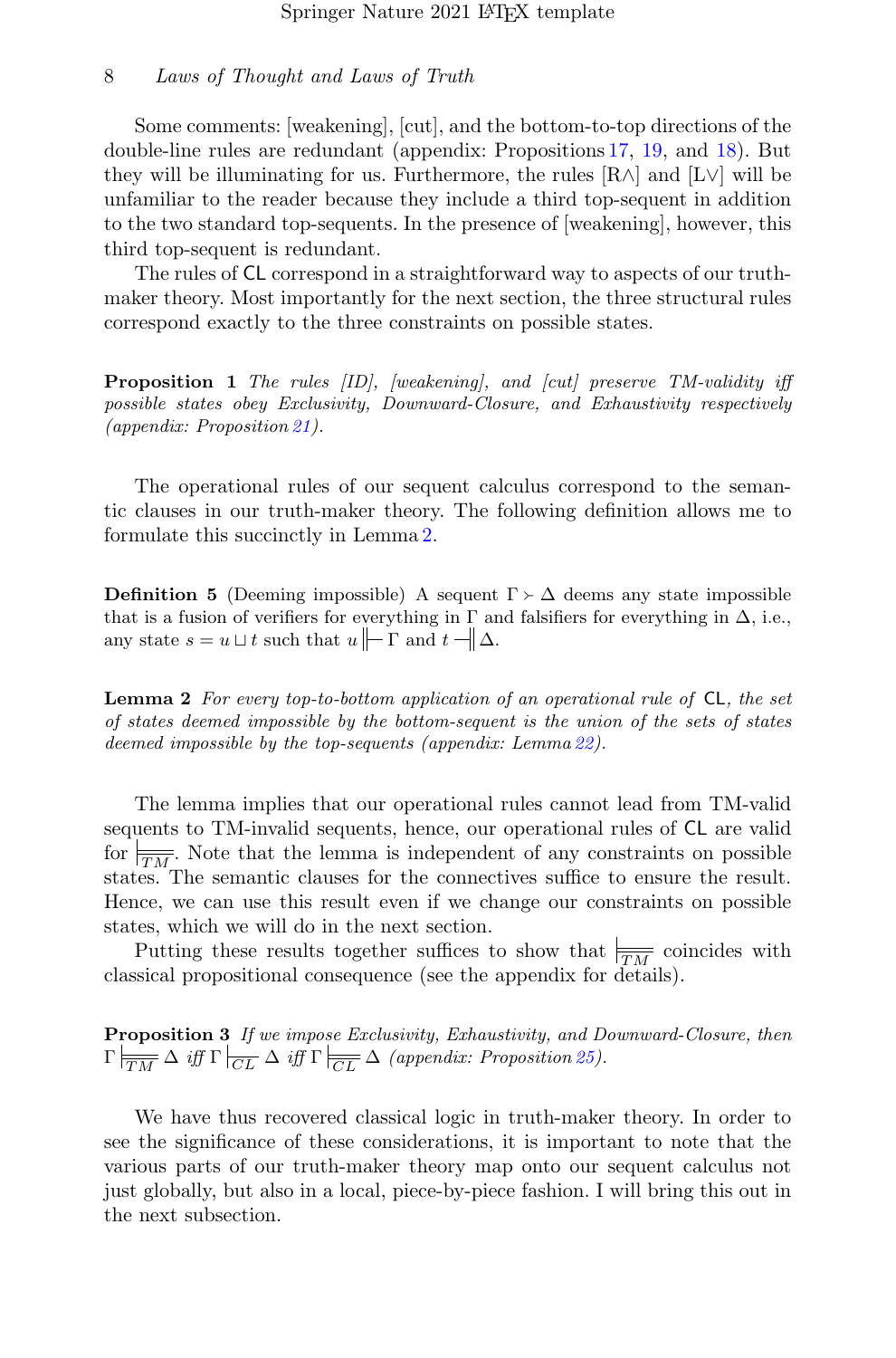### 2.4 Two Sides of One Coin

We saw that we can give a sequent calculus presentation of a version of truthmaker validity that coincides with classical logic. In this subsection, I want to explain what this means for the relation between truth-maker bilateralism and normative bilateralism.

Normative bilateralism offers an intuitive interpretation of sequents and sequent rules. That the sequent  $\Gamma \succ \Delta$  is valid, e.g., can be understood as the claim that the position  $[\Gamma : \Delta]$  is out-of-bounds. And a sequent rule tells us that some positions are out-of-bounds if certain other positions are outof-bounds. We can now give parallel interpretations of sequents and sequent rules in terms of truth-maker theory: a sequent rule tells us that some states are impossible if certain other states are impossible. Let me illustrate this by going through our sequent rules.

If we generalize the cut-rule to its usual (additive) formulation with arbitrary complex sentences, we can formulate the normative bilateralist (NB) and the truth-maker bilateralist (TM) interpretations of cut thus:

- NB-cut: For any in-bounds position and any sentence, A, one can extend the position to an in-bounds position by either asserting or denying A.
- TM-cut: For any possible state and any sentence, A, one can extend the state into a possible state by fusing it with either a verifier or a falsifier of A.

For a similarly generalized version of [ID], the two interpretations are the following:

- NB-ID: Any position in which any sentence is asserted and also denied is out-of-bounds.
- TM-ID: Any state that includes a verifier and also a falsifier for any sentence is impossible.

And here are the two interpretations of the weakening rule.

- NB-weak: All positions that include an out-of-bounds position are themselves out-of-bounds.
- TM-weak: All states that include an impossible state are themselves impossible.

For the left-rules, we can provide parallel interpretations in the following way:

NB-left: Left-rules specify the contributions that the assertions of complex sentences make to positions being out-of-bounds in terms of the contributions made by the assertions or denials of their constituent sentences.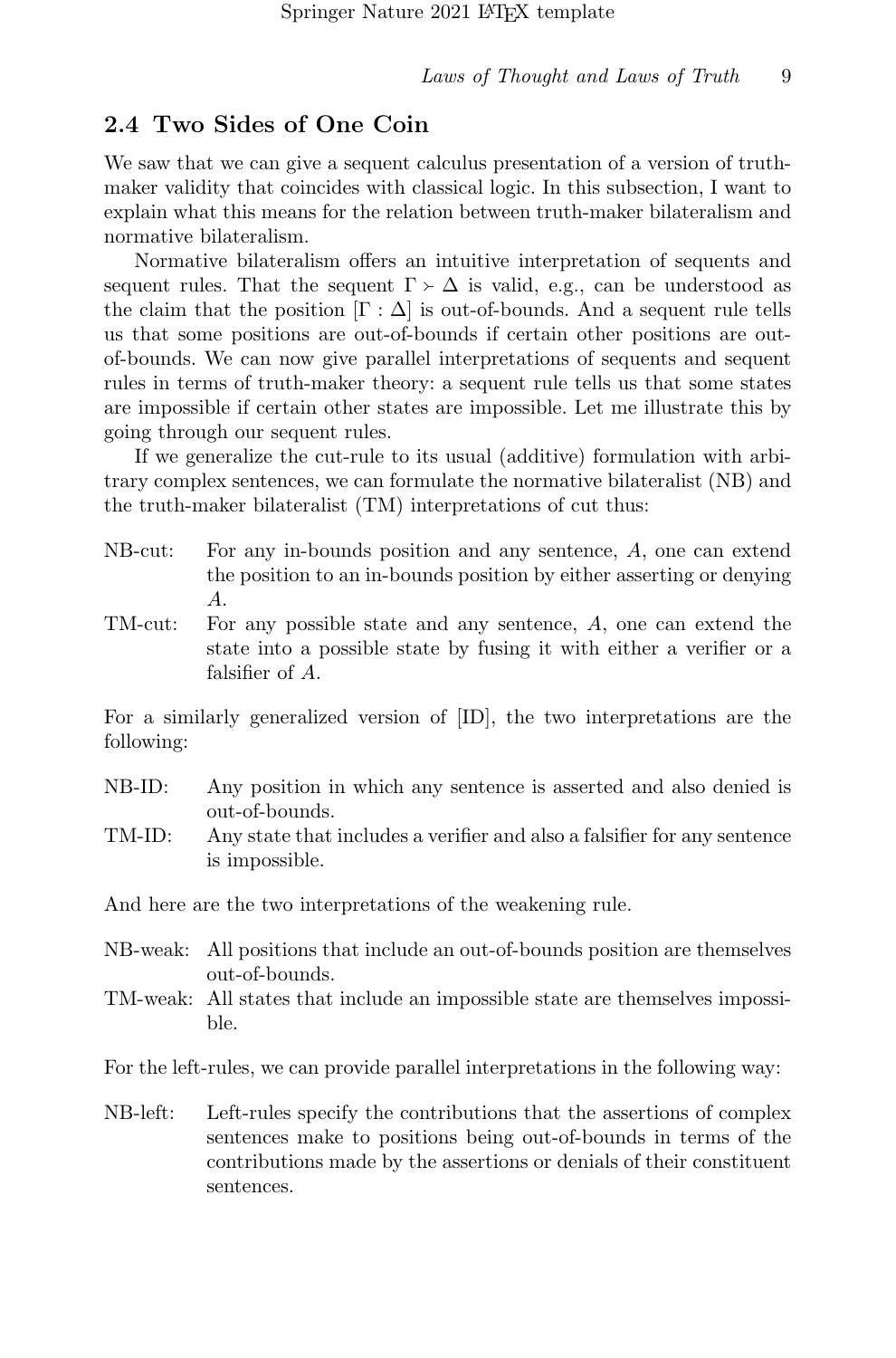TM-left: Left-rules specify the contributions that the verifiers of complex sentences make to states being impossible in terms of the contributions made by the verifiers or falsifiers of their constituent sentences.

And the parallel formulations for the right-rules are as follows:

- NB-right: Right-rules specify the contributions that the denials of complex sentences make to positions being out-of-bounds in terms of the contributions made by the assertions or denials of their constituent sentences.
- TM-right: Right-rules specify the contributions that the falsifiers of complex sentences make to states being impossible in terms of the contributions made by the verifiers or falsifiers of their constituent sentences.

If we map out-of-boundness to impossibility, assertions of sentences to their verifications, and denials of sentences to their falsifications, it is obvious that the two interpretations are isomorphic. That is, given the same sequent calculus, this mapping defines a theoremhood-preserving bijection between claims in normative bilateralism about positions being out-of-bounds and claims in truth-maker bilateralism about sets of states being impossible in all models. We have one formal structure with two interpretations—one metaphysicalalethic, the other pragmatic-normative. Hence, if normative bilateralism is our preferred way of spelling out the idea that logic concerns the laws of thought and truth-maker bilateralism is our preferred way of spelling out the idea that logic concerns the laws of truth, then we can see the two kinds of laws as sharing a common structure.

In both frameworks, the consequence relation holds between two sets just in case certain states or positions are ruled out. The modality of this "ruling out" is normative in one case and alethic in the other case. What is the relation between these two flavors of modality in our two frameworks?

There are many kinds of normative defect of positions and many kinds of alethic impossibility of states. Plausibly, there are matching pairs in these two arrays. For example, some positions are out-of-bounds in the sense that they are conceptually incoherent, such as the position in which one asserts that something is a violin and denies that it is an artifact. There is a matching kind of conceptual impossibility, namely that of any state that combines a truthmaker for "This is a violin" and a falsity-maker for "This is an artifact." Given that my official topic is logic, I am focusing on matching pairs of logical incoherence and logical impossibility, i.e., incoherence and impossibility in virtue of logical form. It is, e.g., logically incoherent to assert and deny the same sentence, and any state that combines a truth-maker and a falsity-maker of one and the same sentence is logically impossible.

For each such matching pair, it is plausible that the norms governing concept use should be such that they rule out-of-bounds precisely those positions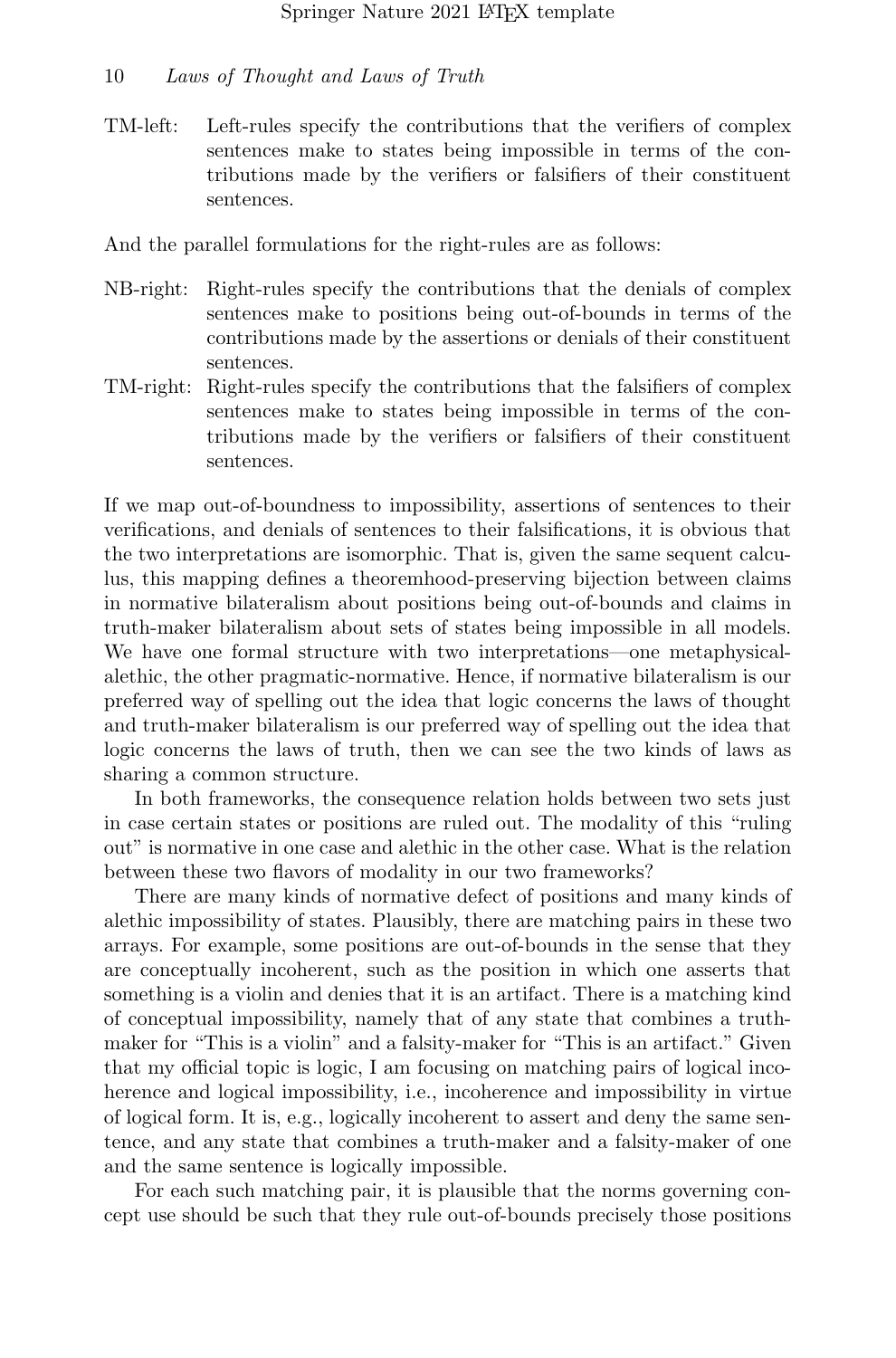that correspond to a state that is impossible in the matching sense. Applied to logic, ideally, our norms for deeming positions as logically incoherent should deem logically incoherent precisely those positions for which any fusion for verifiers for the assertions and falsifiers for the denials is logically impossible.

This clarifies the sense in which the laws of thought and the laws of truth are two sides of one coin: on the one side, as the structure of norms governing concept use (the norms of taking-true), and on the other, as that of the impossibility of states (the laws of making-true). In the ideal case in which our norms of concept use are flawless, they correspond exactly to the impossibility of states. In such a case, we could track the norms governing what is (logically) out-of-bounds and the facts about which states are (logically) impossible by specifying a single consequence relation.

Now, what I said doesn't exclude the possibility of one side of this coin being more fundamental. Those who think that logic is primarily concerned with the laws of truth will probably accord the metaphysical-alethic side priority, while those who think logic is primarily concerned with the laws of thought will do the opposite. My hope, however, is that the isomorphism I am pointing to will help us resist the apparent need to choose between these two options.

Here is one way to formulate this possibility, which I find attractive but is not mandatory for my purposes: States can plausibly be individuated by the sets of states with which they are (alethically) incompatible. For if two states are incompatible with all and only the same other states, then there is no possibility in which it makes any (modal) difference which of the two states obtains. Similarly, contents can plausibly be individuated by the sets of contents with which they are (normatively) incompatible. For if two contents are incompatible with all and only the same other contents, then there is no possible discourse in which it makes any (normative) difference which of the two contents occurs. Hence, if the laws of thought and the laws of truth match in the way suggested above, the content of an assertion/denial and the states that makes it true/false are individuated by playing identical roles with respect to other such contents and states, respectively. It seems to me that this gives us an attractive account of the sense in which contents correspond to reality. They play the same roles in their respective individuating structures. This is recognizably a version of the Aristotelian idea that the state of thinking something must share its (Aristotelian) form with what is thought, if we replace (Aristotelian) forms with our roles. If that is correct, to study the structure that bilateralism and truth-maker theory share is to study these shared roles. Thinking of logic in this way strikes me as at least an interesting alternative to choosing proleptically between the two conceptions.<sup>[12](#page-10-0)</sup>

More tangible attractions of what I have presented so far are, I hope, the following: (a) we can give an intuitive interpretation of sequent calculi within truth-maker theory; (b) we have a new notion of consequence for truth-maker

<span id="page-10-0"></span> $12$ Readers familiar with Brandom's [\[17\]](#page-32-5) "bimodal hylomorphic conceptual realism" may have realized that the current paper can be read as an elaboration of Brandom's ideas. However, I hope that my ideas are independently intelligible and plausible. Note that while Brandom is thinking of the shared content as matter, I am thinking of it as form.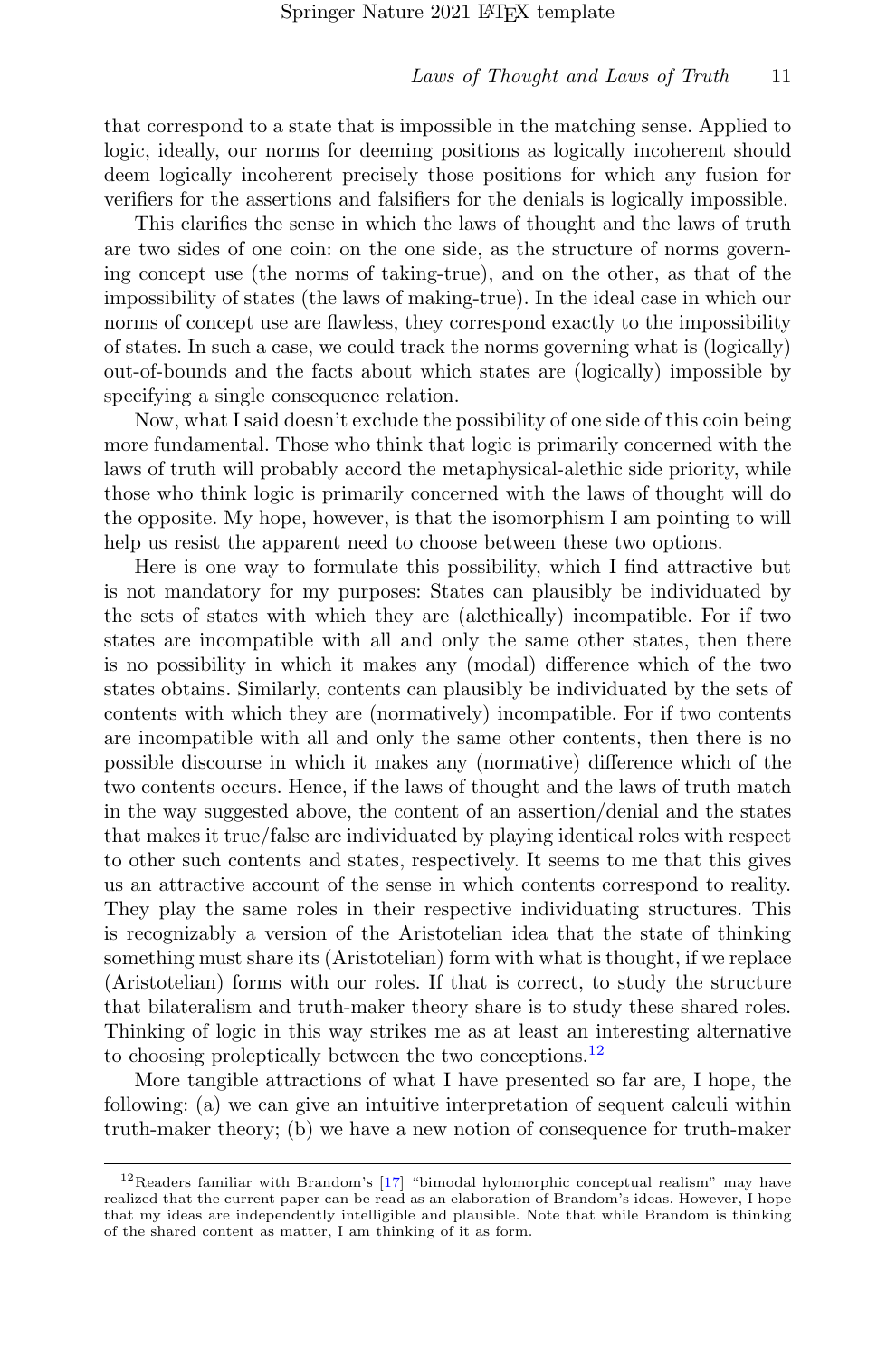theory that has proven interesting; and (c) this notion of consequence allows us to see the common structure in normative bilateralism and truth-maker theory.

Although these attractions are significant, stopping at classical logic would be unsatisfying. First, classical logic often feels like a straitjacket; since truthmaker theory, being hyperintensional, clearly has the capacity to free us from this straitjacket, it would be profitable to see how this plays out in truth-maker bilateralism. Second, given how simple classical logic is, an opponent might worry that it is not surprising that we can extract such a simple structure from our two frameworks. It would be much more impressive if the structural correspondence remained after parallel tweaks in both frameworks. That will be the topic of the next section.

## 3 Truth-Maker Substructurality à la Normative Bilateralism

We saw in the previous section that truth-maker bilateralism and normative bilateralism share a common structure. In the remainder of this paper, I want to show how deep and fruitful this commonality is. In this section, I show how we can take ideas about substructural logic from normative bilateralism and recast them within truth-maker theory.

The results in this section will be of some independent interest, I hope, for efforts to capture substructural logics within truth-maker theory. Majer, Punčochář, and Sedlàr [\[18\]](#page-32-6) present a truth-maker semantics for the Lambek calculus. And Jago [\[19\]](#page-32-7) gives a truth-maker semantics for relevance logic. However, there is no known truth-maker semantics for non-transitive or nonreflexive logics, such as ST and TS respectively [see [20\]](#page-32-8). In this section, I will present a truth-maker semantics for ST and TS, as well as truth-maker presentations of the structural logics LP and K3.

My approach to truth-maker semantics for substructural logics differs from extant approaches, which typically make no use of modal notions. Given truth-maker bilateralism, rejections of transitivity, reflexivity, and weakening correspond to rejections of Exhaustivity, Exclusivity, and Downward-Closure regarding possible states, respectively.<sup>[13](#page-11-0)</sup> I will leave the question of whether rejecting one or more of these principles regarding possible states is philosophically defensible for another occasion. I merely want to bring out that the isomorphism I described in the previous section does not break down under such revisions; this is interesting and suggestive in its own right, because it allows us to see how one could argue for or against a structural principle

<span id="page-11-0"></span> $13$ Rejecting permutation or contraction would require that we reject the commutativity or idempotence of fusion, which would in turn require that we not define fusion as a least upper bound. I will not pursue this avenue. If we think that the idempotence of fusion is essential to truthmaker theory but that contraction is not essential to normative bilateralism, then this indicates an interesting difference between our two frameworks and a sense in which their correspondence is not intrinsic or essential to them (thanks to a referee for pressing me on this point).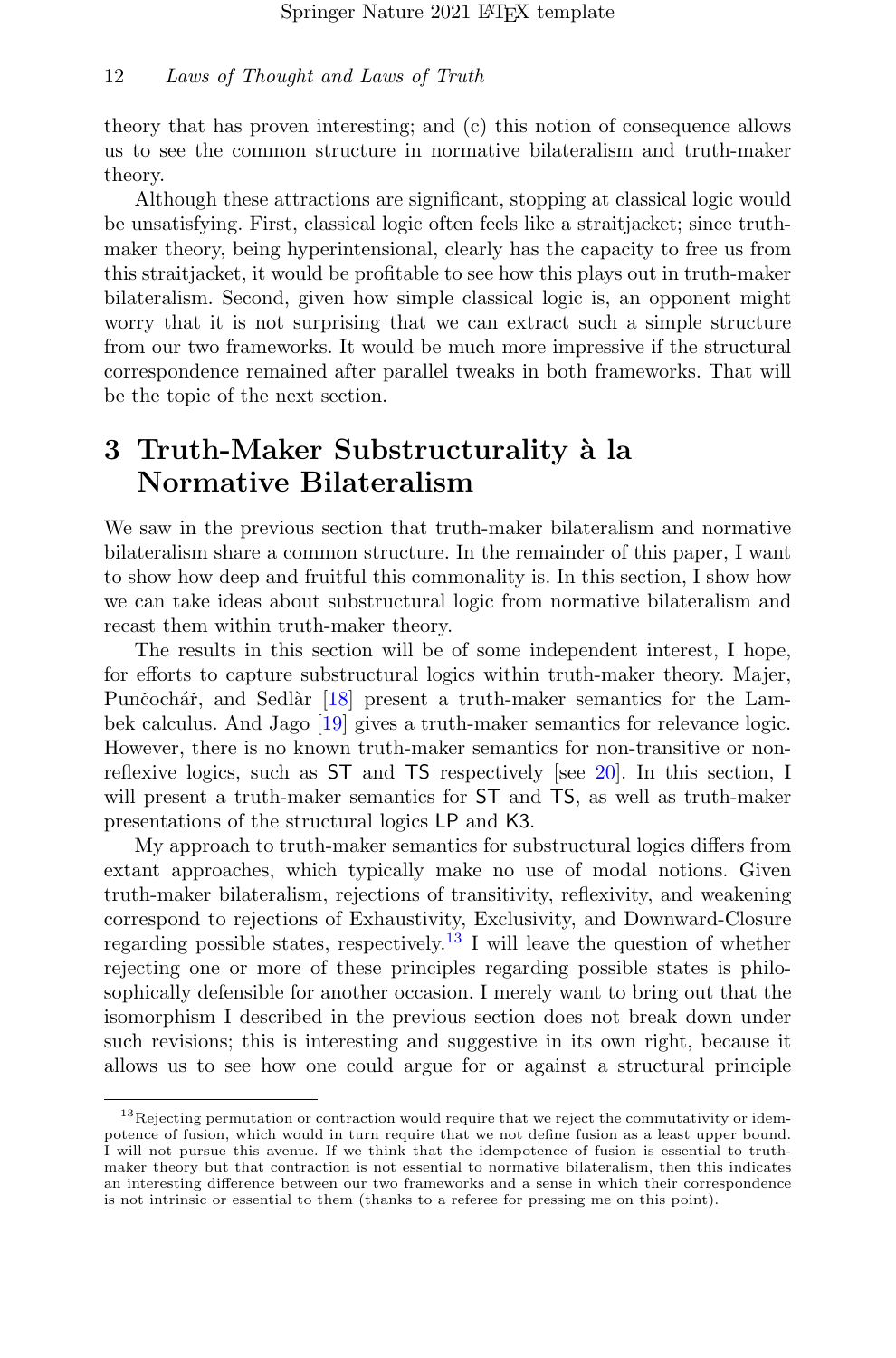such as [cut] independently of any particular logic, by appealing to parallel philosophical ideas from metaphysics and pragmatics.

### 3.1 Truth-Maker Semantics for ST

This subsection shows how truth-maker bilateralism allows us to translate the non-transitive approach to semantic paradoxes from normative bilateralism to truth-maker theory.

If we consider rejecting the principle NB-cut, this tells us what it means, given normative bilateralism, to reject the transitivity of consequence. Ripley [\[6,](#page-31-6) [7\]](#page-31-2) has argued that normative bilateralists should do so in light of the semantic paradoxes.[14](#page-12-0) To understand this non-transitive approach, let's add to our object language a canonical name  $\overline{A}$  for every sentence A and a truth-predicate,  $Tr$ , for which we add the following sequent rules to  $CL^{15}$  $CL^{15}$  $CL^{15}$ 

$$
\frac{\Gamma, A \succ \Delta}{\Gamma, Tr(\bar{A}) \succ \Delta} [\text{Lt}] \qquad \frac{\Gamma \succ A, \Delta}{\Gamma \succ Tr(\bar{A}), \Delta} [\text{Rt}]
$$

Let us allow for self-reference by allowing sentences that include their own names. Thus, we can formulate a liar sentence,  $\neg Tr(\bar{\lambda})$ , whose name is  $\bar{\lambda}$  and that says of itself that it is not true. Note that  $\lambda$  is everywhere intersubstitutable with  $\neg Tr(\bar{\lambda})$  salva consequentia.<sup>[16](#page-12-2)</sup> Since  $Tr(\bar{\lambda})$  is an atomic sentence, [ID] yields  $Tr(\bar{\lambda}) \rightarrow Tr(\bar{\lambda})$ . Using [Lt], [Rt], our negation rules, and the intersub-<br>stitutability of  $Tr(\bar{\lambda})$  and  $\lambda$  we can derive  $\lambda$  and  $\lambda$  [7]. Applying [cut] now stitutability of  $\neg Tr(\vec{\lambda})$  and  $\lambda$ , we can derive  $\rightarrow \lambda$  and  $\lambda \rightarrow [7]$  $\lambda \rightarrow [7]$ . Applying [cut] now yields the empty sequent. Something has to give, but it is notoriously difficult to motivate the rejection of any of the involved principles. Ripley argues that normative bilateralism offers a motivation for rejecting cut, for it is intuitively plausible that adding an assertion of the liar sentence or a denial of the liar sentence to an in-bounds position,  $[\Gamma : \Delta]$ , makes the position out-of-bounds, i.e.,  $[\Gamma : \Delta, \lambda]$  and  $[\lambda, \Gamma : \Delta]$  are both out-of-bounds [\[7,](#page-31-2) 152]. In working out this idea, Ripley and others have formulated a non-transitive logic called ST that can accommodate a transparent truth-predicate and whose consequence relation includes every classically valid inference [\[21–](#page-32-9)[23\]](#page-32-10). They show that cut is admissible in ST, even when cutting on sentences involving the truth-predicate, as long as the derivations of the premise-sequents don't use the truth-rules [\[7,](#page-31-2) 148].

<span id="page-12-0"></span> $14$ Restall [\[5\]](#page-31-7) disagrees with Ripley on this and holds that normative bilateralism motivates and underwrites the rule of cut. My sympathies lie with Ripley's view here, and I think the truthmaker version of Ripley's account of truth-theoretic paradoxes that I give here can lend support to Ripley's side of the disagreement. But this debate is beyond the scope of this paper. Here, I merely want to show that Ripley's position can be translated into truth-maker bilateralism.

<span id="page-12-1"></span><sup>&</sup>lt;sup>15</sup>For simplicity, I leave out quantifiers, restricting us, in effect, to pure predicate logic. The truth-predicate and the name of the liar sentence are the only things we really need from the language of the predicate calculus.

<span id="page-12-2"></span><sup>&</sup>lt;sup>6</sup>Here, I stipulate means of self-reference by fiat: I let  $\lambda$  and  $\neg Tr(\overline{\lambda})$  simply be identical. This allows us to avoid the complications of adding self-reference via Gödel numbering or the like. See Ripley [\[21,](#page-32-9) 355] for more details.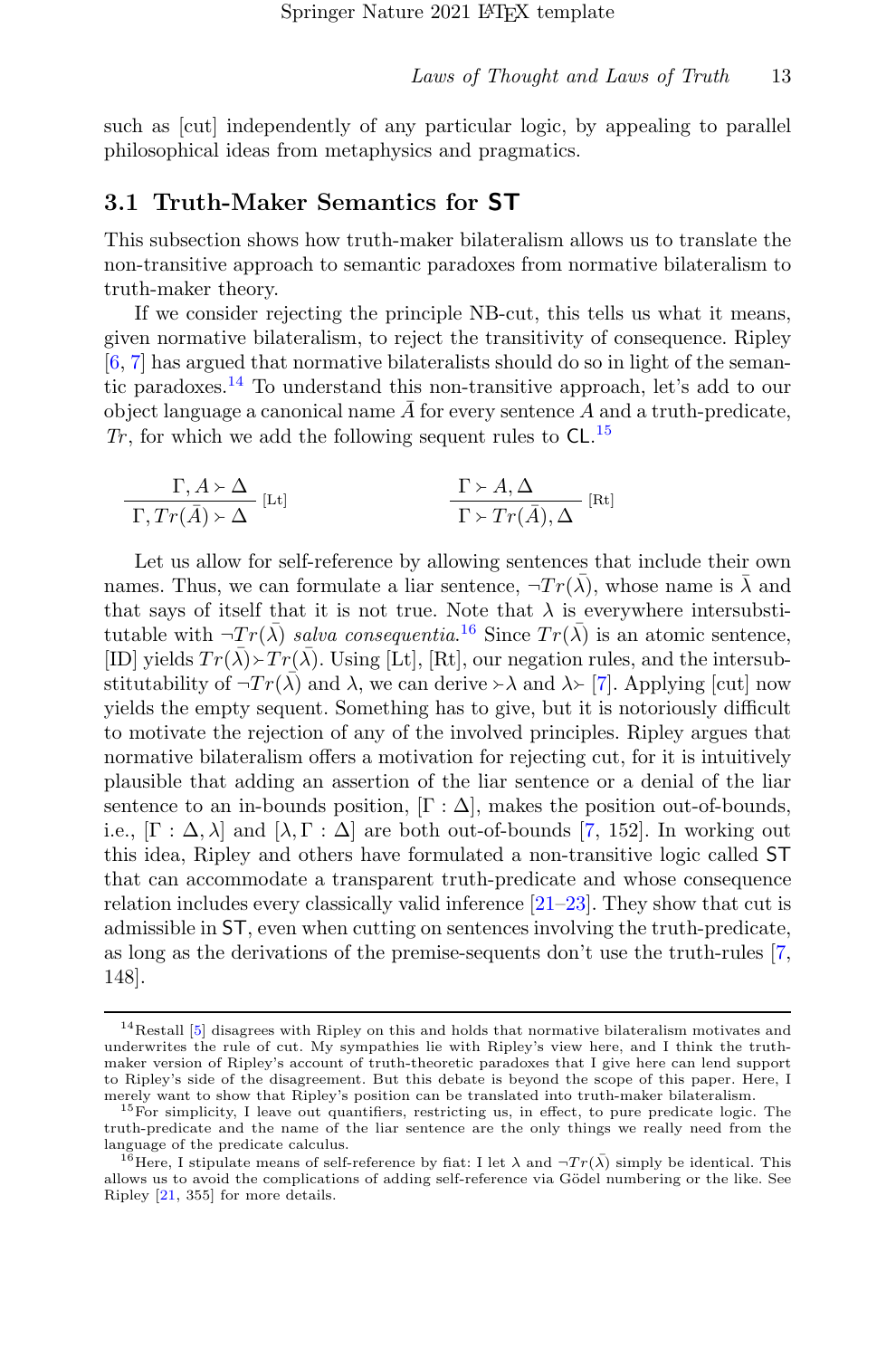We can formulate ST in truth-maker bilateralism. All we need to do is to drop the requirement of transitivity and add rules that govern the truthpredicate, which I will now assume to be part of our language. To do so, we tweak our sequent calculus and our truth-maker theory in parallel ways. First, we tweak our sequent calculus:

**Definition 6** (Sequent Calculus  $CL^{+\setminus [cut]}$ ) Let  $CL^{+\setminus [cut]}$  be the sequent calculus that is like CL except that it includes the rules [Lt] and [Rt] and doesn't include the rule [cut]. We say that  $\Gamma \big|_{\mathsf{CL}^+\setminus [cut]} \Delta$  iff the sequent  $\Gamma \succ \Delta$  is derivable in  $\mathsf{CL}^+\setminus [cut]$ .

The provable sequents of this calculus coincide with those of (the propositional fragment of) ST, i.e.,  $\Gamma \left| \frac{\Gamma}{\mathsf{CL}^{+\setminus [cut]}} \Delta \right|$  iff  $\Gamma \left| \frac{\Gamma}{\mathsf{ST}} \Delta \right|$  (appendix: Proposition [26\)](#page-25-0).

We now make the analogous changes in our truth-maker theory. First, we need the following clauses for our truth-predicate:

$$
\begin{array}{ll}\n\text{(tr+)} & s \mid\mid T r(\bar{A}) \text{ iff } s \mid\mid\mid A \\
\text{(tr-)} & s \mid\mid T r(\bar{A}) \text{ iff } s \mid\mid A\n\end{array}
$$

Since we defined  $\lambda$  as  $\neg Tr(\bar{\lambda})$ , they have the same truth-makers and falsitymakers. As is suggested by our parallel, this together with  $(tr+)$  and  $(tr-)$ would trivialize  $\frac{1}{TM}$  in the presence of our three constraints on possible states (appendix: Proposition [27\)](#page-25-1). The non-transitive solution is, of course, to drop Exhaustivity as a constraint on possible states.

**Definition 7** (ST-TM-Validity) Let  $\frac{ST}{TM}$  be the consequence relation just like  $\frac{F}{TM}$  except that we include models that violate Exhaustivity and the language has a truth-predicate whose interpretation obeys the clauses  $(tr+)$  and  $(tr-)$ .

For normative bilateralism, the intuitive idea behind the rejections of cut was that the liar sentence can be neither coherently asserted nor coherently denied. When we translate this into truth-maker bilateralism, the result is that any state that includes a verifier or a falsifier of the liar sentence is impossible, yielding a violation of Exhaustivity. Since the world is a possible state, we can express the idea by saying that the world cannot contain anything that makes the liar sentence either true or false. Just as we should neither assert nor deny the liar sentence, so the world can neither verify nor falsify it.

The non-transitive versions of normative bilateralism and truth-maker bilateralism aren't merely similar; they are structurally identical, in the sense that they yield the same logic.

**Proposition 4**  $\Gamma \Big|_{\text{CL}^+\setminus [cut]}$   $\Delta$  *iff*  $\Gamma \Big|_{\text{T}M}^{\text{ST}}$   $\Delta$  (appendix: Proposition [30\)](#page-27-0).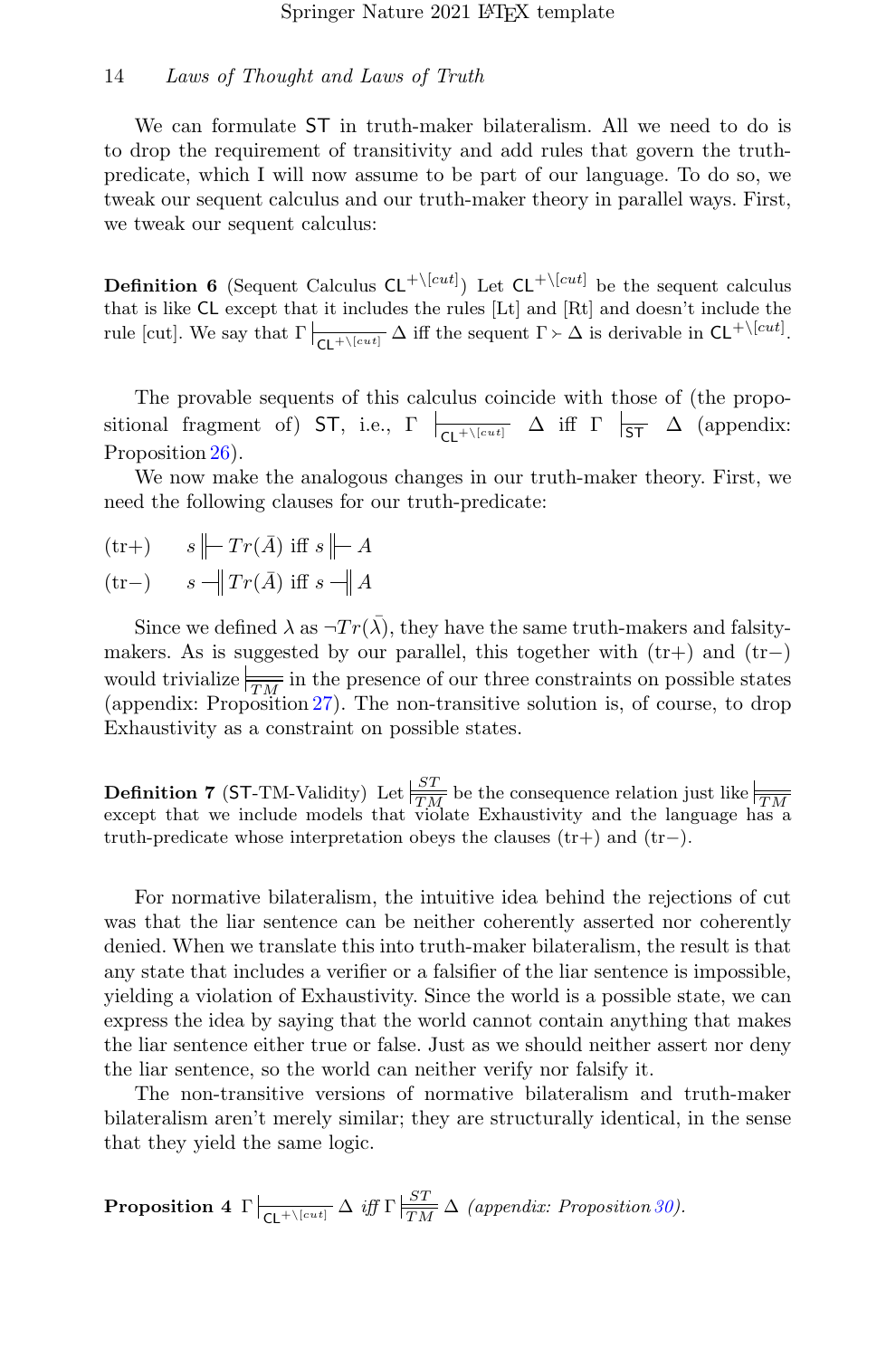So  $\frac{ST}{TM}$  offers a truth-maker semantics for ST. Thus, we have a truth-maker semantics for the currently most popular non-transitive logic.

### 3.2 Recasting Logics Related to ST in Truth-Maker Theory

The discovery that ST includes every classically valid inference and also a transparent truth-predicate has sparked fruitful research on ST's relations to other logics, especially LP and K3 [see [20\]](#page-32-8). In this subsection, I illustrate how truth-maker bilateralism allows us to use this research to give independently interesting characterizations of LP, K3, and the non-reflexive logic TS.

A key result of the research just mentioned is that LP is what is called the "external logic" of several sequent-calculus presentations of ST [\[20,](#page-32-8) [24,](#page-32-11) [25\]](#page-32-12). In our context, this means the following:

**Proposition 5**  $\Gamma$   $\vert \frac{\Gamma}{LP} \Delta$  *iff*  $\succ \Delta$  *is provable in*  $CL^{+}\vert \vert cut \vert$  *if we add*  $\succ \gamma$  for all  $\gamma \in \Gamma$ as axioms (appendix: Proposition [31\)](#page-27-1).

We can now translate this fact into truth-maker theory.

**Proposition 6**  $\Gamma$   $\equiv \overline{\Delta}$  iff, in all models, no fusion of falsifiers of everything in  $\Delta$ is possible if no falsifier of anything in  $\Gamma$  is possible, i.e.,  $\forall d \in |\bigvee \Delta|^{+}$   $(d \notin S^{\Diamond})$  in all  $\frac{|ST|}{TM}$  models in which  $\forall \gamma \in \Gamma (\forall g \in |\gamma|^{+}(g \notin S^{\lozenge}))$  (appendix: Proposition [32\)](#page-28-0).

Thus LP emerges as the logic of falsity-makers, in the sense that it preserves the impossibility of falsity-makers from the premises (individually) to the conclusions (jointly). It is well-known that K3 and LP are dual logics, i.e.,  $\Gamma$   $\overline{K3}$   $\Delta$  iff  $\neg \Delta \frac{1}{LP} \neg \Gamma$ , where  $\neg X$  is the set of formulas that includes exactly the negations of the members of  $X$  [see [20\]](#page-32-8). It follows from this that:

**Proposition 7**  $\Gamma$   $\Big|\overline{K_3} \Delta$  *iff*  $\Gamma$  is provable in  $\mathsf{CL}^{+\setminus [cut]}$  *if we add*  $\delta$  for all  $\delta \in \Delta$ as axioms (appendix: Proposition [33\)](#page-28-1).

Hence, we can now give a characterization of K3 as concerning truthmakers.

**Proposition 8**  $\Gamma$   $\frac{1}{K3}$   $\Delta$  *iff, in all models, no fusion of verifiers of everything in*  $\Gamma$ is possible if no verifier of anything in  $\Delta$  is possible, i.e.,  $\forall g \in |\Lambda \Gamma|^+(g \notin S^{\lozenge})$  in all  $\frac{|ST|}{TM}$  models in which  $\forall \delta \in \Delta (\forall d \in |\delta|^+(d \notin S^{\lozenge}))$  (appendix: Proposition [34\)](#page-28-2).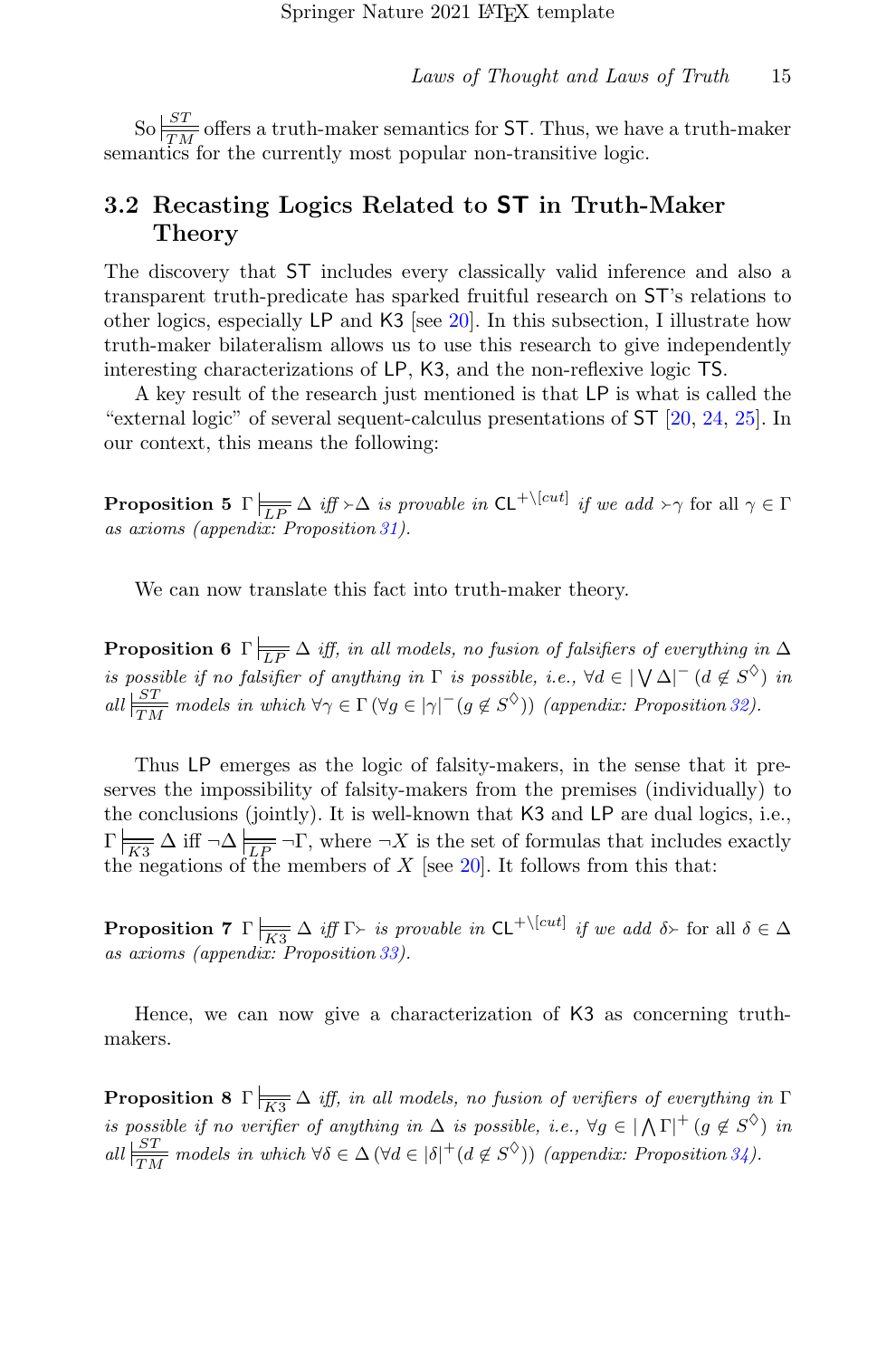Put differently,  $\Gamma$   $\frac{1}{\sqrt{K^3}} \Delta$  says that if all the premises together are possibly true, then some conclusion is also possibly true.

In addition to the structural logics K3 and LP, recent research on ST often discusses a non-reflexive logic called  $TS$ .<sup>[17](#page-15-0)</sup> In order to recover TS, we can now again tweak our sequent calculus and truth-maker-bilateralist consequence relation in corresponding ways by dropping [ID] and Exclusivity respectively.

**Definition 8** (Sequent Calculus  $CL^{|[ID]}$ ) Let  $CL^{|[ID]}$  be the the sequent calculus that is like CL except that it doesn't include the rule [ID].

**Definition 9** (TS-TM-Validity) Let  $\frac{TS}{TM}$  be the consequence relation just like  $\frac{TN}{TM}$  except that we include models that violate Exclusivity.

It is easy to see—but hardly impressive—that all three relations are equivalent and empty (appendix: Proposition [35\)](#page-28-3). However, these systems are not just equivalent at the (empty) inferential level; they also coincide at the metainferential level. In other words, if we close a set of implications under the principles of these logics, we get the same results in all three cases.

**Proposition 9** Let  $\Im$  be a set of pairs,  $\langle \Gamma, \Delta \rangle$ , where  $\Gamma$  and  $\Delta$  are sets of sentences. Regardless of whether we close the relation  $\mathfrak I$  under the rules of  $CL^{\langle ID \rangle}$ , of TS, or of  $\frac{|TS|}{TN}$ , the resulting consequence relation is the same (appendix: Proposition [36\)](#page-29-0).

In this subsection, I showed that, given truth-maker bilateralism, not only can we translate ST into truth-maker theory, but this translation also extends to related logics, in particular LP, K3, and TS. These results illustrate that normative bilateralism and truth-maker bilateralism coincide not only in the classical case, but also in their relations to a wealth of well-known logics.<sup>[18](#page-15-1)</sup>

## 4 Truth-Maker Contents in Normative Bilateralism

In the previous section, I showed how truth-maker bilateralism allows truthmaker theorists to adopt and further develop ideas stemming from normative

<span id="page-15-0"></span><sup>&</sup>lt;sup>17</sup>The logic TS has been endorsed (tentatively) as a response to the semantic paradoxes by French [\[26\]](#page-33-0). There is a well-known definition of TS in a three-valued semantics [see e.g. [20\]](#page-32-8). French [\[26,](#page-33-0) 118] uses a proof-theoretic characterization, which isn't exactly mine. I will use the label TS for the sequent calculus that results from ST by removing [ID] while adding [cut]. I take this to be in agreement with what French means by TS; none of the differences matter for anything at issue here.

<span id="page-15-1"></span> $^{18}{\rm It}$  is worth noting that the truth-maker semantics for ST and TS is more flexible than the usual three-valued semantics. We can, e.g., construct a truth-maker semantics for any non-monotonic logic that can be obtained by closing an arbitrary (non-monotonic) set of atomic sequents under the operational rules of CL. For reasons of space, I must leave the details for another occasion. For more on these kinds of non-monotonic consequence relations see my [\[27,](#page-33-1) [28\]](#page-33-2).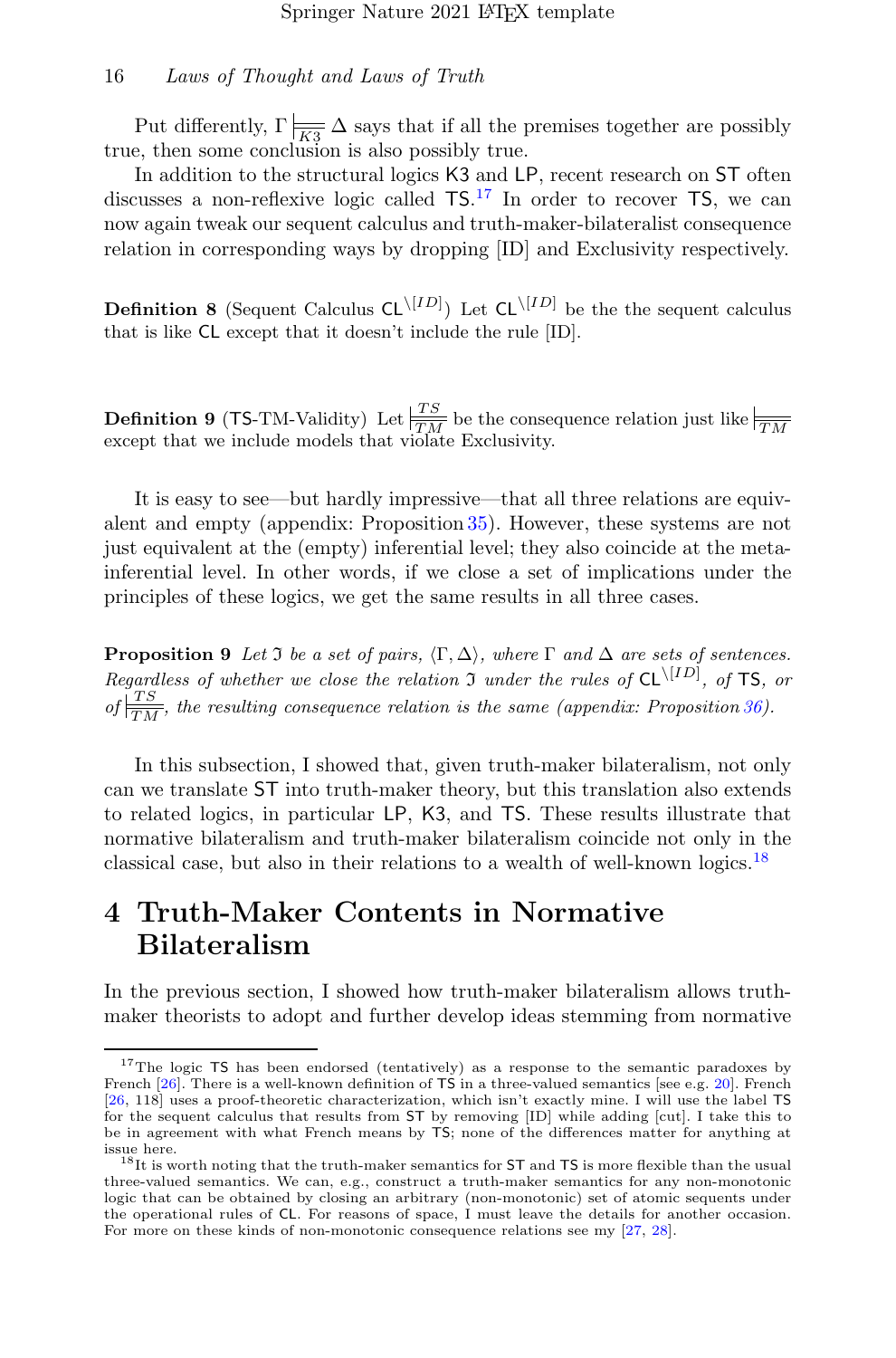bilateralism. In this section, I want to show how truth-maker bilateralism also allows ideas to flow in the other direction. I will start by considering the version of analytic equivalence developed by Correia [\[29\]](#page-33-3), who calls it "factual equivalence." I will then turn to (variants of) Fine's notions of containment, entailment, and subject matter. The general takeaway is that various notions of consequence and equivalence in truth-maker theory can be recast in normative bilateralism in terms of the inferential roles of sentences, i.e., the intersubstitutability of sentences as premises or conclusions.

### 4.1 Factual Equivalence

Correia is interested in determining when two sentences, A and B, describe the same facts or states in virtue of their (propositional) logical form, written  $A \approx B$ . I will show how this logic can be recovered from our sequent calculus CL, thus allowing us to interpret it using normative bilateralism.

I use "Correia's logic" for the logic presented in [\[29\]](#page-33-3). It is a proper fragment of Angell's [\[30,](#page-33-4) [31\]](#page-33-5) logic of analytic entailment, which Fine [\[16\]](#page-32-4) advocates as a logic of content. Correia's logic differs from Angell's logic in that it doesn't validate the distributive principle according to which  $A \vee (B \wedge C)$  is equivalent to  $(A \vee B) \wedge (A \vee C)$ . Correia provides philosophical arguments for accepting failures of this principle in truth-maker theory. I agree with Correia, but I will not engage this debate.<sup>[19](#page-16-0)</sup>

Correia provides two semantic characterizations and a Hilbert-style axiomatisation of his logic. One of these semantic characterizations has an illuminating relation to the sequent rules of CL: according to Correia's "supersentential" semantics, a supersentence is a pair of set of sentences, written  $\Delta$  | Γ. Some such supersentences are fitting descriptions of states, where Correia takes the notion of a fitting description to be primitive. Correia then connects this notion with Fine's notions as follows: a supersentence fittingly describes a state, s, iff (i) each sentence in  $\Delta$  is (exactly) falsified by some parts of s, (ii) each sentence in  $\Gamma$  is (exactly) verified by some parts of s, and (iii) s is the fusion of all the parts which falsify members of  $\Delta$  or verify members of  $\Gamma$  [\[29,](#page-33-3) 110]. Hence, the states that are fittingly described by the supersentence  $\Delta$  | Γ, according to Correia, are precisely those states that, in my terminology, are deemed impossible by the sequent  $\Gamma \succ \Delta$ . Thus translated, it is easy to verify that Correia's supersentences obey the operational rules of CL, i.e., the states fittingly described by the conclusion of a top-to-bottom rule application is the union of the states fittingly described by the premises. While I don't make use of this machinery here, the propositions below can easily be shown using Correia's supersentential semantics.

<span id="page-16-0"></span> $19$ Formally speaking, the fact that I agree with Correia on this point means I will not insist on propositions being what Fine calls "convex," i.e., I will not insist that every state that has a verifier of the proposition as a part and that is itself part of a verifier of the proposition is also a verifier of the proposition. This constraint is what allows Fine to adopt Angell's logic rather than Correia's logic. Since it is not obvious how the distribution law can be added in normative bilateralism when pursuing the strategy of this section, we may here see another way in which the correspondence between truth-maker theory and normative bilateralism could be broken (see Footnote [13\)](#page-11-0).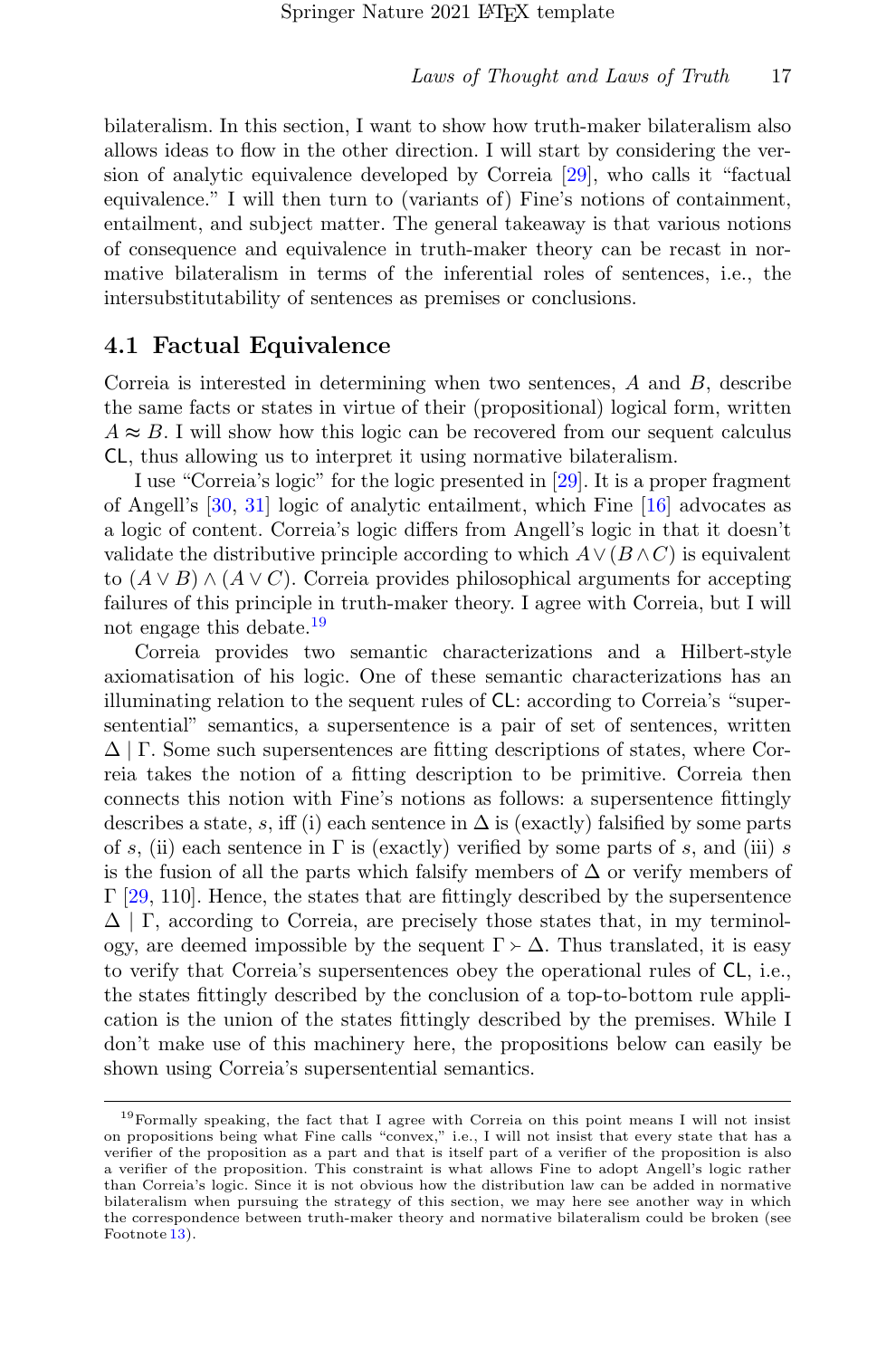In this section, I will use the semantics from Section 2 and Correia's Hilbertstyle system, which includes the following axiom (using Correia's label).

A10 
$$
A \wedge (B \vee C) \approx (A \wedge B) \vee (A \wedge C)
$$

We get Angell's first-degree system for analytic equivalence by adding the distribution principle that Correia rejects as another axiom, namely:

A11 
$$
A \lor (B \land C) \approx (A \lor B) \land (A \lor C)
$$

If we add A11 but not A10, we get what Correia calls his "dual system."

Correia proves of the system with just A10 (which I call Correia's logic) that it is sound and complete with respect to equivalence in truth-maker theory in the following sense:

**Fact 1**  $A \approx B$  is a theorem of Correia's logic iff A and B have the same truth-makers in every truth-maker model [\[29\]](#page-33-3).

Since truth-makers and falsity-makers vary independently of  $S^{\diamondsuit}$  across models, Correia's result holds independently of the constraints we put on possible states. Hence, our operational sequent rules should suffice to capture Correia's factual equivalences. Indeed, they do so in the following way:

**Proposition 10**  $A \approx B$  is a theorem of Correia's logic iff the operational rules of CL suffice to show that the moves from  $\Gamma, A \succ \Delta$  to  $\Gamma, B \succ \Delta$  and vice versa are admissible (appendix: Proposition [39\)](#page-30-0).

This means that two sentences have the same truth-makers in all models just in case, in virtue of their logical form, they play the same role as premises in truth-maker consequence, i.e., they are inter-substitutable as premises salva consequentia. Translating into normative bilateralism, we can say that two sentences are factually equivalent in virtue of their logical form just in case their logical form ensures that assertions of the two sentences always make the same contribution to the out-of-boundness of positions.

Correia [\[29,](#page-33-3) 117] shows that  $A \approx B$  is provable in his dual system iff  $\neg A \approx \neg B$  is provable in his original system. Given the negation rules of CL,  $\Gamma, \neg A \rightarrow \Delta$  is derivable iff  $\Gamma \rightarrow A$ ,  $\Delta$  is derivable, and  $\Gamma, \neg B \rightarrow \Delta$  is derivable iff  $\Gamma \succ B$ ,  $\Delta$  is derivable. This implies:

**Proposition 11**  $A \approx B$  is a theorem of Correia's dual logic iff the operational rules of CL suffice to show that the moves from  $\Gamma \succ A$ ,  $\Delta$  to  $\Gamma \succ B$ ,  $\Delta$  and vice versa are admissible iff A and B have the same falsity-makers in all models.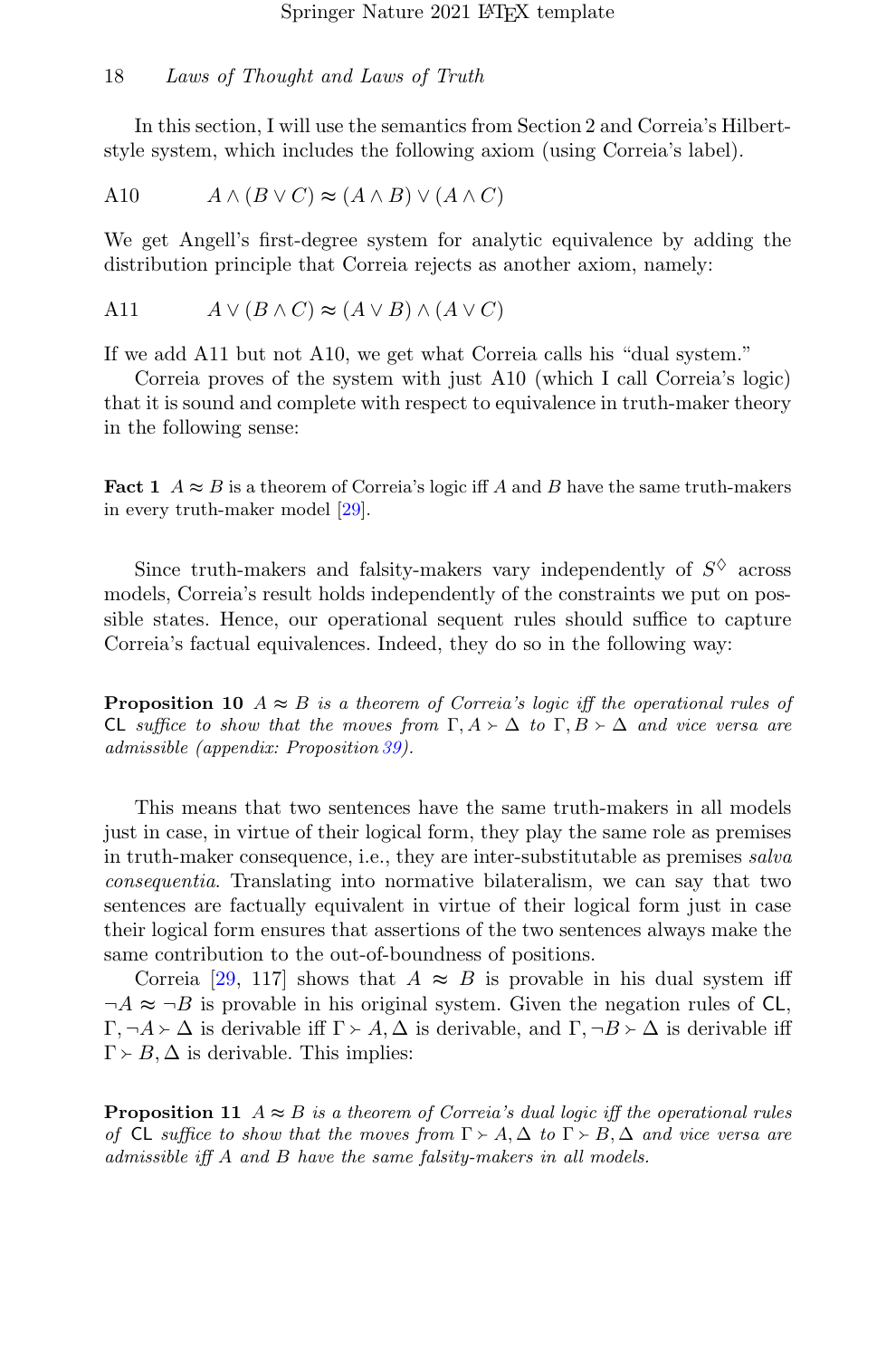Hence, factual equivalence in Correia's dual system holds between sentences just in case the sentences play, in virtue of their logical form, the same inferential role as conclusions. In the language of normative bilateralism, what Correia's dual system captures is when the denials of two sentences make the same contribution, in virtue of their logical form, to the out-of-boundness of positions.

### 4.2 Containment, Entailment, and Subject Matter

We can now also recover a variant of Fine's notion of containment, modulo the distribution principle A11 above.<sup>[20](#page-18-0)</sup> Fine defines containment as follows [\[8,](#page-31-3) 640-41].

**Definition 10** (Containment) A contains B iff (i) every verifier of A includes as a part a verifier of B and (ii) every verifier of B is included as a part in a verifier of A.

Since containment is defined purely in terms of verifiers, it should be recoverable within bilateralism as concerning the left side of sequents. Indeed, we can recover containment in virtue of logical form as follows.

**Proposition 12** A contains B, in virtue of logical form, iff, for some  $\Theta$ , the operational rules of CL suffice to show that the moves from  $\Gamma, A \succ \Delta$  to  $\Gamma, B, \Theta \succ \Delta$  and vice versa are admissible (appendix: Proposition  $\angle 1$ ).

Thus the containment holds just in case A and  $\{B\} \cup \Theta$  play the same inferential roles as premises, so that this inferential role of A as a premise has a part that is the inferential role of  $B$  as a premise. In the language of normative bilateralism, what it means for  $A$  to contain  $B$ , in virtue of logical form, is that there is a set of sentences,  $\Theta$ , such that an assertion of A and the joint assertions of everything in  ${B} \cup \Theta$  always have the same effect on the coherence of one's position, in virtue of logical form.

Besides containment, Fine often uses the notion of entailment, which he defines as follows  $[8, 640-41]$ .

**Definition 11** (Entailment) A entails B iff every verifier of A is a verifier of B.

The following result allows us to recast entailment in virtue of logical form in terms of our sequent rules.

Proposition 13 A entails B, in virtue of logical form, iff the operational rules of CL suffice to show that the move from  $\Gamma, B \succ \Delta$  to  $\Gamma, A \succ \Delta$  is admissible (appendix: Proposition  $\frac{1}{2}$ .

<span id="page-18-0"></span><sup>20</sup>As already intimated, my notions differ from Fine's insofar as he requires propositions to be convex.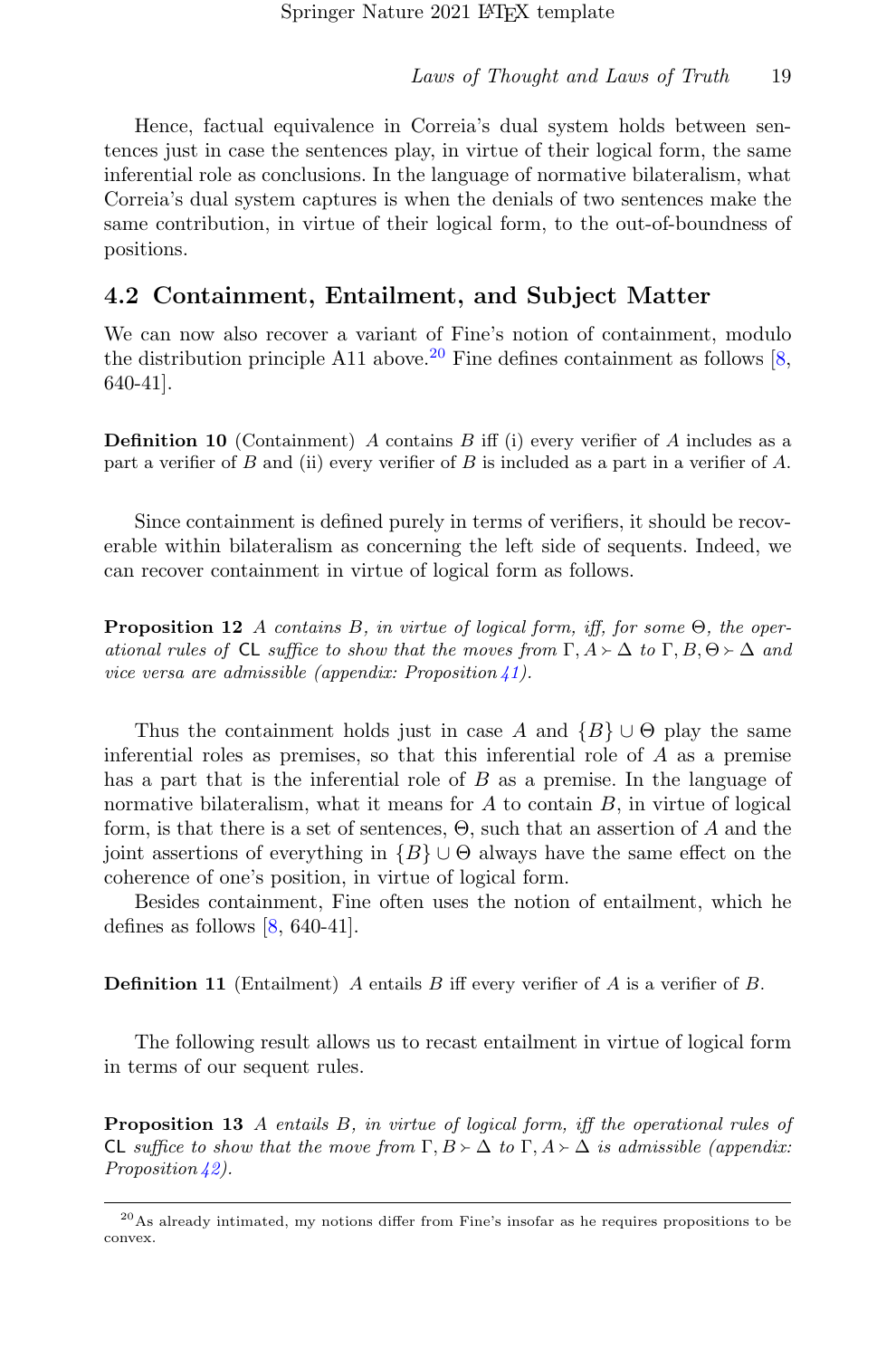Thus, in the language of normative bilateralism, that  $A$  entails  $B$  in virtue of logical form says that if a position is made incoherent by asserting  $B$ , then the position is also made incoherent by asserting  $A$ , in virtue of logical form. Put differently, the entailment says that if you can coherently assert A, then you can coherently assert B.

Let me end by giving a characterization of what Fine calls the "subject matter" of a proposition  $[15, 697]$ .

Definition 12 (Subject-matter) The subject-matter of a bilateral proposition is a pair in which the first element is the fusion of all of its verifiers and the second element is the fusion of all of its falsifiers.

If we do a proof-search on  $A_{\succeq}$ , we get a set of atomic sequents such that the union of all the states that any of these sequents deems impossible are exactly the truth-makers of A (appendix: Proposition [37\)](#page-29-1). And since the falsity-makers of A are the truth-makers of  $\neg A$ , a proof-search on  $\neg A$  and hence, on  $\succ A$ yields a set of atomic sequents that together deem exactly the falsity-makers of A impossible. So, it is obvious that we can characterize subject-matter as follows:

**Proposition 14** Given the proof-trees that result from proof-searches on  $A \rightarrow$  and  $\rightarrow$  A, the subject-matter of the proposition that A expresses is the pair,  $\langle a, a' \rangle$ , where **a** is the fusion of states deemed impossible by the leaves of the proof-tree for  $A_{\text{P}}$ , and  $a'$  is this fusion for  $\succ A$ .

In normative bilateralism, the leaves of a proof tree for  $A\rightarrow$  give us the atomic positions (positions in which only atomic sentences are asserted or denied) such that if one asserts just A—free-standingly, as the sole element in one's position—then one is out-of-bounds iff all of these atomic positions are out-of-bounds. And similarly for a proof tree for  $\geq A$  and a free-standing denial of A. Thus we can think of the subject-matter of a proposition, expressed by A, as the worldly analogue of the atomic positions that are equivalent (in their coherence status) with free-standing assertions and denials of A. The two elements of the subject matter are, as it were, the worldly analogue of the projections of the assertion and denial of A, respectively, onto atomic positions.

To sum up, I have shown how we can recast ideas that were developed in truth-maker theory within normative bilateralism. It is interesting to note that the fine-grained logical relations of equivalence, containment, and entailment emerge as relations among inferential roles, i.e., relations among sentences that can be replaced for one another as premises (or conclusions, for Correia's dual system) *salva consequentia*. This illustrates how the theory of content and meaning provided by truth-maker theory can be recast in inferentialist terms (in keeping with the fact that normative bilateralists usually identify as inferentialists).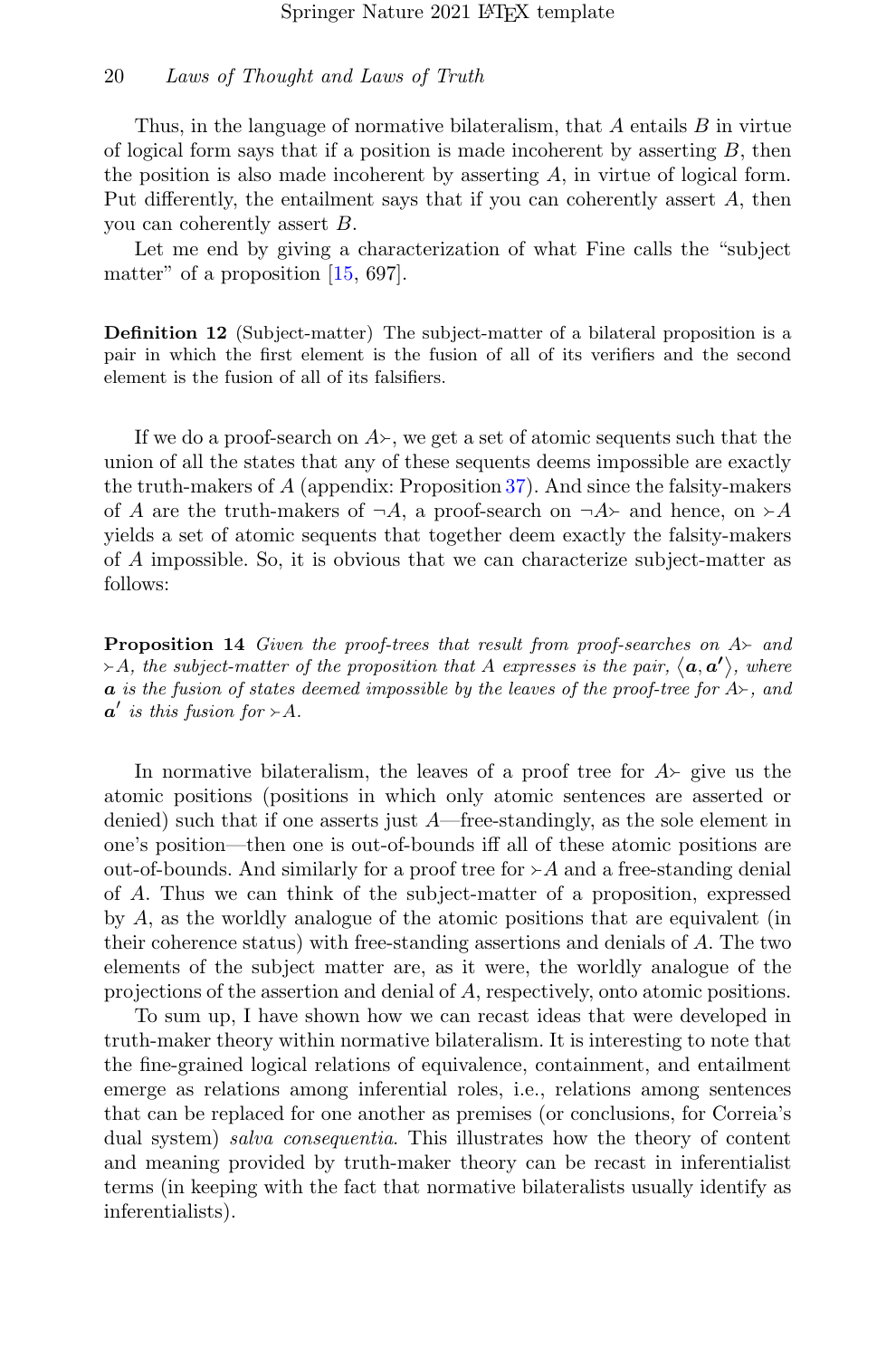## 5 Conclusion

I have shown that truth-maker bilateralism and normative bilateralism share a common structure. There are general principles governing which states or positions are ruled out (metaphysically or normatively, respectively), which correspond to the reflexivity, transitivity, and monotonicity of the consequence relation. And there are rules for the logical connectives that specify the contributions a logically complex sentence makes to the status of a state or position in terms of such contributions by the sentence's constituents. This correspondence allows ideas to flow between truth-maker theory and normative bilateralism, as we have seen for the non-transitive approach to semantic paradoxes and the notion of factual equivalence.

Future research might explore just how far the parallel between truthmaker bilateralism and normative bilateralism can be extended. Normative bilateralists have, for instance, used hypersequent calculi to formulate accounts of modal logics [\[32,](#page-33-6) [33\]](#page-33-7) and n-sided sequent calculi to formulate accounts of n-valued logics [\[34,](#page-33-8) [35\]](#page-33-9). I hypothesize that these accounts can be translated into truth-maker bilateralism in a straightforward way. Regarding the other direction, truth-maker theory has been used to give accounts of imperatives [\[36,](#page-33-10) [37\]](#page-33-11), the is-ought gap [\[38\]](#page-33-12), verisimilitude [\[39\]](#page-34-0), and counterfactuals [\[40\]](#page-34-1). It is worth investigating how much of these accounts could be recovered within truth-maker bilateralism and translated into normative bilateralism.

The structural equivalence of truth-maker bilateralism and normative bilateralism promises a new philosophical approach to logic. Instead of thinking of logic as concerned with either the laws of thought or the laws of truth, we can think of it as concerned with the shared structure of these kinds of laws. Facts about this structure are in a fruitful way systematically ambiguous: they can be interpreted as concerning the norms governing assertions and denials or concerning the states that make truth-bearers true or false. In this way, we are not forced to choose one of the two conceptions of logic with which we started; rather, we can adopt as a desideratum on our logical theories that they illuminate simultaneously the nature and structure of both the worldly states we talk about and the discursive norms we must follow in order to talk about them.

Acknowledgments. For invaluable comments and discussions, I would like to thank Lucas Rosenblatt, Robert Brandom, Daniel Kaplan, Ryan Simonelli, Rea Golan, Shuhei Shimamura, Viviane Fairbank, and audiences at the University of Connecticut and at the Tenth Workshop on Philosophical Logic at IIF-SADAF-CONICET. Work on this paper was supported by the EXPRO grant No. 20-05180X of the Czech Science Foundation.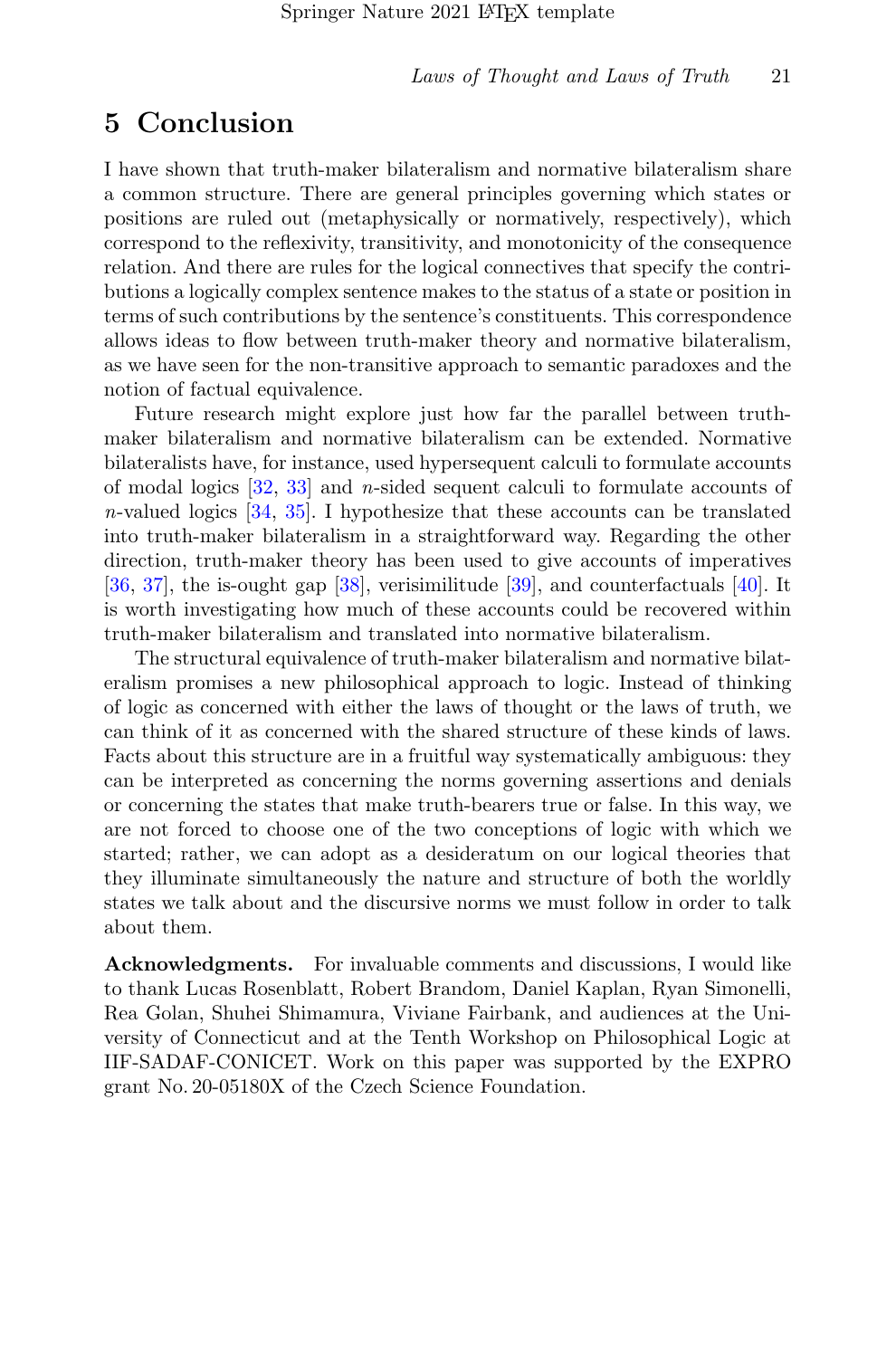## Appendix A Proofs and Technical Details

### A.1 Classical Logic

Definition 13 (Proof-search) A root-first proof-search produces a proof-tree from a sequent  $\Theta \succ \Sigma$ , which is the root of the tree, by recursively applying the following procedure until the process terminates: (i) If  $\Gamma \succ \Delta$  is the leaf of a branch of the tree at the current stage and all the sentences in  $\Gamma$  and  $\Delta$  are atomic, then the branch remains unchanged. (ii) Otherwise, we look for the first complex sentence in  $\Gamma \succ \Delta$ (starting on the left, ordering the sentences in  $\Gamma$  and  $\Delta$  alphabetically) and build the branch up from that leaf by using the appropriate rule of CL. For example, we apply the top-to-bottom version of  $[L \vee]$  (moving upwards in the tree) if the leftmost complex sentence in our sequent is a disjunction, etc. (Although we work with sets (and so contraction is built in), we represent the sets in our sequents with the number of copies of sentences that we get by applying this procedure to the given representation of the root, thus treating our sets (in how we represent them) like multi-sets.)

Someone might worry that this definition will yield different results for representations of the root sequent that differ in the numbers of copies of sentences. In fact, however, this doesn't happen.

**Proposition 15** Proof-searches on  $\Gamma$ ,  $A \succ \Delta$  and  $\Gamma$ ,  $A$ ,  $A \succ \Delta$  yield the same results, and the same holds for proof-searches on  $\Gamma > A$ ,  $\Delta$  and  $\Gamma > A$ ,  $A$ ,  $\Delta$ 

*Proof* By induction on the complexity of A.

Proposition 16 Proof-searches terminate, and their results are the same if we change the order of the sentences in  $\Gamma$  and  $\Delta$ .

Proof Proof-searches terminate because the root contains finitely many logical connectives, and the children of a node always contain one fewer connective than the parent node.

To show that the order doesn't matter, it suffices to show that for each pair of rules, the order in which they are applied doesn't matter. If we have, e.g.,  $\neg A, B \vee$  $C, \Gamma \succ \Delta$ , applying our procedure to the first two sentences yields:  $B, \Gamma \succ \Delta$ , A and  $C, \Gamma \succ \Delta$ , A and  $B, C, \Gamma \succ \Delta$ , A. This result is the same whether we use  $[L]$  first and then  $[L \vee]$  or the other way around. The same holds for all pairs of rules. then [L∨] or the other way around. The same holds for all pairs of rules.

<span id="page-21-0"></span>**Proposition 17** In CL, [weakening] is redundant.

*Proof* We can add the desired additional context to every application of [ID].  $\Box$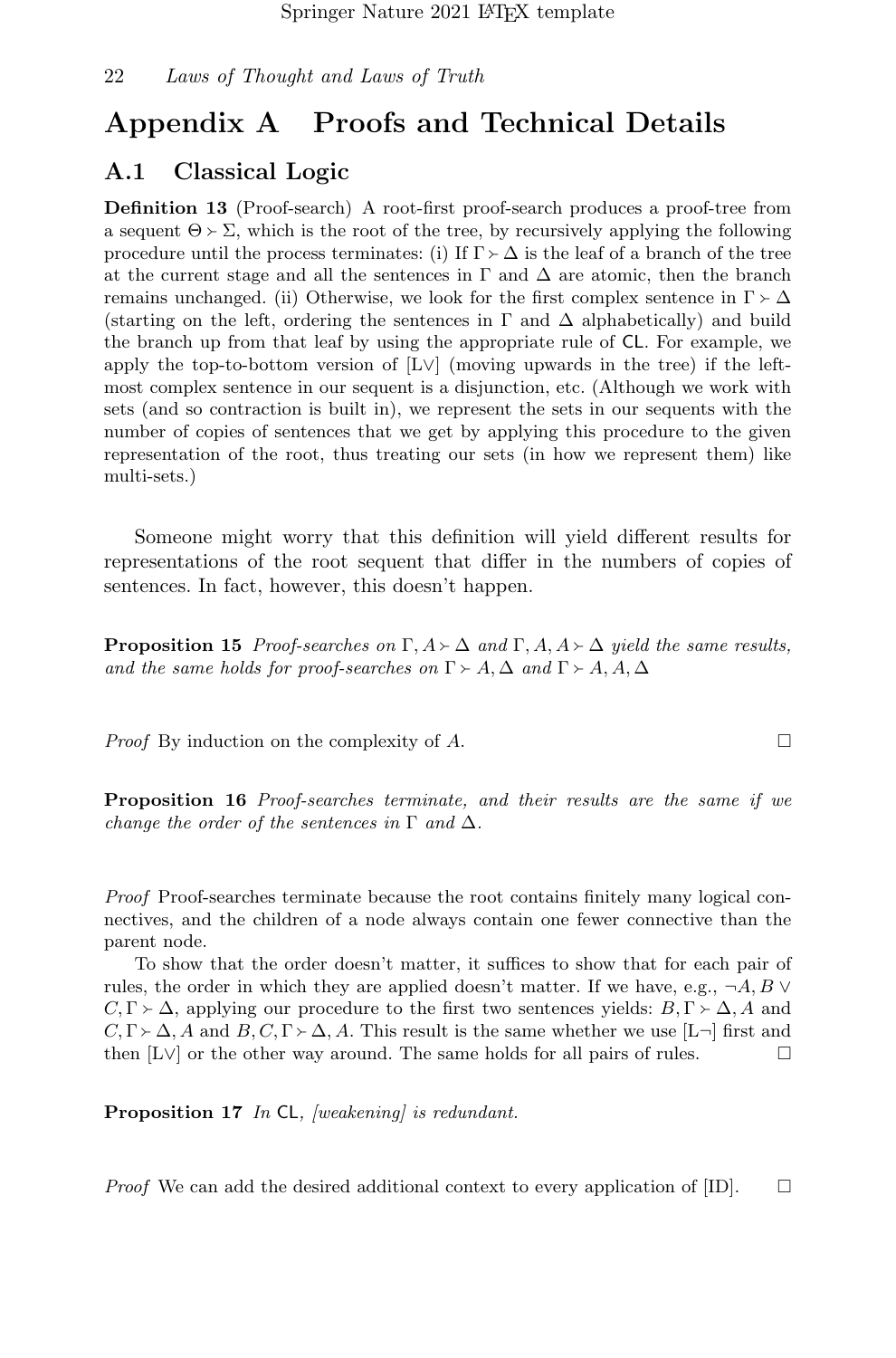<span id="page-22-2"></span>**Proposition 18** In CL, the bottom-to-top operational rules can be eliminated, i.e., omitting these rules does not change which sequents are derivable.

Proof We argue by induction on proof-height, and look at each bottom-to-top rule in turn. Since [weakening] can be eliminated, it suffices to look at proof-trees without [weakening]. I will give the proof for [L∧]; the other cases are analogous. Suppose we have a derivation of  $\Gamma, A \wedge B \succ \Delta$ . We must show that  $\Gamma, A, B \succ \Delta$  is derivable. If  $\Gamma, A \wedge B \succ \Delta$  was derived via  $[L \wedge]$ , we're done. For all the other rules by which  $\Gamma$ ,  $A \wedge B \wedge \Delta$  may come,  $A \wedge B$  must have been in the left context of the rule-application. We can apply our induction hypothesis and replace the conjunction with the two conjuncts. We then get  $\Gamma$ ,  $A$ ,  $B \succ \Delta$  by applying the rule by which  $\Gamma$ ,  $A \wedge B \succ \Delta$  was derived in our initial proof-tree. derived in our initial proof-tree.

<span id="page-22-1"></span>**Proposition 19** In CL,  $\left| \text{cut} \right|$  can be eliminated.

Proof From the proof of Proposition [30](#page-27-0) below, it is easy to see that CL without [cut] is equivalent to the sequent calculus of ST without the truth-rules, and it is wellknown that [cut] is admissible in that sequent calculus. Hence, [cut] is admissible in  $CL$  without [cut].

<span id="page-22-0"></span>Proposition 20 CL is sound and complete with respect to classical propositional logic, i.e.,  $\Gamma \mid_{\overline{CL}} \Delta$  iff  $\Gamma \mid_{\overline{CL}} \Delta$ .

Proof For soundness, it suffices to note that every classical truth-assignment satisfies (i.e., is not a counter-model to) any instance of [ID] and that all rules of CL preserve that property. For completeness, suppose that  $\Gamma \succ \Delta$  cannot be derived. Hence, a proof-search for  $\Gamma \succ \Delta$  yields at least one atomic sequent,  $\Gamma_0 \succ \Delta_0$ , such that  $\Gamma_0 \cap \Delta_0 =$  $\emptyset$ . So, there is a counterexample to Γ<sub>0</sub> ≻ Δ<sub>0</sub>. Any counterexample to Γ<sub>0</sub> ≻ Δ<sub>0</sub> is also a counterexample to  $\Gamma \succ \Delta$ . By the contrapositive of [cut], for any atomic sentence, p, either  $\Gamma_0 \rightarrow \Delta_0$ , p or p,  $\Gamma_0 \rightarrow \Delta_0$  is not derivable. If  $\Gamma_0 \rightarrow \Delta_0$ , p is not derivable, we make p false; otherwise  $p, \Gamma_0 \rightarrow \Delta_0$  is not derivable, and we make p true. In this way, we can extend our counterexample by assigning truth-values to all atomic sentences. Hence, Γ $\not\equiv \Delta$ .  $\overleftarrow{CL}$   $\Delta$ .

<span id="page-22-3"></span>**Proposition 21** The rules [ID], [weakening], and [cut] are valid for  $\frac{1}{T M}$  iff possible states obey Exclusivity, Downward-Closure, and Exhaustivity respectively.

*Proof* Downward-Closure and [weakening]: Downward-Closure says that if  $s \in S^{\diamondsuit}$ and  $t \subseteq s$ , then  $t \in S^{\diamond}$ . Now, if  $\Gamma \mid \overline{TM} \triangle$ , then any fusion of verifiers of everything in  $\Gamma$  and falsifiers of everything in  $\triangle$  is impossible. By Downward-Closure, all states that include any such fusion as a part are also impossible. Hence,  $\Theta, \Gamma$   $\boxed{\frac{\Gamma}{TM}} \Delta, \Sigma$ . For the other direction, suppose that [weakening] is valid and that  $s \in S^{\diamond}$  and  $t \sqsubseteq s$ .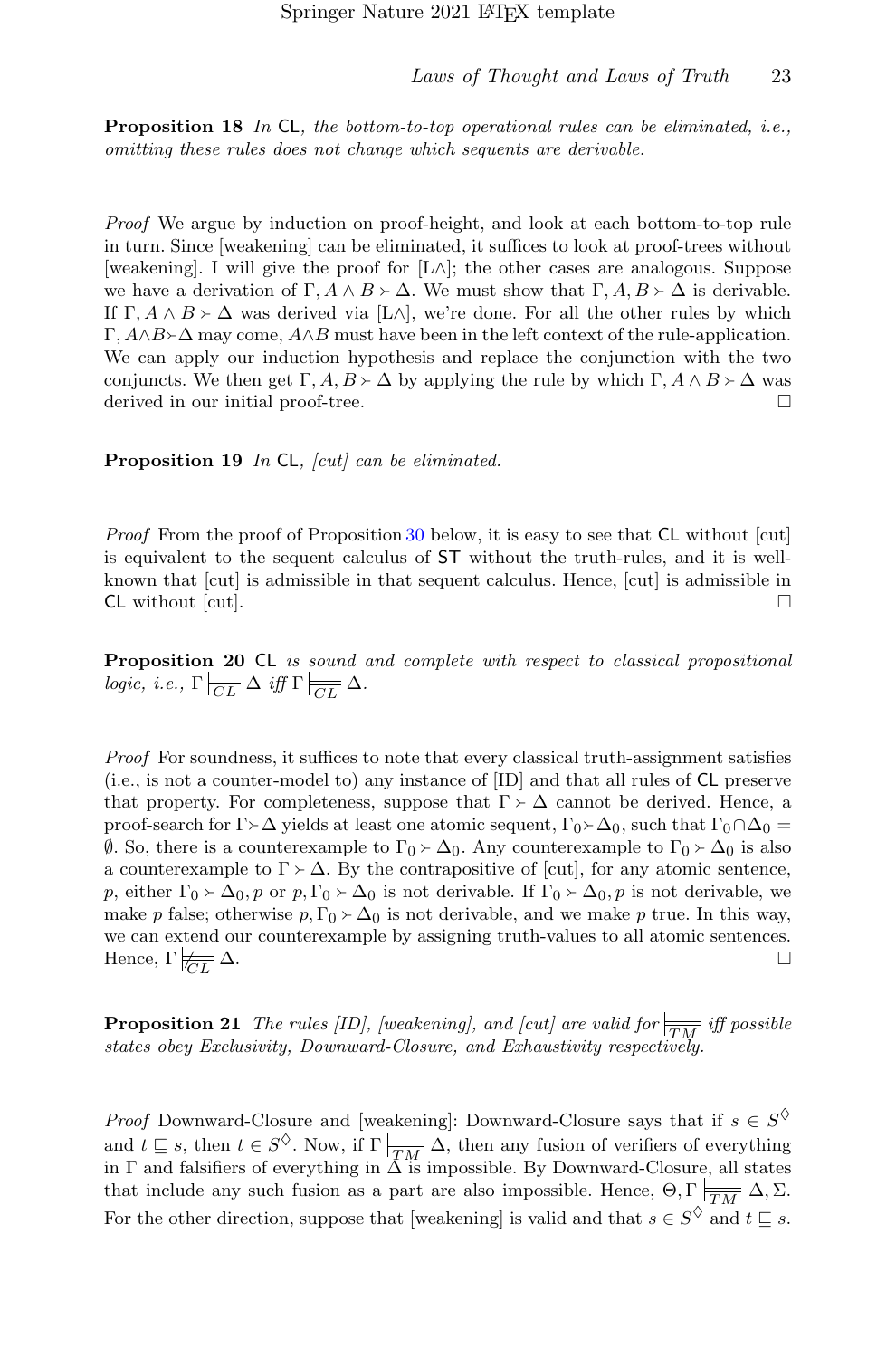In accordance with Assumption [1,](#page-5-3) let  $\Gamma$ ,  $\Theta$ ,  $\Delta$ , and  $\Sigma$  be such that s is the unique state that is a fusion of verifiers for everything in  $\Gamma \cup \Theta$  and falsifiers for everything in  $\Delta \cup \Sigma$ . Since  $s \in S^{\lozenge}$ , we know that  $\Theta, \Gamma \not\models_{\overline{TM}} \Delta, \Sigma$ . If [weakening] is valid for  $\overline{\text{T}_{IM}}$ , it follows that  $\Gamma \not\models \overline{\text{T}_{M}} \Delta$ . Since  $t \subseteq s$ , without loss of generality, let t be the state that results from s by omitting the verifiers for  $\Theta$  and the falsifiers for  $\Sigma$ . Then t is the unique state that is a fusion of verifiers for everything in  $\Gamma$  and falsifiers for everything in  $\Delta$ . Hence,  $t \in S^{\diamondsuit}$ .

Exclusivity and [ID]: Exclusivity says that if  $s \in |p|^{+}$  and  $t \in |p|^{-}$ , then  $\forall u(s \sqcup$  $t \sqcup u \notin S^{\lozenge}$ ). So,  $\Gamma, p \mid_{\overline{TM}} p, \Delta$ . For the other direction, suppose [ID] is valid and let  $s \in |p|^{+}$  and  $t \in |p|^{-}$ . By [ID], for any  $\Gamma$  and  $\Delta$ , we have  $\Gamma, p \nightharpoonup_{\overline{TM}} p$ ,  $\Delta$ . So every state that includes a truth-maker and a falsity-maker of  $p$  is impossible, i.e.,  $\forall u (s \sqcup t \sqcup u \notin S^{\diamondsuit}).$ 

Exhaustivity and [cut]: Suppose that  $\Gamma \not\models \frac{\mathcal{L}}{\mathcal{L} \mathcal{M}} \Delta$  and let u be a state witnessing this fact, i.e., a state that is a fusion of verifiers of everything in  $\Gamma$  and falsifiers of everything in  $\Delta$  such that  $u \in S^{\diamondsuit}$ . By Exhaustivity,  $\exists s \in [p]^+(u \sqcup s \in S^{\diamondsuit})$  or  $\exists t \in |p|^-(u \sqcup t \in S^{\lozenge})$ . Therefore, either  $p, \Gamma \not\models \overline{TM} \Delta$  or  $\Gamma \not\models \overline{TM} \Delta, p$ . But that is just what is required for the contrapositive of  $\lbrack \operatorname{cut} \rbrack$ . For the other direction, suppose that [cut] is valid for  $\frac{1}{TM}$ . Let u be possible; and, in accordance with Assumption [1,](#page-5-3) let  $\Gamma$  be a set such that u is the unique state that is a fusion of verifiers for everything in Γ. Hence,  $\Gamma \not\equiv \emptyset$ . By the validity of [cut], either p,  $\Gamma \not\equiv \emptyset$  or  $\Gamma \not\equiv \emptyset$  p. Hence, either  $\exists s \in |p|^{+} (u \sqcup s \in S^{\diamondsuit})$  or  $\exists t \in |p|^{-} (u \sqcup t \in S)$  $\Diamond$ ).

<span id="page-23-0"></span>**Lemma 22** For every top-to-bottom application of an operational rule of  $CL$ , the set of states deemed impossible by the bottom-sequent is the union of the states deemed impossible by the top-sequents.

Proof I do the case for conjunction; the proofs for negation and disjunction are analogous. For [L∧]: Note that by our semantic clauses  $|A \wedge B|^+ = \{s : \exists a \in |A|^+ \exists b \in A\}$  $|B|^+(s = a \sqcup b)$ . Hence, for any  $\Gamma$  and  $\Delta$ , we have  $\{g \sqcup d \sqcup a \sqcup b : g \in |\Lambda \Gamma|^+ \text{ and } \Gamma\}$  $d \in |\bigvee \Delta|^{-}$  and  $a \in |A|^{+}$  and  $b \in |B|^{+}$  =  $\{g \sqcup d \sqcup s : g \in |\bigwedge \Gamma|^{+}$  and  $d \in |\bigvee \Delta|^{-}$ and  $s \in |A \wedge B|^+\}.$ 

Similarly for  $[R\wedge]$ , note that  $|A\wedge B|^{-} = |A|^{-} \cup |B|^{-} \cup \{s : \exists a \in |A|^{-} \exists b \in |B|^{-} (s =$  $a \sqcup b$ }. Therefore,  $\{g \sqcup d \sqcup s : g \in |\Lambda \Gamma|^+ \text{ and } d \in |\bigvee \Delta|^- \text{ and } s \in |A \wedge B|^-\}$  $=\{g\sqcup d\sqcup a:g\in\mathcal{A}\}\cap\mathcal{A}^{\dagger}$  and  $d\in\mathcal{A}\setminus\Delta\mathcal{A}^{\dagger}$  and  $a\in\mathcal{A}\setminus\mathcal{A}^{\dagger}$   $\cup\{g\sqcup d\sqcup b:g\in\mathcal{A}\}\setminus\mathcal{A}^{\dagger}$ and  $d \in |\nabla \Delta|^-$  and  $b \in |B|^ \cup$   $\{g \sqcup d \sqcup c : g \in |\Lambda \Gamma|^+ \text{ and } d \in |\nabla \Delta|^- \text{ and } d \in |\Lambda \Gamma|$  $c \in \{x : \exists a \in |A|^{-} \exists b \in |B|^{-}(x = a \sqcup b)\}\}.$ 

<span id="page-23-1"></span>**Proposition 23** All operational rules of CL are valid for  $\frac{1}{T M}$ .

*Proof* Immediate from Lemma [22.](#page-23-0) □

<span id="page-23-2"></span>Proposition 24 If a model is a counterexample to a top-sequent of a top-to-bottom application of an operational rule of CL, then the model is also a counterexample to the bottom-sequent.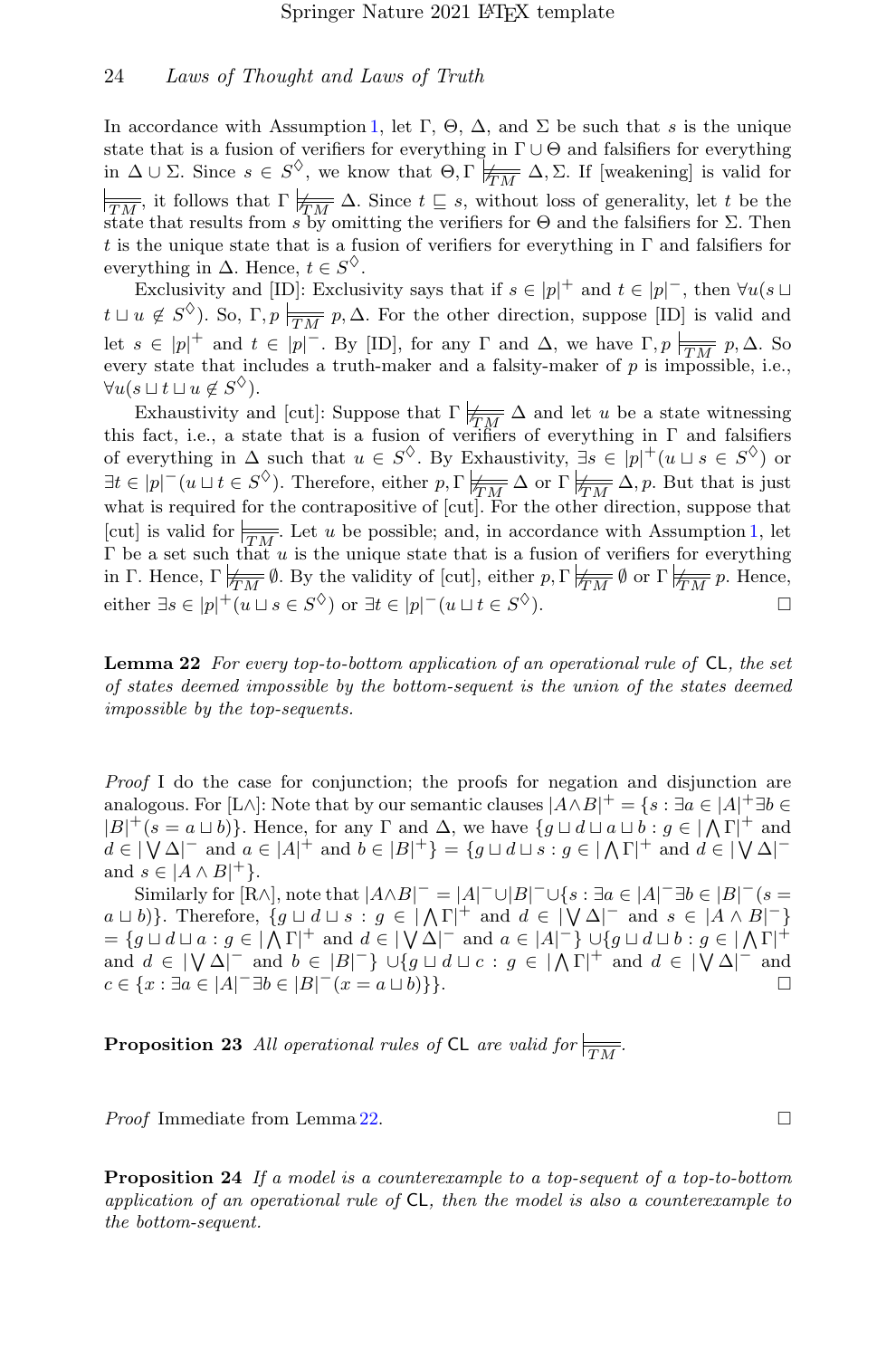*Proof* By Lemma [22,](#page-23-0) if a state deemed impossible by a top-sequent is possible in  $M$ . then a state deemed impossible by the bottom sequent is possible in  $\mathcal{M}$ .

<span id="page-24-0"></span>Proposition 25 If we impose Exclusivity, Exhaustivity, and Downward-Closure, then  $\Gamma \mid_{\overline{TM}} \Delta$  iff  $\Gamma \mid_{\overline{CL}} \Delta$  iff  $\Gamma \mid_{\overline{CL}} \Delta$ .

*Proof* We show that  $\Gamma$   $\boxed{CL}$   $\Delta$  is sound and complete with respect to  $\boxed{\frac{1}{TM}}$  and to  $\frac{\sqrt{CL}}{\sqrt{CL}}$ . By Proposition [20,](#page-22-0) CL is sound and complete with respect to  $\frac{\sqrt{CL}}{\sqrt{CL}}$ . For  $\frac{\sqrt{TN}}{\sqrt{TN}}$ , we know soundness from Propositions [21](#page-22-3) and [23.](#page-23-1) For completeness, suppose that there is no proof of  $\Gamma \succ \Delta$ . Hence, a proof-search for  $\Gamma \succ \Delta$  yields an atomic sequent,  $\Gamma_0 \rightarrow \Delta_0$ , where  $\Gamma_0 \cap \Delta_0 = \emptyset$ . Let M be a model in which  $s \in S^{\diamondsuit}$  and  $s = u \sqcup t$  such that  $u \models \Gamma$  and  $t \dashv \Box \Delta$ . This is a countercy angle to  $\Gamma_0 \searrow \Delta_0$ . By Proposition 24, it that  $u \|\Gamma$  and  $t \|\Delta$ . This is a counterexample to  $\Gamma_0 \rightarrow \Delta_0$ . By Proposition [24,](#page-23-2) it is also a counterexample to  $\Gamma \succ \Delta$ . Since  $\Gamma_0 \cap \Delta_0 = \emptyset$ , such a model isn't ruled out by Exclusivity, which is the only principle that could rule out such a model. So,  $M$ shows that  $\Gamma \not\equiv \Delta$ .  $\frac{1}{TM}$   $\Delta$ .

## A.2 Relation of  $CL^{\text{[cut]}}$  to ST, LP, K3, and TS

I will use a slightly adjusted version of the propositional fragment of Ripley's [\[7\]](#page-31-2) sequent calculus presentation of ST, namely the following:

Structural Rules of ST:

$$
\frac{\Gamma \succ \Delta}{p \succ p} \quad [\text{ID-ST}] \quad \frac{\Gamma \succ \Delta}{\Theta, \Gamma \succ \Delta, \Sigma} \quad [\text{weakening-ST}]
$$

Operational Rules of ST:

$$
\frac{\Gamma, A \succ \Delta \qquad \Gamma, B \succ \Delta}{\Gamma, A \vee B \succ \Delta} \quad [\text{L} \vee \text{-ST}] \qquad \frac{\Gamma \succ \Delta, A, B}{\Gamma \succ \Delta, A \vee B} \quad [\text{R} \vee \text{-ST}]
$$
\n
$$
\frac{\Gamma \succ \Delta, A}{\Gamma, \neg A \succ \Delta} \quad [\text{L} \neg \text{-ST}] \qquad \frac{\Gamma, A \succ \Delta}{\Gamma \succ \Delta, \neg A} \quad [\text{R} \neg \text{-ST}]
$$
\n
$$
\frac{\Gamma, A \succ \Delta}{\Gamma \succ \Delta, \neg A} \quad [\text{R} \neg \text{-ST}]
$$
\n
$$
\frac{\Gamma, A \succ \Delta}{\Gamma \succ \Delta, \neg A} \quad [\text{R} \neg \text{-ST}]
$$

We write  $\Gamma \mid_{\mathsf{ST}} \Delta$  iff the sequent  $\Gamma \succ \Delta$  is derivable in ST. Ripley [\[7\]](#page-31-2) uses single-line rules and an additive right-rule for disjunction, and he includes the material conditional. Given [weakening-ST], the definability of the conditional as  $A \supset B =_{def.} \neg A \vee B$ , and the admissibility of the bottom-to-top rules in the single-line ST calculus, these differences don't change which sequents are provable.<sup>[21](#page-24-1)</sup> Ripley treats  $\wedge$  as defined in the usual way, i.e.,  $A \wedge B =_{\text{def.}}$  $\neg(\neg A \lor \neg B)$ . Using this definition, we can show:

<span id="page-24-1"></span><sup>&</sup>lt;sup>21</sup>The proofs of these facts are straightforward, and I leave them as an exercise to the reader.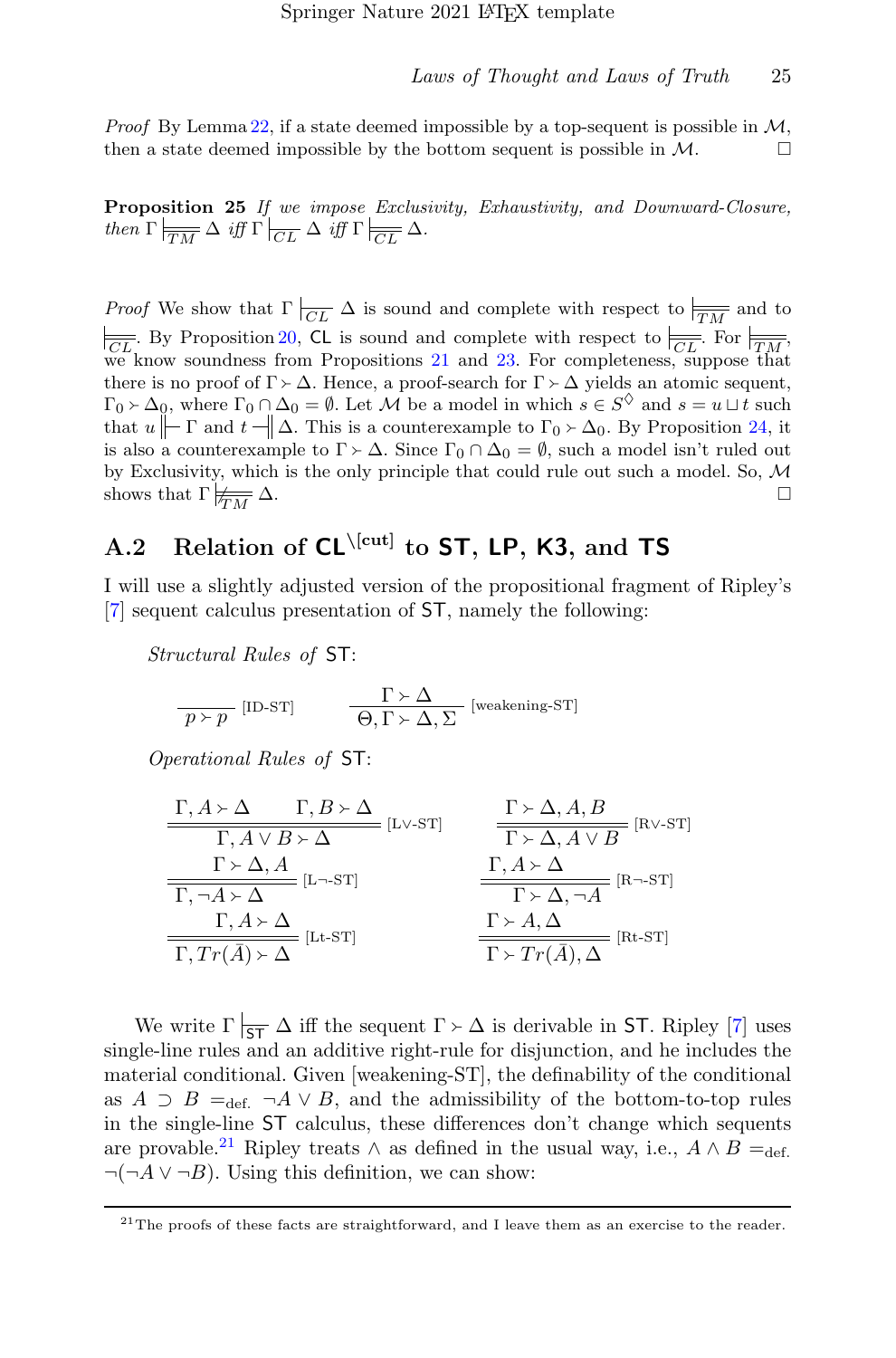<span id="page-25-0"></span> $\textbf{Proposition 26} \ \left. \Gamma \right|_{\textbf{CL}^{+ \setminus \textbf{[cut]}}} \Delta \ \textit{iff} \ \Gamma \left|_{\textbf{ST}} \ \Delta.$ 

*Proof* We can transform any proof-tree for  $\Gamma \mid_{\mathsf{CL}^+\setminus [cut]} \Delta$  into a proof-tree for  $\Gamma \mid_{\mathsf{ST}} \Delta$ and vice versa. Left-to-right: Applications of  $[ID]$  in  $CL^{+\setminus [cut]}$  can be translated into  $ST^+$  by [ID-ST] followed by [weakening-ST]. Applications of [weakening] are merely relabeled as applications of [weakening-ST]. Similarly for applications of the negation rules, truth rules, and [R∨] (all in both directions). Top-to-bottom applications of [L∨] are translated into applications of [L∨-ST], leaving out the third top-sequent. Bottom-to-top applications of [L∨] are translated into similar applications of [L∨-ST] with an application of [weakening-ST] if the desired sequent is the third top-sequent. Top-to-bottom applications of  $[L \wedge]$  are translated by putting negations of both subaltern sentences on the right by  $[R\neg S]$ , then using  $[R\vee S]$  to get their disjunction on the right, and finally using [L¬-ST] to get the negation of the disjunction on the left. This negated disjunction is, by definition, the same as the desired conjunction. Bottom-to-top applications of  $[L \wedge]$  are translated by the same route in reverse. Top-to-bottom applications of  $[R \land]$  are translated by applying  $[L \neg S T]$  to the first two top-sequents, omitting the third, then disjoining the resulting negations on the left via [L∨-ST], and finally putting the negated disjunction on the right via [R¬- ST]. This negated disjunction is, by definition, the same as the desired conjunction. Bottom-to-top applications of  $[R \wedge]$  are translated by the same route in reverse with an addition of [weakening-ST] if the desired sequent is the third top-sequent.

Right-to-left: Applications of [ID-ST], the ST rules for negation, truth, weakening, and [R∨-ST] are translated by merely relabeling them appropriately. This leaves only [L∨-ST]. Top-to-bottom applications are translated by [weakening] to get the required additional top-sequent followed by [L∨]. Bottom-to-top applications can be merely relabeled.  $\Box$ 

<span id="page-25-1"></span>**Proposition 27** If we add a truth-predicate to our language, the clauses  $(tr+)$ and (tr-) to our semantics, and a sentence  $\lambda = \neg Tr(\overline{\lambda})$ , then  $\vert \frac{\partial}{\partial TM}$  is trivial, i.e.,  $\forall \Gamma \forall \Delta \left( \Gamma \middle| \frac{\Box}{TM} \Delta \right).$ 

Proof The clauses for truth imply that a state that verifies the liar sentence also falsifies it, and vice versa. For suppose  $s \rightharpoonup \lambda$ . Since  $\lambda = \neg Tr(\bar{\lambda})$ , it follows that s  $\|\cdot\|$  ¬Tr( $\bar{\lambda}$ ). By (neg+), s  $\|\cdot\|$  Tr( $\bar{\lambda}$ ). And by (tr−), s  $\|\cdot\|$   $\lambda$ . The same reasoning works in reverse. Now, let s be an arbitrary verifier of  $\lambda$ . Hence,  $s \nightharpoonup \lambda$  and  $s \nightharpoonup \lambda$ . By Exclusivity,  $\forall u(s \sqcup s \sqcup u \notin S^{\diamondsuit})$ . So,  $\forall u(s \sqcup u \notin S^{\diamondsuit})$ . Now suppose for reduction that  $\Gamma \not\models \overline{TN} \Delta$  and let u be a fusion of verifiers for each element in  $\Gamma$  and falsifiers for each element in  $\Delta$ . By truth-maker bilateralism,  $u \in S^{\diamondsuit}$ . By Exhaustivity, there is either a verifier or a falsifier of  $\lambda$  that we can fuse with u into a possible state. Without loss of generality, let that state be s. Hence,  $u \sqcup s \in S^{\diamondsuit}$ , which contradicts the earlier result. So, by reductio,  $\Gamma \mid_{\overline{TM}} \Delta$ .

In order to prove the completeness of  $CL^{+\setminus [cut]}$  with respect to  $\frac{|ST|}{TM}$ , we cannot use the technique of proof-searches from above because proof-searches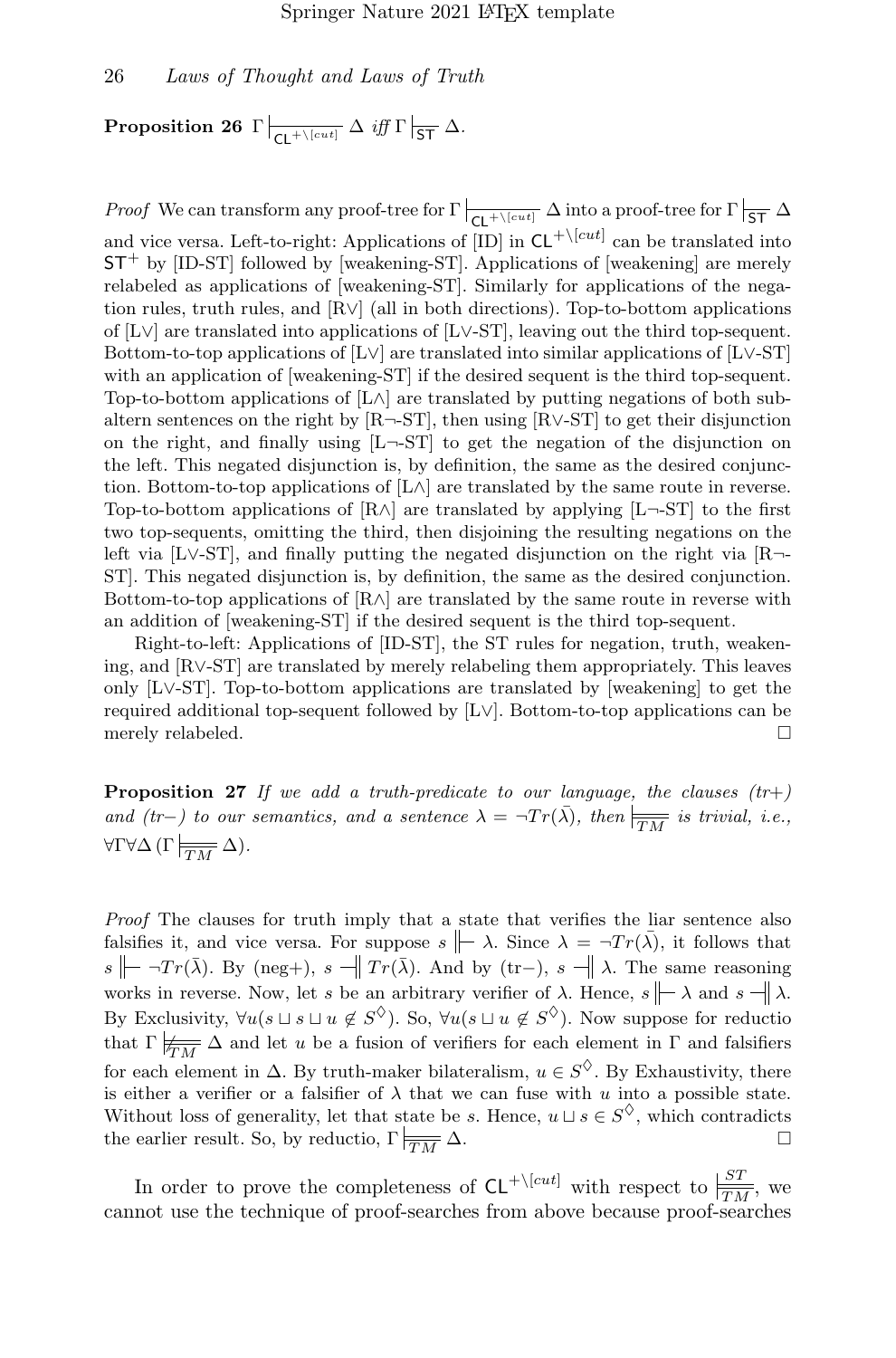are no longer guaranteed to terminate. Hence, I follow Ripley [\[7,](#page-31-2) 162-63] in using the technique of (possibly infinite) reduction trees from Takeuti  $[41]$ .<sup>[22](#page-26-0)</sup>

**Definition 14** (Reduction tree) The reduction tree for a sequent,  $\Gamma \succ \Delta$ , is the possibly infinite tree that results from starting with  $\Gamma \rightarrow \Delta$  as the root of the tree and then extending at each stage each top-most sequent of the tree as follows, until all branches are closed or else extending the tree  $\omega$ -many times: (i) If the sequent is an axiom, i.e., is such that the left and the right side share an atomic sentence, then the branch remains unchanged and is closed. (ii) If the sequent has the form  $\Gamma, \neg A \rightarrow \Delta$ or  $\Gamma \succ \neg A, \Delta$  and no reduction has been applied to  $\neg A$  in previous stages, they reduce to  $\Gamma$ ,  $\neg A \rightarrow A$ ,  $\Delta$  and  $\Gamma$ ,  $A \rightarrow \neg A$ ,  $\Delta$  respectively. (iii) If the sequent has the form  $\Gamma, A \wedge B \rangle \Delta$  and no reduction has been applied to  $A \wedge B$  in previous stages, it reduces to  $\Gamma$ ,  $A$ ,  $B$ ,  $A \wedge B \rangle \Delta$ ; and if it has the form  $\Gamma \rangle A \wedge B$ ,  $\Delta$  and no reduction has been applied to  $A \wedge B$  in previous stages, the reduction tree branches into  $\Gamma \succ A \wedge B$ ,  $A, \Delta$ and  $\Gamma \succ A \wedge B, B, \Delta$  and  $\Gamma \succ A \wedge B, A, B, \Delta$ . (iv) Similarly,  $\Gamma \succ A \vee B, \Delta$  reduces to  $\Gamma \succ A \vee B, A, B, \Delta$ ; and  $\Gamma, A \vee B \succ \Delta$  reduces to  $\Gamma, A, A \vee B \succ \Delta$  and  $\Gamma, B, A \vee B \succ \Delta$ and  $\Gamma$ , A, B, A  $\vee$  B  $\sim$   $\Delta$ . (v)  $\Gamma$ ,  $Tr(\bar{A}) \sim \Delta$  reduces to  $\Gamma$ , A,  $Tr(\bar{A}) \sim \Delta$ ; and  $\Gamma \sim Tr(\bar{A})$ ,  $\Delta$ reduces to  $\Gamma \succ Tr(A)$ ,  $A, \Delta$ .

<span id="page-26-2"></span>Lemma 28 The set of states deemed impossible by a sequent is the union of the states deemed impossible by the sequents to which it reduces in a reduction tree.

Proof We look at each clause in the reduction procedure. The lemma holds trivially for clause (i). It holds for (ii) because the truth-makers of  $\neg A$  are exactly the falsitymakers of A, and vice versa. The other cases, in particular those for  $(v)$ , are analogous except for when the reduction tree branches out, such as in the case of  $\Gamma \succ A \wedge B$ ,  $\Delta$ . In this case, the lemma holds because the falsity-makers of  $A \wedge B$  are the union of the falsity-makers of A, the falsity-makers of B, and any fusion of such falsity-makers, which corresponds to the three sequents that result from the reduction.  $\Box$ 

Definition 15 (Sequents resulting from an open branch of a reduction tree) If an open branch of a reduction tree terminates, the resulting sequent is the leaf of that branch. If the open branch does not terminate, then the resulting sequent is the sequent  $\Gamma_{\omega} \rightarrow \Delta_{\omega}$ , where  $\Gamma_{\omega}$  is the union of all the sets on the left side of sequents in this open branch and and  $\Delta_{\omega}$  is the union of the sets on the right side of sequents in the branch.

<span id="page-26-1"></span>**Lemma 29** Let  $\Gamma \succ \Delta$  be a sequent resulting from an open branch, let  $\Gamma^{at}$  be the set of atomic sentences in Γ, and let  $\Delta^{at}$  be the set of atomic sentences in  $\Delta$ . Then a state that is deemed impossible by  $\Gamma^{at} \geq \Delta^{at}$  includes as a part a truth-maker for every sentence in  $\Gamma$  and a falsity-maker for every sentence in  $\Delta$ .

<span id="page-26-0"></span><sup>22</sup>Thanks to Lucas Rosenblatt helpful feedback on this point.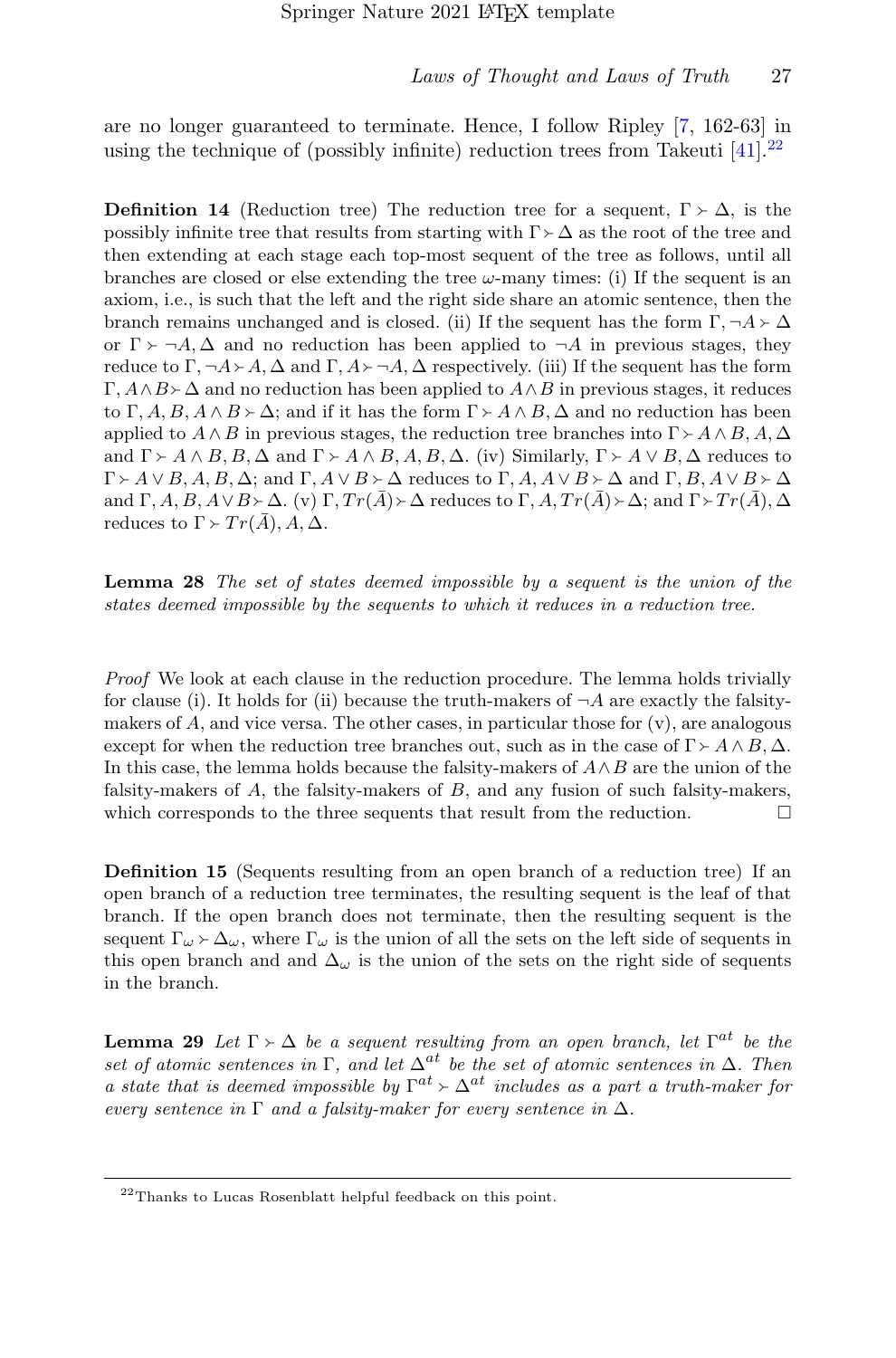*Proof* We argue by induction on the complexity of sentences in  $\Gamma \cup \Delta$ . The states deemed impossible by  $\Gamma^{at} \succ \Delta^{at}$  trivially include truth-makers for every atomic sentence in  $\Gamma$  and falsity-makers for every atomic sentence in  $\Delta$ . Suppose our lemma holds for sentence up to complexity  $n$ , and let's consider sentences of complexity  $n + 1$ . Note that since we have an open branch, we know that all possible reduction procedures have been applied. For negations in  $\Gamma$ , we know that the negatum, which is of complexity  $n$ , is in  $\Delta$ . So, by our induction hypothesis states deemed impossible by  $\Gamma^{at} \rightarrow \Delta^{at}$  include a falsity-maker for the negatum, which is a truth-maker for our negation. Similarly for all other connectives where the reduction tree does not branch. For disjunctions on the left, we know that Γ contains also one or both of the disjunctions, which are of complexity n. So by our hypothesis,  $\Gamma^{at} \geq \Delta^{at}$  contains truth-makers for one or both disjuncts, and any of these options ensures that it includes a truth-maker for the disjunction. Similarly for conjunctions on the right.  $\Box$ 

<span id="page-27-0"></span>**Proposition 30** 
$$
\Gamma \Big|_{\mathsf{CL}^{+\backslash [cut]}} \Delta \text{ iff } \Gamma \Big|_{\overline{TM}}^{\underline{ST}} \Delta.
$$

Proof Left-to-right: We leave out [cut] and Exhaustivity in Propositions [21,](#page-22-3) and the proof still shows the validity of [ID] and [weakening]. Since the operational rules haven't changed, the validity proof for the operational rules from Proposition [23](#page-23-1) still applies. Clauses (tr+) and (tr−) ensure that [Lt] and [Rt] are valid for  $\frac{ST}{TM}$ .

Right-to-left: Suppose that there is no proof of  $\Gamma \succ \Delta$ . Hence, a reduction tree for  $\Gamma \succ \Delta$  has an open branch. Let  $\Gamma_{\omega} \succ \Delta_{\omega}$  be the sequent that results from that branch, and let  $\Gamma_{\omega}^{at} \geq \Delta_{\omega}^{at}$  be the sequent that results from  $\Gamma_{\omega} \geq \Delta_{\omega}$  by omitting all complex sontoness. We can use as our desired souter model any model that makes complex sentences. We can use as our desired counter-model any model that makes possible one of the states deemed impossible by  $\Gamma_{\omega}^{at} \rightarrow \Delta_{\omega}^{at}$ . For by Lemma [29,](#page-26-1) any state that is deemed impossible by  $\Gamma^{at} \rightarrow \Delta^{at}$  is also deemed impossible by  $\Gamma \rightarrow \Delta$ state that is deemed impossible by  $\Gamma_{\omega}^{at} \succ \Delta_{\omega}^{at}$  is also deemed impossible by  $\Gamma_{\omega} \succ \Delta_{\omega}$ . And by Lemma [28,](#page-26-2) any state deemed impossible by  $\Gamma_{\omega} \rightarrow \Delta_{\omega}$  is deemed impossible by  $\Gamma \succ \Delta$ . So our model is a counter-model to  $\Gamma \succ \Delta$ . We know that there is such a model because any model will work that makes only those states impossible that are required to be impossible by Exclusivity, and  $\Gamma_{\omega}^{at} \cap \Delta_{\omega}^{at} = \emptyset$ .

Note that the models that make possible all or some of the states deemed impossible by  $\Gamma_{\omega}^{at} \rangle \Delta_{\omega}^{at}$  can respect our semantic clauses for the transparent<br>truth prodicate over though the atomic septences in  $\Gamma^{at} \rangle \Delta^{at}$  contain truth truth-predicate, even though the atomic sentences in  $\Gamma_{\omega}^{at} \sim \Delta_{\omega}^{at}$  contain truth-<br>predicates applied to complex sentences. For if a  $\sigma \sim \text{Tr}(\overline{A \wedge B}) \subset \Gamma^{at}$  then predicates applied to complex sentences. For if, e.g.,  $Tr(\overline{A \wedge B}) \in \Gamma_{\omega}^{at}$ , then  $A \wedge B \in \Gamma_{\omega}$ . So the atomic part of the reduction of  $A \wedge B$  is also in  $\Gamma_{\omega}^{at}$ . And if A or B include truth-predications, this will apply to those again.

For the relation to LP, we will use the following known fact [\[24,](#page-32-11) [25\]](#page-32-12):

**Fact 2**  $\Gamma$   $\overline{\phantom{a}}\overline{\phantom{a}}\overline{\phantom{a}}$   $\Gamma$   $\rightarrow \Delta$  is provable if we add  $\rightarrow \gamma$  for all  $\gamma \in \Gamma$  as axioms to the sequent calculus for ST.

<span id="page-27-1"></span>**Proposition 31**  $\Gamma$   $\overline{\phantom{a}}_{\overline{LP}} \Delta$  *iff*  $\succ \Delta$  *is provable if we add*  $\succ \gamma$  for all  $\gamma \in \Gamma$  *as axioms* to  $\mathsf{CL}^{\setminus [cut]}$ .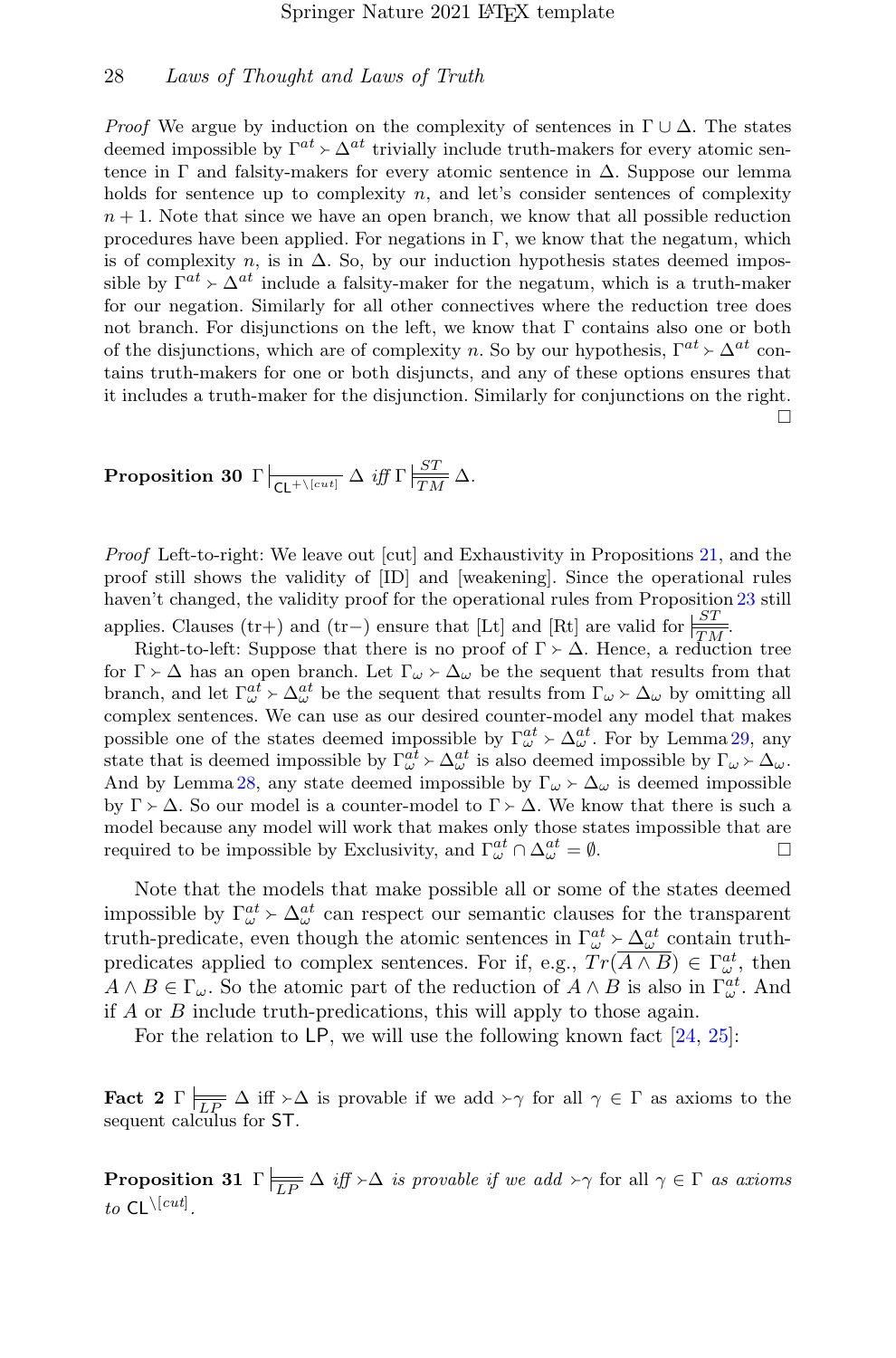Proof We have seen in the proof for Proposition [30](#page-27-0) that we can transform every ST proof-tree into a  $CL^{+\text{[cut]}}$  proof-tree and vice versa.

<span id="page-28-0"></span>**Proposition 32**  $\Gamma$   $\equiv \frac{\Delta}{LP} \Delta$  iff no fusion of falsifiers of everything in  $\Delta$  is possible if no falsifier of anything in  $\Gamma$  is possible, i.e.,  $\forall d \in |\bigvee \Delta|^{-1} (d \notin S^{\Diamond})$  in all  $\frac{|ST|}{TM}$  models in which  $\forall \gamma \in \Gamma \left( \forall g \in |\gamma|^{-} (g \notin S^{\lozenge}) \right)$ .

*Proof* Left-to-right: Suppose that  $\Gamma$   $\frac{1}{LP}$   $\Delta$ . By Proposition [31,](#page-27-1)  $\angle \Delta$  is provable if we add  $\succ \gamma$  for all  $\gamma \in \Gamma$  as axioms to  $\mathsf{CL}^{+\setminus [cut]}$ . To add  $\succ \gamma$  for all  $\gamma \in \Gamma$  as axioms to  $\mathsf{CL}^{+\setminus [cut]}$  corresponds in our semantics to the elimination of all models in which to  $CL^{+\text{Vert}}$  corresponds in our semantics to the elimination of all models in which any falsifier of any member of  $\Gamma$  is a possible state. Thus, we only look at models in which  $\forall \gamma \in \Gamma$  ( $\forall g \in |\gamma|^{-1} (g \notin S^{\lozenge})$ ). Since  $\succ \Delta$  is provable and, by Proposition [30,](#page-27-0) our sequent rules are sound for  $\frac{ST}{TM}$ , it follows that in all such models the fusion of any falsifiers of the members of  $\Delta$  is impossible, i.e.,  $\forall d \in |\bigvee \Delta|^{-1} (d \notin S^{\lozenge})$ .

Right-to-left: Suppose that  $\forall d \in |\bigvee \Delta|^{+}$  ( $d \notin S^{\circ}$ ) in all models in which  $\forall \gamma \in$  $\Gamma(\forall g \in |\gamma|^-(g \notin S^{\lozenge})$ ). By the completeness of  $CL^{+\setminus [cut]}$  for  $\frac{|ST|}{\sqrt{M}}$ , this means that  $\rightarrow \Delta$ is provable if we add  $\gamma \in \Gamma$  as axioms to  $CL^{+\text{[cut]}}$ . So, by Proposition [31,](#page-27-1)  $\Gamma \models \rightarrow \Delta$ .  $\overline{LP}$   $\Delta$ .

<span id="page-28-1"></span>**Proposition 33**  $\Gamma$   $\overline{K3}$   $\Delta$  *iff*  $\Gamma \rightarrow i$ *s provable if we add*  $\delta \rightarrow$  for all  $\delta \in \Delta$  *as axioms to*  $CL^{+\setminus [cut]}$ .

*Proof* Suppose that  $\Gamma$   $\frac{X}{K3}$   $\Delta$ . By the duality of K3 and LP, it follows that  $\neg \Delta \models_{LF}$  $\neg$ Γ, where  $\neg$ X is the set of the negations of the members of X. By Proposition [31,](#page-27-1) it follows that  $\rightarrow \Gamma$  is provable if we add  $\rightarrow \neg \delta$  for all  $\delta \in \Delta$  as an axiom to  $CL^{+ \text{cut}}$ . Given the negation rules of  $CL^{+\setminus [cut]}$  this means that  $\Gamma \succ$  is provable if we add  $\delta \succ$  for all  $\delta \subset \Delta$  as an axiom to  $Cl^{+\setminus [cut]}$  For the other direction, the same reasoning for all  $\delta \in \Delta$  as an axiom to  $\mathsf{CL}^{+\setminus [cut]}$ . For the other direction, the same reasoning works in reverse.

<span id="page-28-2"></span>**Proposition 34**  $\Gamma$   $\frac{1}{K3}$   $\Delta$  *iff*  $\forall g \in |\Lambda \Gamma|^+(g \notin S^{\lozenge})$  *in all*  $\frac{|ST|}{TM}$  models *in which*  $\forall \delta \in \Delta \, (\forall d \in |\delta|^+(d \notin S^{\diamondsuit}))$ .

*Proof* The proof is analogous to the one for LP above.  $\Box$ 

<span id="page-28-3"></span>Proposition 35  $\Gamma \big|_{\overline{{\mathsf{CL}} \setminus [ID]}} \Delta \text{ iff } \Gamma \big|_{\overline{TS}} \Delta \text{ iff } \Gamma \big|_{\overline{TN}} \Delta.$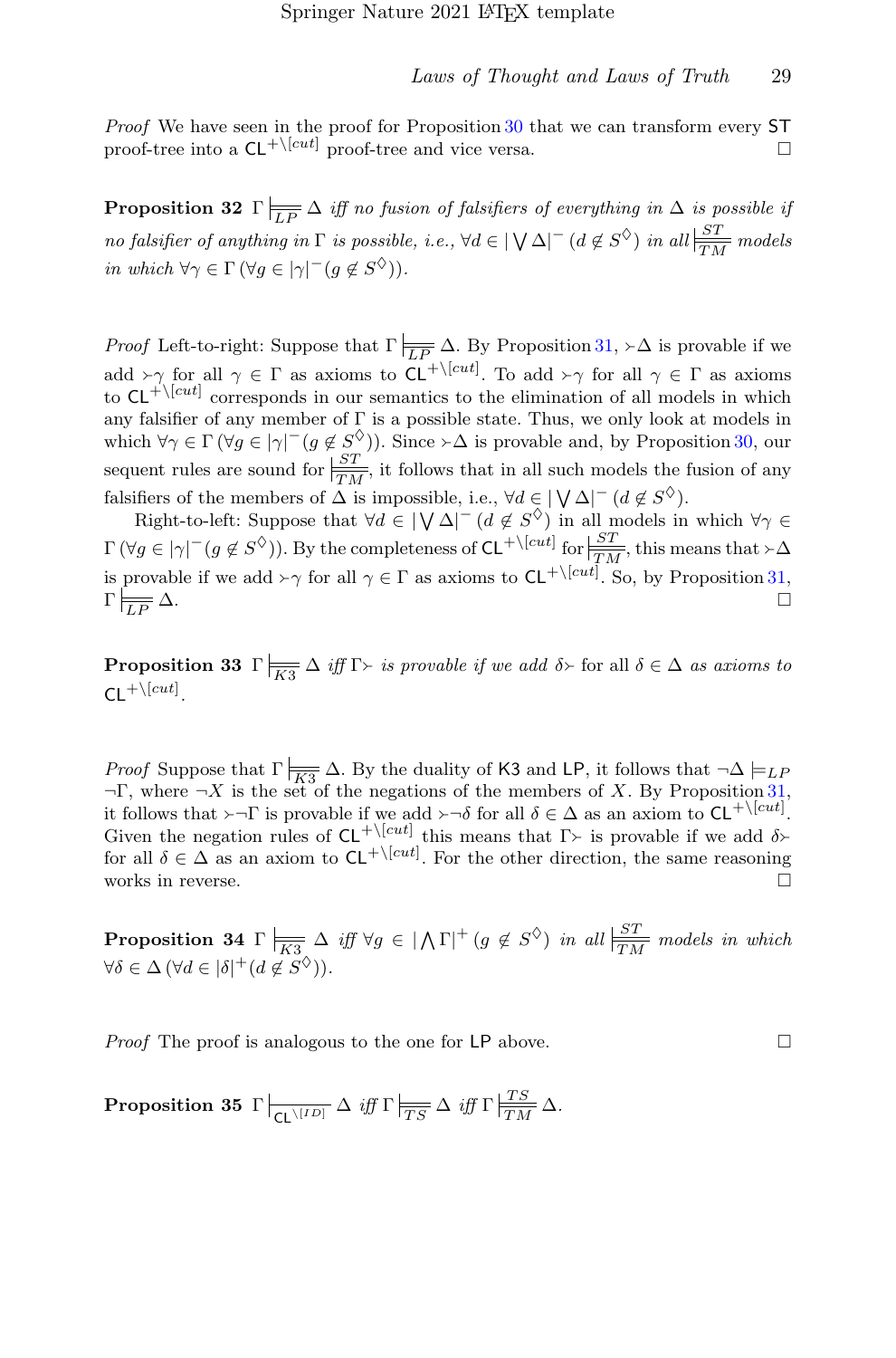*Proof* It is well known that  $\frac{1}{TS}$  is empty. No sequent is derivable in  $CL^{\setminus [ID]}$  because there is no way to start proofs without [ID]. And  $\frac{TS}{TN}$  is empty because we can let all states be possible.  $\square$ 

<span id="page-29-0"></span>**Proposition 36** Let  $\Im$  be a set of pairs,  $\langle \Gamma, \Delta \rangle$ , where  $\Gamma$  and  $\Delta$  are sets of sentences. Regardless of whether we close  $\mathfrak I$  under the rules of  $CL^{\setminus [ID]}$ , of TS, or of  $\frac{TS}{TM}$ , the resulting consequence relation is the same.

Proof Since the correspondences are familiar by now, I give merely some quick pointers. As we have seen in the proofs of Propositions [22](#page-23-0) and [26](#page-25-0) the rules governing the logical connectives in all three systems are equivalent, given [weakening]. Exhaustivity in  $\frac{TS}{TM}$  corresponds to [cut] in CL $\frac{[ID]}{TM}$  and TS, and Downward-Closure corresponds to [weakening] (see Proposition [21](#page-22-3) above).  $\square$ 

### A.3 Relation of CL to Correia's Logic, Containment, and Entailment

<span id="page-29-1"></span>**Proposition 37** The leaves of a proof-tree that result from a proof-search on  $A$ are such that the union of the states that they deem impossible is exactly the set of truth-makers of A.

Proof A tree that results from a proof-search uses only top-to-bottom applications of operational rules. By Lemma [22,](#page-23-0) the union of the states deemed impossible by the top-sequents of such a rule-application is the set of states deemed impossible by the bottom sequent. Hence, for any proof-tree that results from a proof-search, the union of the states deemed impossible by the leaves of the tree is the set of states deemed impossible by the root. The set of states deemed impossible by  $A \rightarrow$  are exactly the truth-makers of A. truth-makers of A.

As Correia [\[29\]](#page-33-3) shows, the following fact holds:

**Fact 3**  $A \approx B$  is a theorem of Correia's logic iff A and B have the same truth-makers in every truth-maker model.

**Proposition 38**  $A \approx B$  iff proof-searches on  $A \succ$  and  $B \succ$  yield the same result.

*Proof A*  $\approx$  *B* holds iff *A* and *B* have the same truth-makers in all models. By Proposition [37,](#page-29-1) this holds just in case proof-searches in CL on  $A$  and  $B$  yield the same result. same result.

Since proof-searches use only the operational rules of CL, this last result immediately implies our target: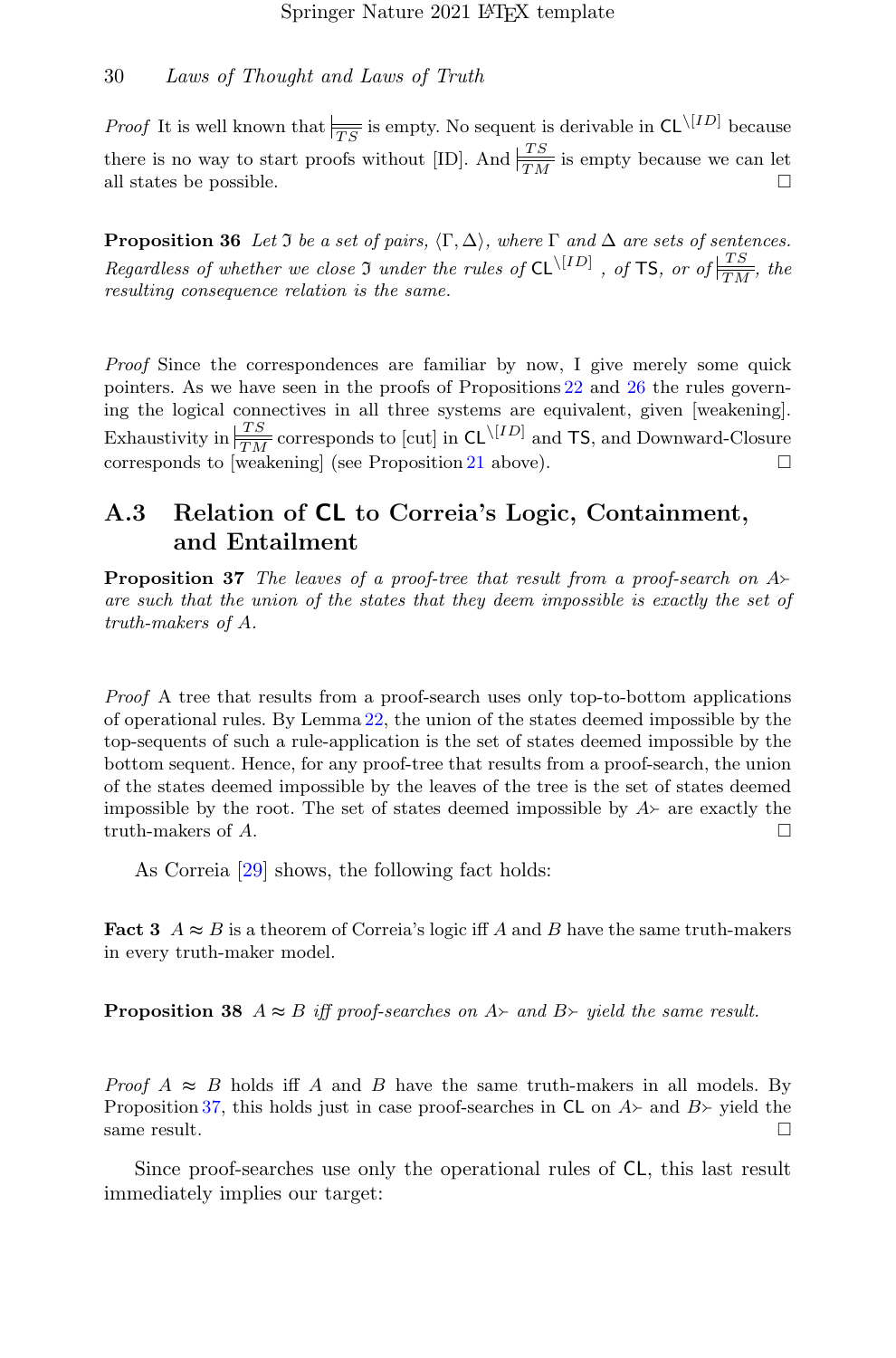<span id="page-30-0"></span>**Proposition 39**  $A \approx B$  is a theorem of Correia's logic iff the operational rules of CL suffice to show that the moves from  $\Gamma$ ,  $A \rightarrow \Delta$  to  $\Gamma$ ,  $B \rightarrow \Delta$  and vice versa are admissible.

<span id="page-30-3"></span>**Fact 4** As Correia [\[29,](#page-33-3) 117] shows,  $A \approx B$  is provable in his dual system iff  $\neg A \approx \neg B$ is provable in his original system.

**Proposition 40**  $A \approx B$  is a theorem of Correia's dual logic iff the operational rules of CL suffice to show that the moves from  $\Gamma > A, \Delta$  to  $\Gamma > B, \Delta$  and vice versa are admissible iff A and B have the same falsity-makers in all models.

*Proof* Suppose that  $A \approx B$  is a theorem of Correia's dual logic. By Fact [4](#page-30-3) and Proposition [39](#page-30-0) and the negation rules of CL, this happens iff the moves from  $\Gamma \succ A$ ,  $\Delta$ to  $\Gamma \rightarrow B$ ,  $\Delta$  and vice versa are admissible. And this happens just in case proof-searches for  $\geq A$  and  $\geq B$  yield the same atomic sequents. By reasoning that is parallel to the proof of Proposition [37,](#page-29-1) this happens iff A and B have the same falsity-makers in all models.  $\Box$ 

<span id="page-30-1"></span>**Proposition 41** A contains B in virtue of logical form iff, for some  $\Theta$ , the operational rules of CL suffice to show that the moves from  $\Gamma, A \succ \Delta$  to  $\Gamma, B, \Theta \succ \Delta$  and vice versa are admissible.

*Proof* Left-to-right: Suppose that  $A$  contains  $B$ . By definition, there is a proposition R such that  $|A|^+ = \{b \sqcup r : b \in |B|^+ \text{ and } r \in |R|^+\}$ . In accordance with Assumption [1,](#page-5-3) let Θ be a set of sentences such that the set of fusions of verifiers for each of the elements is  $|R|$ <sup>+</sup>. Hence, A and  $B \wedge \bigwedge \Theta$  have the same verifiers. Therefore, by Proposition [37,](#page-29-1) a proof-search on  $A \rightarrow$  and on  $B \land \bigwedge \Theta \rightarrow$  yield the same result. This ensures that the moves from  $\Gamma, A \succ \Delta$  to  $\Gamma, B, \Theta \succ \Delta$  and vice versa are admissible.

Right-to-left: Suppose the moves from  $\Gamma, A \succ \Delta$  to  $\Gamma, B, \Theta \succ \Delta$  and vice versa are admissible. This happens only if proof-searches on  $A \rightarrow$  and on  $B, \Theta \rightarrow$  yield the same result. By Proposition [37,](#page-29-1) it follows that  $\{t \sqcup p : t \in |\bigwedge \Theta|^+ \text{ and } b \in |B|^+\} = |A|^+.$  So every verifier of  $A$  includes a verifier of  $B$  as a part, and every verifier of  $B$  is included as a part in a verifier of A. Therefore, A contains B in virtue of logical form.  $\square$ 

<span id="page-30-2"></span>**Proposition 42** A entails B in virtue of logical form iff the operational rules of  $CL$ suffice to show that the move from  $\Gamma, B \succ \Delta$  to  $\Gamma, A \succ \Delta$  is admissible.

*Proof* Left-to-right: Suppose that  $A$  entails  $B$  in virtue of logical form and, hence, in all models. Then the verifiers of  $A$  are a subset of the verifiers of  $B$ . So, by Proposition [37,](#page-29-1) the union of the states deemed impossible by the leaves of the prooftree for  $A \rightarrow \infty$  is a subset of the union of the states deemed impossible by the leaves of the proof-tree for  $B_{\geq}$ . And this holds in all models. Suppose for reductio that there is a leaf,  $\Gamma_0 \geq \Delta_0$ , in the proof-tree for  $A \geq$  that is not also a leaf in the tree for  $B \geq$ . We take a model in which s is the unique state that is deemed impossible by  $\Gamma_0 \rightarrow \Delta_0$ ,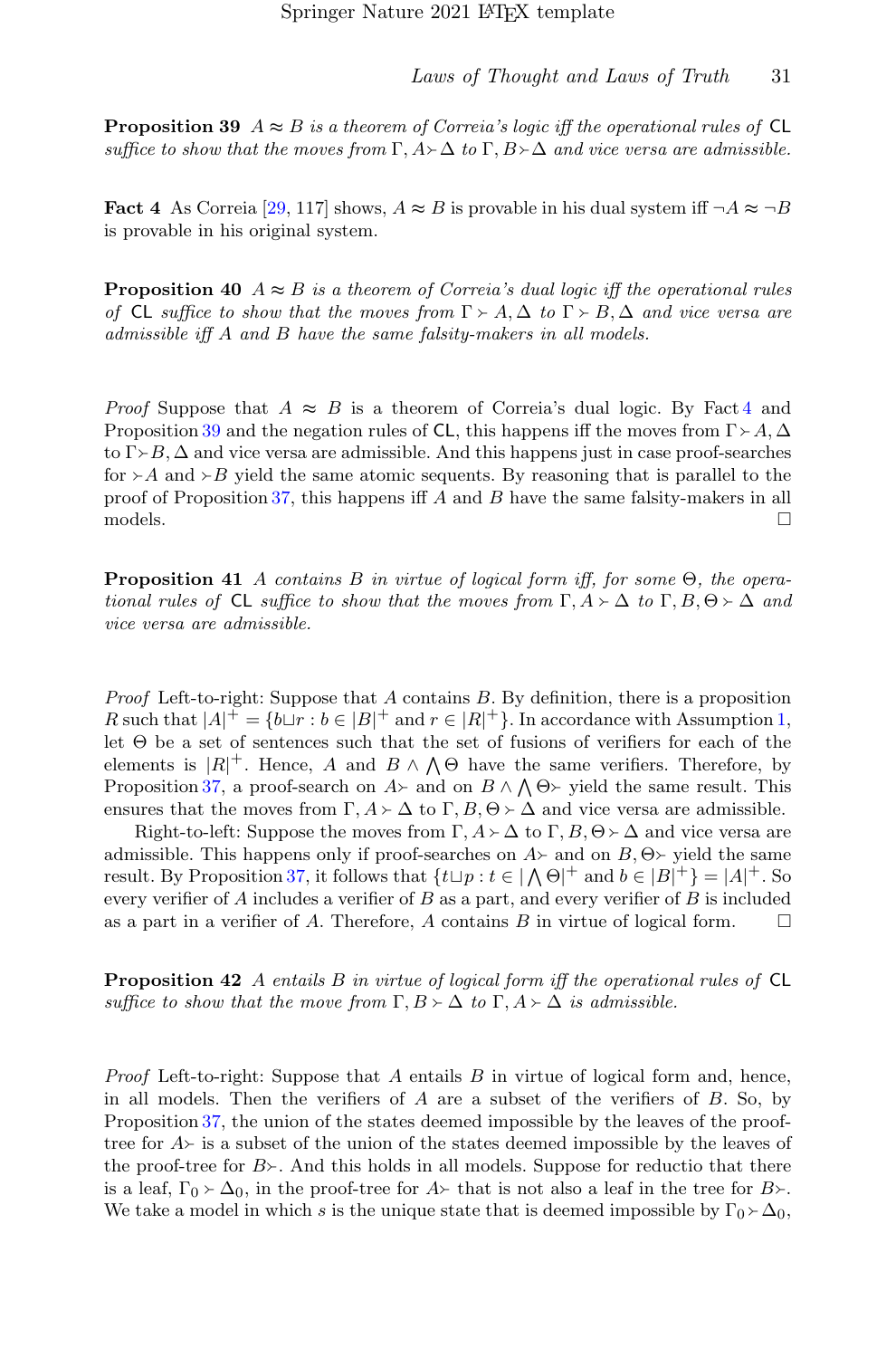and we ensure that s is not deemed impossible by any of the leaves in the tree for  $B_{\geq}$ . Then s is a verifier of A but not of B, contradicting our assumption that A entails B. But if the leaves of the proof-tree for  $A \rightarrow \infty$  is a subset of those for  $B \rightarrow \infty$ , then the move from  $\Gamma, B \succ \Delta$  to  $\Gamma, A \succ \Delta$  is admissible.

Right-to-left: Suppose that the move from  $\Gamma, B \geq \Delta$  to  $\Gamma, A \geq \Delta$  is admissible. Then proof-searches on  $A$  and on  $B$  yield proof-trees such that the leaves of the tree for  $A \rightarrow$  is a subset of the leaves of the tree for  $B \rightarrow$ . This must hold in virtue of logical form. The union of the states deemed impossible by the leaves of the tree for  $A \rightarrow$  is a subset of the corresponding states for  $B \rightarrow B$ . By Proposition [37,](#page-29-1) every verifier of A is a verifier of B. So, A entails B in virtue of logical form. of  $A$  is a verifier of  $B$ . So,  $A$  entails  $B$  in virtue of logical form.

## References

- <span id="page-31-0"></span>[1] Frege, G.: Grundgesetze der Arithmetik: Begriffsschriftlich Abgeleitet (Band I und II). Mentis, Paderborn (2009)
- <span id="page-31-1"></span>[2] Restall, G.: Assertion, denial, acceptance, rejection, symmetry, and paradox. In: Caret, C.R., Hjortland, O.T. (eds.) Foundations of Logical Consequence, pp. 310–321. Oxford University Press, Oxford (2015)
- [3] Restall, G.: Assertion, denial and non-classical theories. In: Berto, F., Mares, E., Tanaka, K., Paoli, F. (eds.) Paraconsistency: Logic and Applications, pp. 81–99. Springer, Dodrecht (2013)
- [4] Restall, G.: Truth values and proof theory. Studia Logica 92(2), 241–264 (2009)
- <span id="page-31-7"></span>[5] Restall, G.: Multiple conclusions. In: Hájek, P., Valdés-Villanueva, L., Westerstaahl, D. (eds.) Logic, Methodology and Philosophy of Science. College Publications, London (2005)
- <span id="page-31-6"></span>[6] Ripley, D.: Anything goes. Topoi 34(1), 25–36 (2015)
- <span id="page-31-2"></span>[7] Ripley, D.: Paradoxes and failures of Cut. Australasian Journal of Philosophy 91(1), 139–164 (2013)
- <span id="page-31-3"></span>[8] Fine, K.: A theory of truthmaker content I: Conjunction, disjunction and negation. Journal of Philosophical Logic  $46(6)$ ,  $625-674$  (2017). [https:](https://doi.org/10.1007/s10992-016-9413-y) [//doi.org/10.1007/s10992-016-9413-y](https://doi.org/10.1007/s10992-016-9413-y)
- <span id="page-31-4"></span>[9] Fine, K.: Truth-maker semantics for intuitionistic logic. Journal of Philosophical Logic 43(2-3), 549–577 (2014). [https://doi.org/10.1007/](https://doi.org/10.1007/s10992-013-9281-7) [s10992-013-9281-7](https://doi.org/10.1007/s10992-013-9281-7)
- <span id="page-31-5"></span>[10] Hlobil, U.: Limits of abductivism about logic. Philosophy and Phenomenological Research 103(2), 320–340 (2021). [https://doi.org/10.1111/phpr.](https://doi.org/10.1111/phpr.12707) [12707](https://doi.org/10.1111/phpr.12707)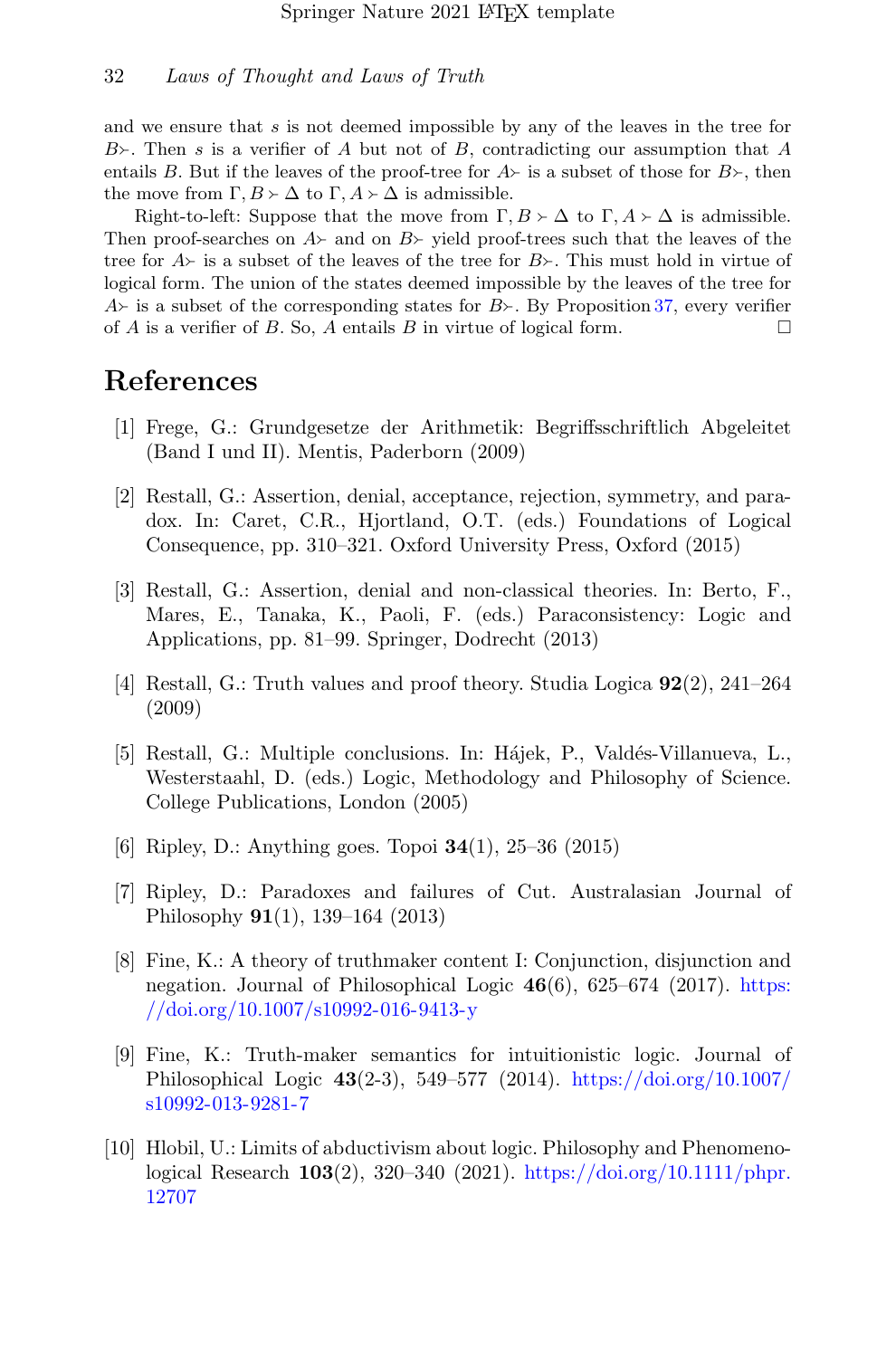- <span id="page-32-0"></span>[11] Fine, K.: Truthmaker semantics. In: Wright;, B.H.C., Miller, A. (eds.) A Companion to the Philosophy of Language vol. 2, pp. 556–577. Wiley Blackwell, New York (2017)
- <span id="page-32-1"></span>[12] Jago, M.: What Truth Is. Oxford: Oxford University Press, Oxford (2018)
- <span id="page-32-2"></span>[13] Girard, J.-Y.: Linear logic. Theoretical Computer Science 50(1), 1–101 (1987). [https://doi.org/10.1016/0304-3975\(87\)90045-4](https://doi.org/10.1016/0304-3975(87)90045-4)
- <span id="page-32-3"></span>[14] Fine, K., Jago, M.: Logic for exact entailment. Review of Symbolic Logic, 1–21 (2018). <https://doi.org/10.1017/s1755020318000151>
- <span id="page-32-13"></span>[15] Fine, K.: A theory of truthmaker content II: Subject-matter, common content, remainder and ground. Journal of Philosophical Logic 46(6), 675– 702 (2017). <https://doi.org/10.1007/s10992-016-9419-5>
- <span id="page-32-4"></span>[16] Fine, K.: Angellic content. Journal of Philosophical Logic 45(2), 199–226 (2016). <https://doi.org/10.1007/s10992-015-9371-9>
- <span id="page-32-5"></span>[17] Brandom, R.B.: A Spirit of Trust: A Reading of Hegel's *Phenomenology*. Harvard University Press, Harvard (2019)
- <span id="page-32-6"></span>[18] Majer, O., Punčochář, V., Sedlár, I.: Truth-maker semantics for some substructural logics. In: Faroldi, F., Putte, F.V.D. (eds.) Outstanding Contributions to Logic: Kit Fine. Springer, Dodrecht (2021)
- <span id="page-32-7"></span>[19] Jago, M.: Truthmaker semantics for relevant logic. Journal of Philosophical Logic 49(4), 681–702 (2020). [https://doi.org/10.1007/](https://doi.org/10.1007/s10992-019-09533-9) [s10992-019-09533-9](https://doi.org/10.1007/s10992-019-09533-9)
- <span id="page-32-8"></span>[20] Cobreros, P., Egré, P., Ripley, D., van Rooij, R.: Inferences and metainferences in st. Journal of Philosophical Logic  $49(6)$ ,  $1057-1077$  (2020). <https://doi.org/10.1007/s10992-020-09560-x>
- <span id="page-32-9"></span>[21] Ripley, D.: Conservatively extending classical logic with transparent truth. Review of Symbolic Logic  $5(2)$ ,  $354-378$  (2012)
- [22] Cobreros, P., Égré, P., Ripley, D., van Rooij, R.: Reaching transparent truth. Mind  $122(488)$ , 841–866 (2013). [https://doi.org/10.1093/mind/](https://doi.org/10.1093/mind/fzt110) [fzt110](https://doi.org/10.1093/mind/fzt110)
- <span id="page-32-10"></span>[23] Cobreros, P., Egré, P., Ripley, D., van Rooij, R.: Tolerant, classical, strict. Journal of Philosophical Logic 41(2), 347–385 (2012)
- <span id="page-32-11"></span>[24] Barrio, E.A., Rosenblatt, L., Tajer, D.: The logics of strict-tolerant logic. Journal of Philosophical Logic 44(5), 551–571 (2015)
- <span id="page-32-12"></span>[25] Dicher, B., Paoli, F.: ST, LP and tolerant metainferences. In: Bakent, C.,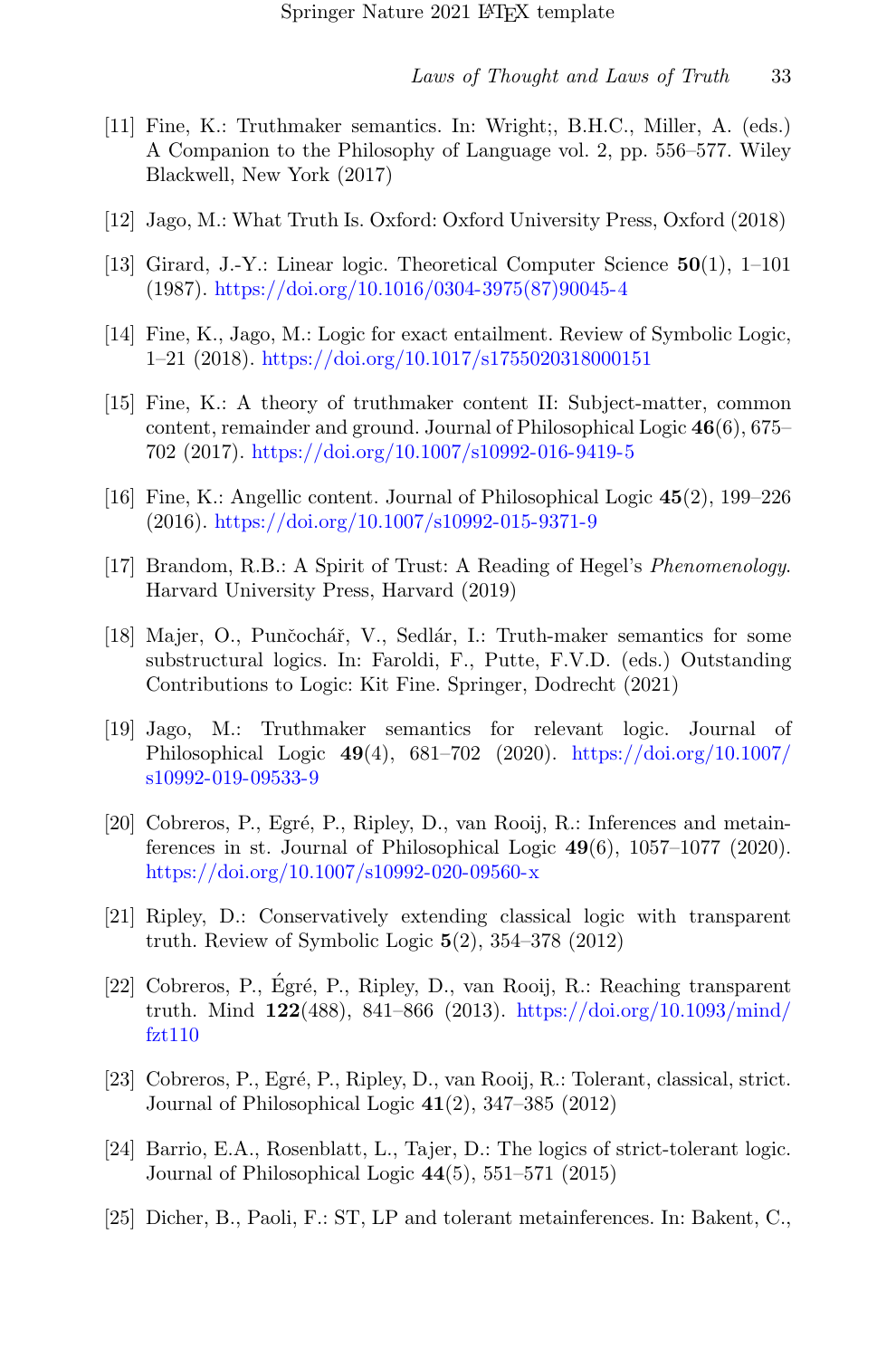Ferguson, T.M. (eds.) Graham Priest on Dialetheism and Paraconsistency, pp. 383–407. Springer, Cham (2019)

- <span id="page-33-0"></span>[26] French, R.: Structural reflexivity and the paradoxes of self-reference. Ergo: An Open Access Journal of Philosophy 3 (2016). [https://doi.org/10.3998/](https://doi.org/10.3998/ergo.12405314.0003.005) [ergo.12405314.0003.005](https://doi.org/10.3998/ergo.12405314.0003.005)
- <span id="page-33-1"></span>[27] Hlobil, U.: A nonmonotonic sequent calculus for inferentialist expressivists. In: Arazim, P., Danák, M. (eds.) The Logica Yearbook 2015, pp. 87–105. College Publications, ??? (2016)
- <span id="page-33-2"></span>[28] Hlobil, U.: Choosing your nonmonotonic logic: A shopper's guide. In: Arazim, P., Lávika, T. (eds.) The Logica Yearbook 2017, pp. 109–123. London: College Publications, ??? (2018)
- <span id="page-33-3"></span>[29] Correia, F.: On the logic of factual equivalence. Review of Symbolic Logic 9(1), 103–122 (2016). <https://doi.org/10.1017/s1755020315000258>
- <span id="page-33-4"></span>[30] Angell, R.B.: Deducibility, entailment and analytic containment. In: Norman, R. J.and Sylvan (ed.) Directions in Relevant Logic vol. 42, pp. 119–143. Kluwer AcademicPublishers, Dordrecht (1989)
- <span id="page-33-5"></span>[31] Angell, R.B.: Three systems of first degree entailment. Journal of Symbolic Logic 42, 147 (1977)
- <span id="page-33-6"></span>[32] Restall, G.: A cut-free sequent system for two-dimensional modal logic, and why it matters. Annals of Pure and Applied Logic 163(11), 1611–1623 (2012). <https://doi.org/10.1016/j.apal.2011.12.012>
- <span id="page-33-7"></span>[33] Parisi, A.: A hypersequent solution to the inferentialist problem of modality. Erkenntnis online first, 1–29 (2021). [https://doi.org/10.1007/](https://doi.org/10.1007/s10670-020-00264-x) [s10670-020-00264-x](https://doi.org/10.1007/s10670-020-00264-x)
- <span id="page-33-8"></span>[34] Hjortland, O.T.: Speech acts, categoricity, and the meanings of logical connectives. Notre Dame Journal of Formal Logic 55(4), 445–467 (2014). <https://doi.org/10.1215/00294527-2798700>
- <span id="page-33-9"></span>[35] Ripley, D.: Conservatively extending classical logic with transparent truth. Review of Symbolic Logic  $5(2)$ ,  $354-378$  (2012). [https://doi.org/](https://doi.org/10.1017/s1755020312000056) [10.1017/s1755020312000056](https://doi.org/10.1017/s1755020312000056)
- <span id="page-33-10"></span>[36] Fine, K.: Compliance and command I: Categorical imperatives  $11(4)$ , 609–633 (2018). <https://doi.org/10.1017/S175502031700020X>
- <span id="page-33-11"></span>[37] Fine, K.: Compliance and command II: Imperatives and deontics  $11(4)$ , 634–664 (2018). <https://doi.org/10.1017/S1755020318000059>
- <span id="page-33-12"></span>[38] Fine, K.: Truthmaking and the is-ought gap 198(2), 887–914 (2018).